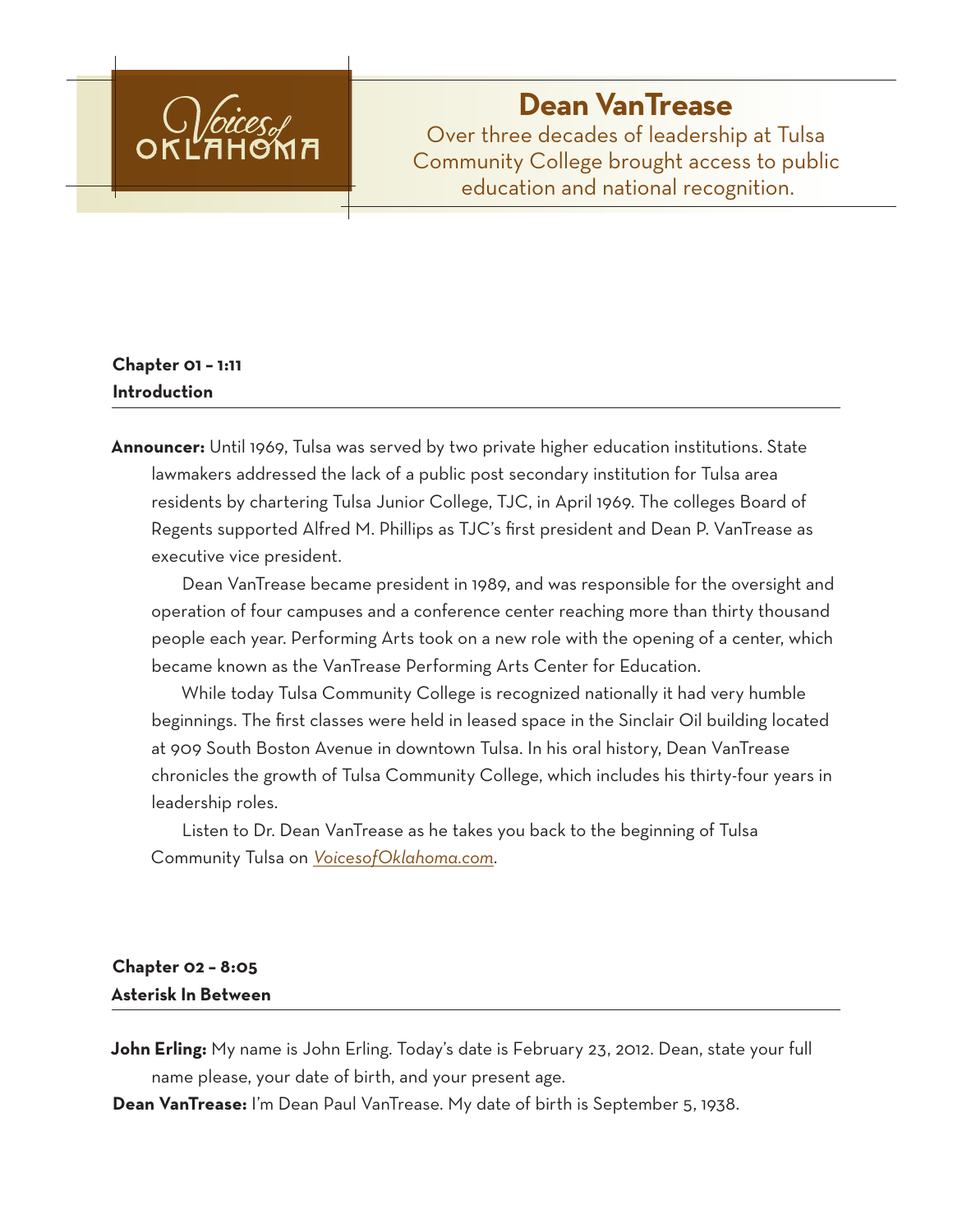- **JE:** Your present age?
- **DV:** I believe that's seventy-three.
- **JE:** Yes, I just checked it out, it's seventy-three.
- **DV:** Thank you.
- **JE:** Where were you born?
- **DV:** In Lewiston, Idaho.
- **JE:** We're recording this here in the recording facilities of VoicesofOklahoma.com in Tulsa.

Your mother's name? Maiden name and where she grew up?

- **DV:** Hazel Corrine Greer. She grew up in Lewiston, Idaho.
- **JE:** How would you describe her personality?
- **DV:** She was quite a gal. She was a school teacher for quite a few years. In the community, she was very respected. Mom and Dad live close to my brother in Idaho. Just one brother. She was very involved in the church and in community kinds of things, which were expected then of young women that were teachers.
- **JE:** Um-hmm (affirmative). Her being a teacher, did that have some effect on the fact that you ended up in education?
- **DV:** You know, it probably did. At the time I didn't think it would but I think it did.
- **JE:** Your father's name and where he lived and grew up?
- **DV:** Edward Paul VanTrease, he went by Paul. He spent much of his time in Clarkston, Washington, which is across the river from Lewiston, Idaho, and Potlatch, Idaho. He worked in the lumber mills and eventually had a cut stock plant, they call it the cut stock and you could take lumber boards and make them into smaller pieces that might be useful for toys or whatever they wanted to make from there.
- **JE:** Um-hmm (affirmative).
- **DV:** He was a very interesting dad too, a very good dad.
- **JE:** You mentioned your brother, and his name and was he older or younger than you?
- **DV:** His name is David Burton VanTrease and he's eighteen months older. And he was a school teacher for thirty years. Terrific teacher.
- **JE:** Your education, your elementary school, where was that?
- **DV:** In Clarkston, Washington. And this was a small town, probably about 2,500 to 3,000 people. It was across the river from Lewiston, Idaho. Lewiston, Idaho, Clarkston, Washington, named after Lewis and Clark.
- **JE:** All right.
- **DV:** And their travels.
- **JE:** So elementary then junior high school and so—
- **DV:** And high school. All of it there.
- **JE:** In Clarkston?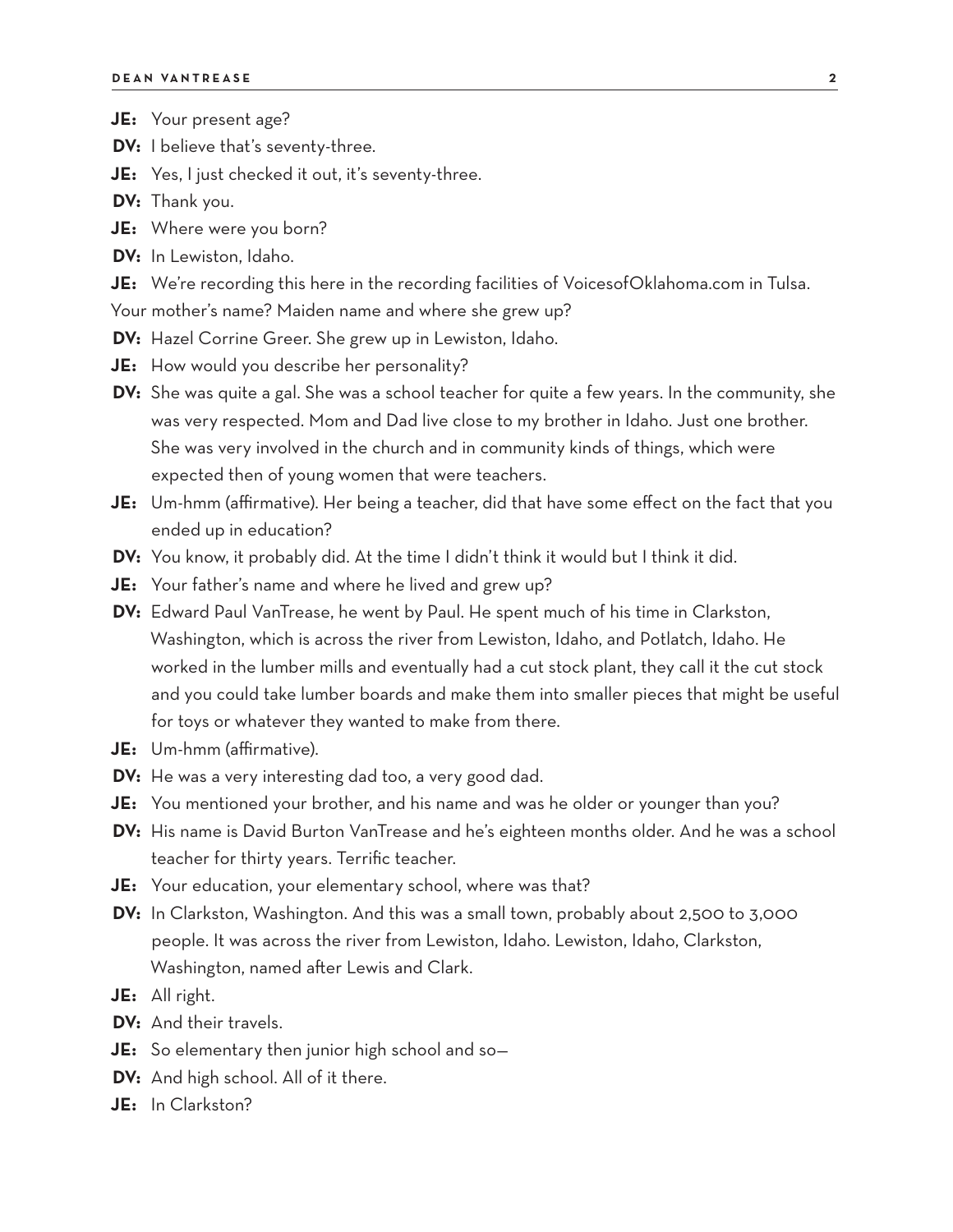- **DV:** Um-hmm (affirmative).
- **JE:** Let's talk about high school. What kind of a student and were you involved in school and activities?
- **DV:** I—yes, I was an okay student, you know, I wasn't the valedictorian but I did well. I was All-Conference on our football team that had a terrific season, senior year. You know, I was in various class offices growing up in different roles. I was senior class vice president .
- **JE:** So you began to show leadership back then?
- **DV:** Oh, I'd say way back, early on, yeah.
- **JE:** How big was your class?
- **DV:** Not very big. We graduated ninety-eight.
- **JE:** It was bigger than mine, which was twenty-five, so—
- **DV:** Twenty-five? Well, it was big.
- **JE:** So you graduate from high school in what year?
- **DV:** Nineteen fifty-six.
- **JE:** And then it was an automatic that you would go on to college?
- **DV:** Yes. This was an interesting uh, interesting to me how my mother graduated from high school when she was fifteen. She was one of eight girls. And her father was killed in an automobile accident in 1925, when she was twelve. Her mother was very bright, she was a Woman of the Year one year in Idaho.

But my mother certainly was supportive of my going to college. But my dad, who had finished the eighth grade, that wasn't that uncommon back then for men, you know, they were working. He was the one that sat my brother and I down in high school and he said, "Boys, you're going to college."

My brother decided to go to the Washington State College, WSC back then, it's Washington State University today. And I decided to troop it over the mountains to the University of Washington. And I was, I think, the first one of two graduates from the Clarkston High School at the University of Washington, so I was sort of proud of that.

- **JE:** Sure. In college then, your major, did you know exactly when you went in?
- **DV:** No, my dad did a lot of reading and he lot I ought to be a CPA. So I took quite a bit of accounting early on, in fact, I had over twenty hours of accounting by the end of my sophomore year. That wasn't me, so I went into marketing, graduated with a major in Marketing and minor in Accounting. And then I went on and received an MBA from the University of Washington.

I also will say this, I dropped out of the University of Washington for a year, and that was one of my best experiences. I always had wanted to see the world and a friend and I, his dad fixed up a '48 Willys Jeepster. We drove it down to San Jose, Costa Rica, slept in the fields. You wouldn't do that today. Ended up making it to Panama.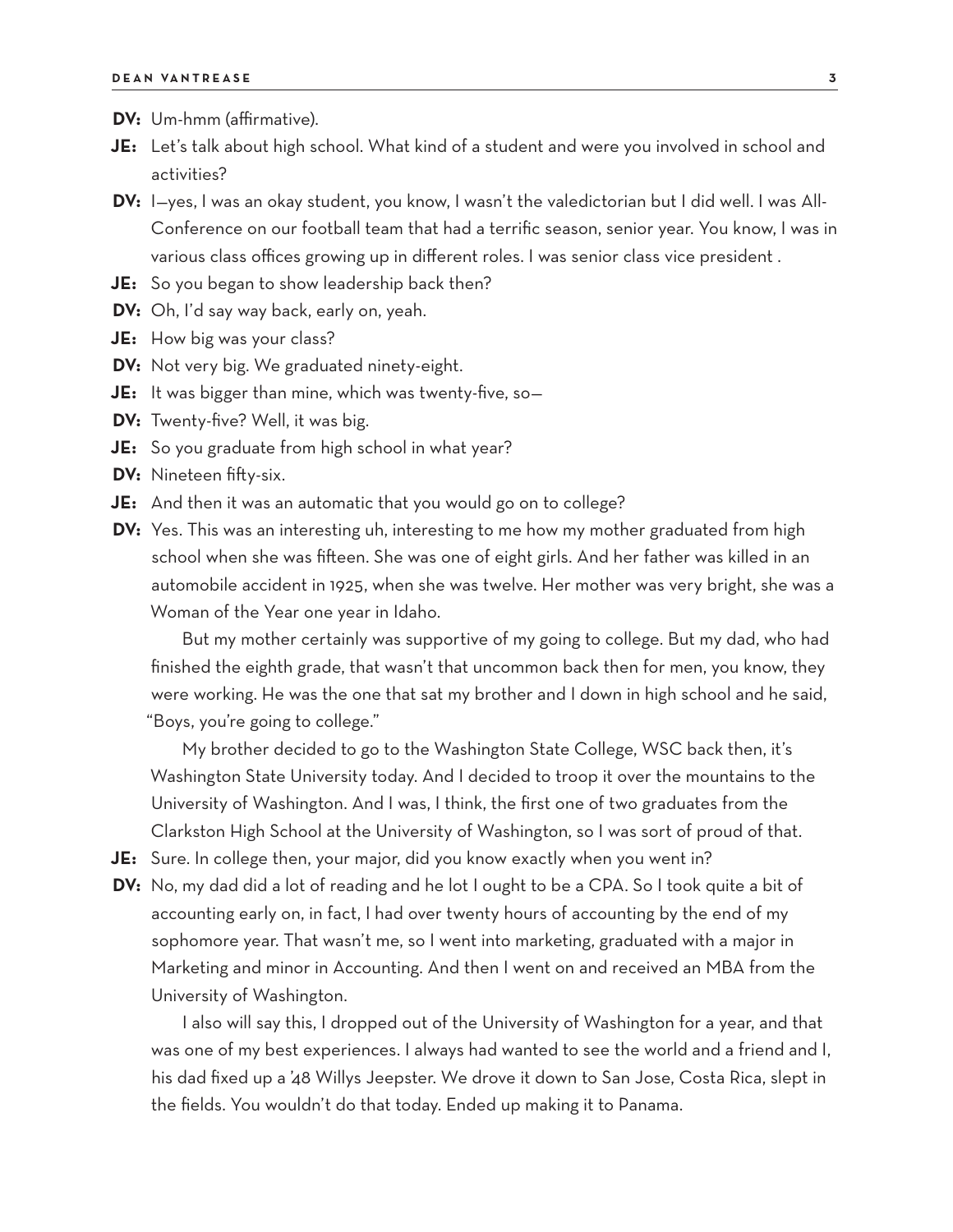We got on a sailboat, three of us sailed that boat to Marquises Islands and he needed to come back. He had a lower draft number for the military. And the skipper and I, we sailed it to New Zealand.

**JE:** Wow.

- **DV:** And I had five bucks in New Zealand. I worked as a gardener, painter, you know, whatever. I put that in there because that had a lot of bearing on my career later, in terms of understanding global education and a lot of things about people and what have you.
- **JE:** At what point in your college career did you drop out?
- **DV:** At the end of my junior year. And that about killed everybody but I just had, I mean, college was fine, but I had that opportunity. He and I talked about doing it high school. Back then you wrote letters, you couldn't afford a telephone. And he wrote me a letter and said his dad had fixed up this Jeepster convertible, painted yellow, had a white top. And I was free to do it.

My folks, you know, they had some questions about it probably, but they were okay.

- **JE:** Must have been shocked at first?
- **DV:** Yeah.
- **JE:** You went for a year and then you had no qualms, you knew—
- **DV:** Um-hmm (affirmative).
- **JE:** …that you'd be coming back to finish.
- **DV:** Um-hmm (affirmative).
- **JE:** That was not an issue?
- **DV:** Um-hmm (affirmative), no, it wasn't an issue. And I had a fellow in New Zealand that was building a boat, having it built in Australia, to race in the America Cup. And I'd never heard of the America Cup then. And he'd liked me. I'd sailed with him some in New Zealand. He had a construction company. He paid my airfare to come back and finish college and he was hoping I would come back and sail and be his cook and sailor on that boat when he raced.

I came back and the gal I'd dated before I left, I realized I was in love and we married. So I never got back. And I paid him back 'cause I thought that was the right thing to do.

- **JE:** You learned sailing on this year that you went down there?
- **DV:** Oh, I did, in fact, he needed a navigator and I'd built a boat in high school. This friend and I had a small thirteen foot boat, a Mark Twain Mercury. It couldn't pull you out of the water but it could pull you off the dock. So I was familiar that way, but he needed a navigator and so I told him I would be his navigator.

I got a book down there in Panama, *How to Navigate*, by Mary Blewitt. I'm not sure that was her real name. We got some great charts from the US Navy down there. That was interesting. And I learned how to operate a sextant and mark the chart. And our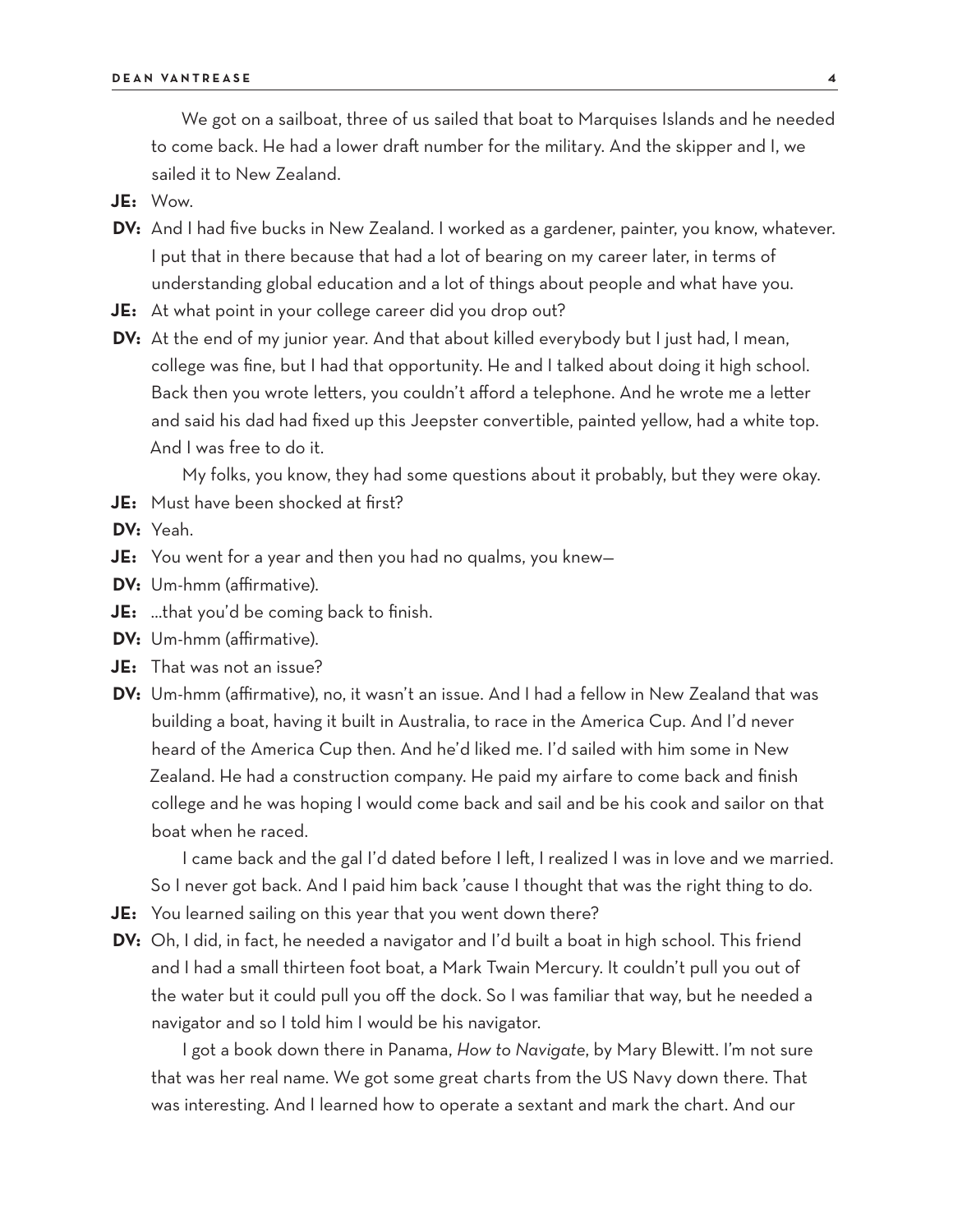Skipper was from Ireland, so he knew something, obviously, about navigation.

But I knew I had about fourteen days before we'd see the Galapagos Islands. And I'd get out and swing that sextant a couple of times a day and mark the chart. I was right on so I felt pretty darn good about that.

But that's a good growth experience and that's the reason I sort of mention a lot of times it's maybe the asterisks in between that are just as important maybe as your normal course.

**JE:** Yeah.

### **Chapter 03 – 6:48 Dean meets Dr. Al Phillips**

**John Erling:** This young lady that you met and married, what was her name?

**Dean VanTrease:** Oh, Vesta, Vesta Simonton. We're still married, it's fifty-one years actually.

- **JE:** Wow. And how many children?
- **DV:** Two, Phil and Gail.
- **JE:** Did they end up in the education world?
- **DV:** Well, Phil works for Mr. Kaiser. He ended up with a MBA law degree, actually that's from the University of Oregon. He's an Oregon doc. But he went down to Trinity Undergraduate and has the law degree I mentioned.

And Gail is a teacher. Gail was born profoundly deaf so she's never heard a word in her life. She signed on and she's finishing her eighteenth year of teaching school.

- **JE:** Where?
- **DV:** Arlington, Texas.
- **JE:** Wow. So that was—
- **DV:** I'm proud of both of them.
- **JE:** Absolutely.
- **DV:** Um-hmm (affirmative).
- **JE:** You said Mr. Kaiser, you meant George Kaiser?
- **DV:** Um-hmm (affirmative).
- **JE:** So he's an attorney.
- **DV:** Well, he is but he works with Argonaut with Mr. Kaiser. It's a special arm that they get involved in interesting ventures.
- **JE:** You graduate then with a bachelor's degree and a master's degree.
- **DV:** Um-hmm (affirmative).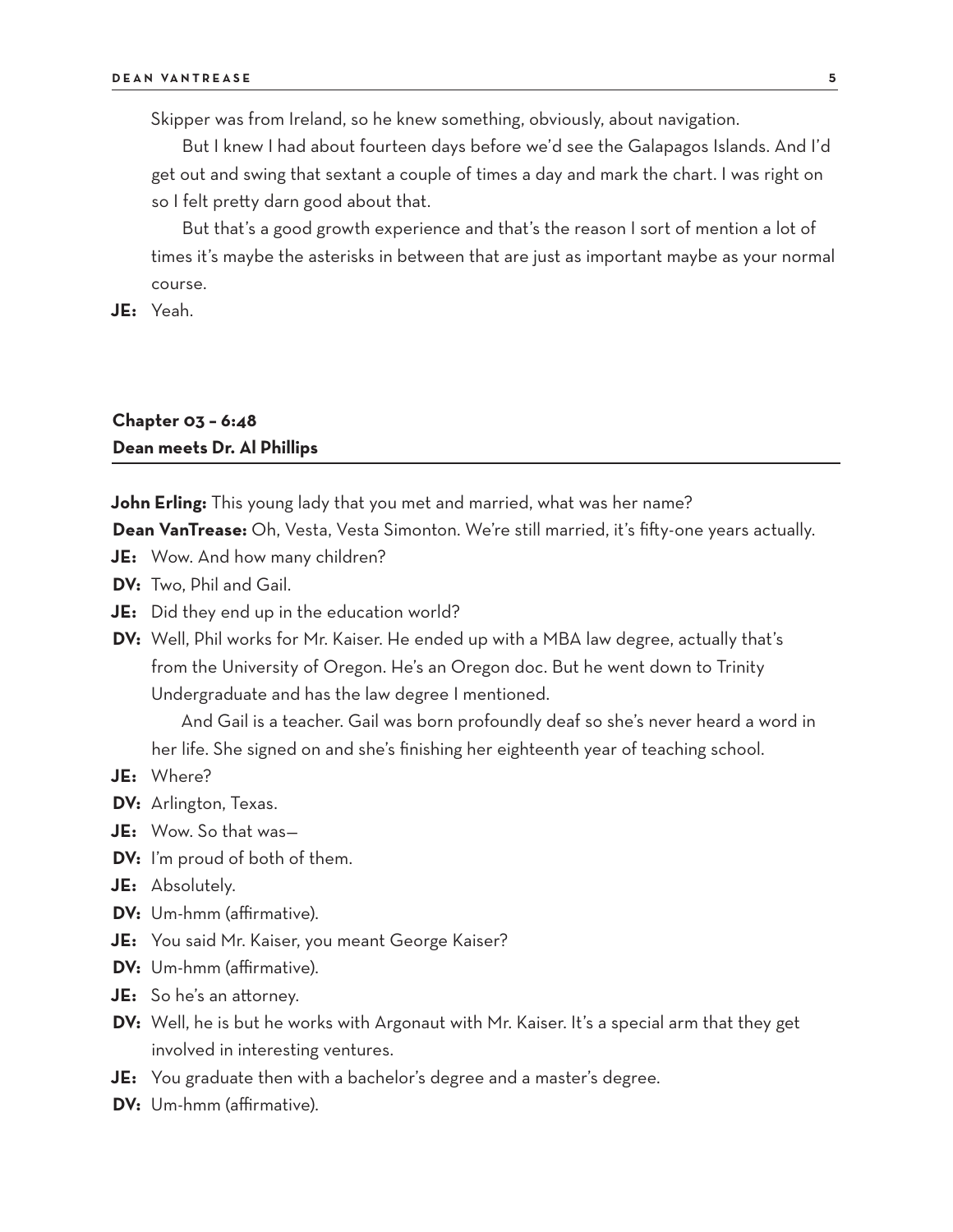**JE:** From the University of Washington.

**DV:** Yes.

**JE:** Then what is your first job?

**DV:** I ended up as assistant business manager for a school district in the middle of the state. It was in the desert and people don't think of the state of Washington as having a desert, but it does. Between Seattle and Spokane. The reason I mention that school district, it had a lot of money, it had a SAC base. And they had a public law 94142, as I remember, that provided a lot of funding for that school. In fact, we had a terrific music program all the way down through the elementary schools.

That was a great job for me. They were also starting a college called Big Ben Community College that Dr. Al Phillips was the president of. So he and I got to know each other quite well at that point. But that was real interesting.

- **JE:** So the fact that your father had encouraged you to be a CPA, and you followed that for a while—
- **DV:** Umm (thoughtful sound).
- **JE:** …did help you then for your first job?
- **DV:** Oh, terrific. In fact, that's helped me all through, I mean, starting schools like I was involved with. You had to handle money, you had to know how to move money, you needed to make sure the i's were dotted and the t's were crossed. Accounting was very valuable as well as the marketing was extremely useful too.
- **JE:** But even though, as you said, "That wasn't me, being a CPS."
- **DV:** No.
- **JE:** Wow, what a great recommendation on the part of your father.
- **DV:** My father had a good idea, sure.
- **JE:** Yeah. Meeting Al Phillips. You'd just see him at meetings because you were all in the education business in that district?
- **DV:** No, actually, he came over and interviewed me also.
- **JE:** For—
- **DV:** At the University of Washington.
- **JE:** Oh? As a first job?
- **DV:** Yeah.
- **JE:** It could have been a first job.
- **DV:** It could have been.
- **JE:** So he interviewed you for what?
- **DV:** Well, teaching business. But the school district actually offered a little more money and they had a data processing operation in that district, which is really progressive way back then. I didn't know much about data processing, why, I drove 140 miles once a week to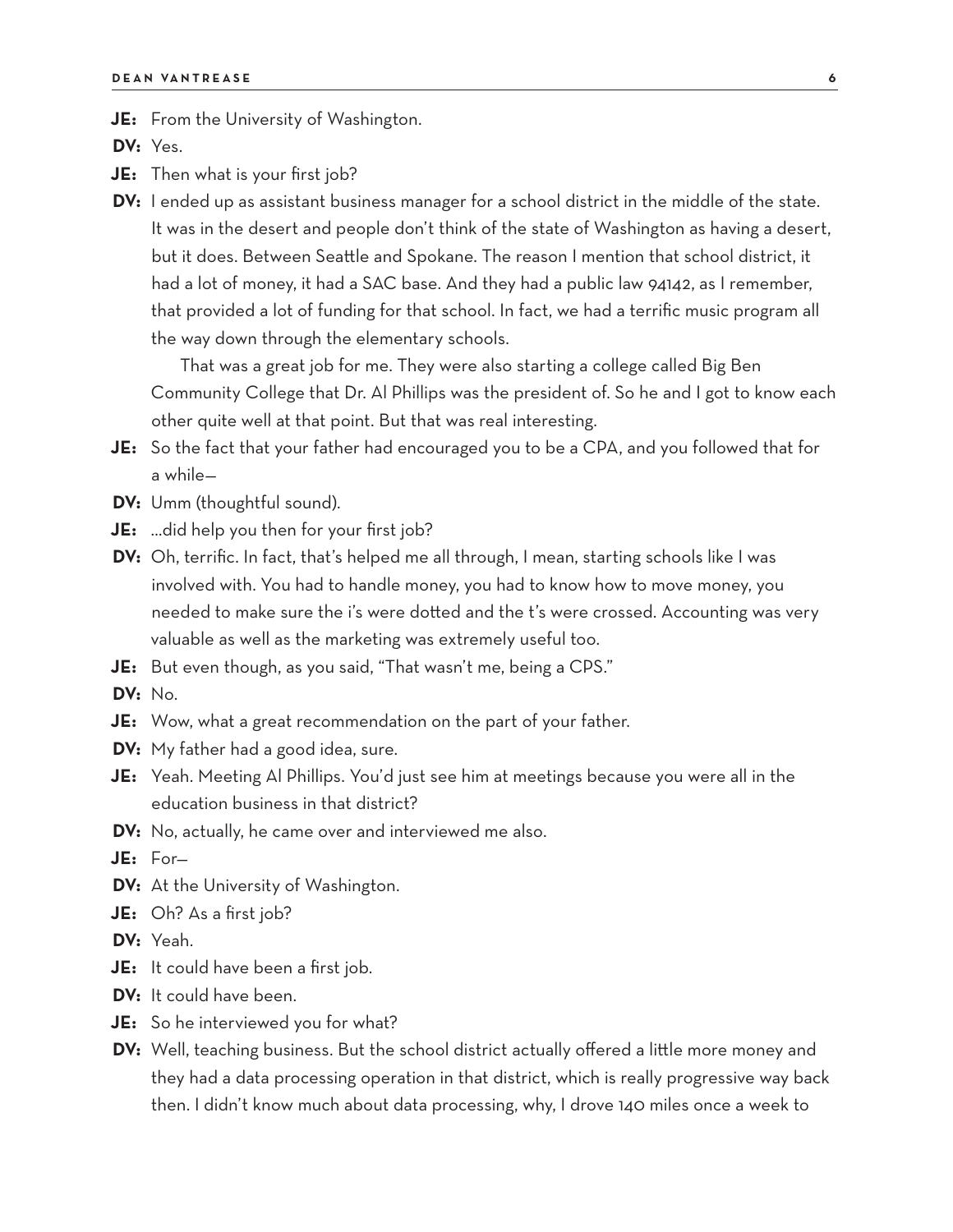take a class how to understand these, I guess we call them computers today. So that was great background there for me.

But I met him interviewing at the University of Washington, didn't accept a job from him but liked him very much. And then I got a job with the school district. The school district was responsible for helping start the college. So I worked then with Al, in terms of the building, the custodial, the maintenance, all of that development. Not the teaching per se, no, I taught as an adjunct faculty member there, taught out in the base.

- **JE:** At Big Ben Community College?
- **DV:** At Big Ben Community College. And that's where I got to know him. Then, you're just going to think I'm a vagabond, but after a couple of years, we didn't have kids. And I said, "Vest, how'd you like to buy a Volkswagen? We'll pick it up in Europe and drive it through Europe." We didn't have kids, she had money, she was teaching school, and that's what we did. We ended up driving it for about five or six months all through Europe, down to Israel, down through Syria, Jordan, you know, Turkey, on. And came back.

Well, then Al asked if I'd be full-time with him and I did as business manager of the college and taught and helped put together some instructional programs. So it's sort of an interesting way it worked. Al Phillips and I hit it off and throughout all of our lives, I mean, he paid me to be sort of an alter ego when I was executive vice president of college here. But the truth is, I had terrific respect for him and he did for me too for a long time.

- **JE:** So when you first met, this was back in the early '60s?
- **DV:** 'Sixty-two.
- **JE:** 'Sixty-two.
- **DV:** Um-hmm (affirmative).
- **JE:** You want to expound more on him because he's central to this story as well, Dr. Al Phillips.
- **DV:** Well, I'll tell you a little bit about him that I knew. He was a very visionary thinker. He could see the future. And he was a very strong person. If you knew Al, I mean, he believed in something. I mean, he was very persistent about getting it done.
- **JE:** Um-hmm (affirmative).
- **DV:** Before he came to Big Ben he was president of a college in Wyoming, Sheraton, Wyoming. And then before that caught in an administrative role in college in the state of Washington, Gig Harbor, I think it was called.
- **JE:** Where was he originally from?
- **DV:** Kansas. He's a product of Emporia State. And his last degree, I think, was at Washington State College.
- **JE:** He had a salesman's personality?
- **DV:** Oh, very much so.
- **JE:** Outgoing?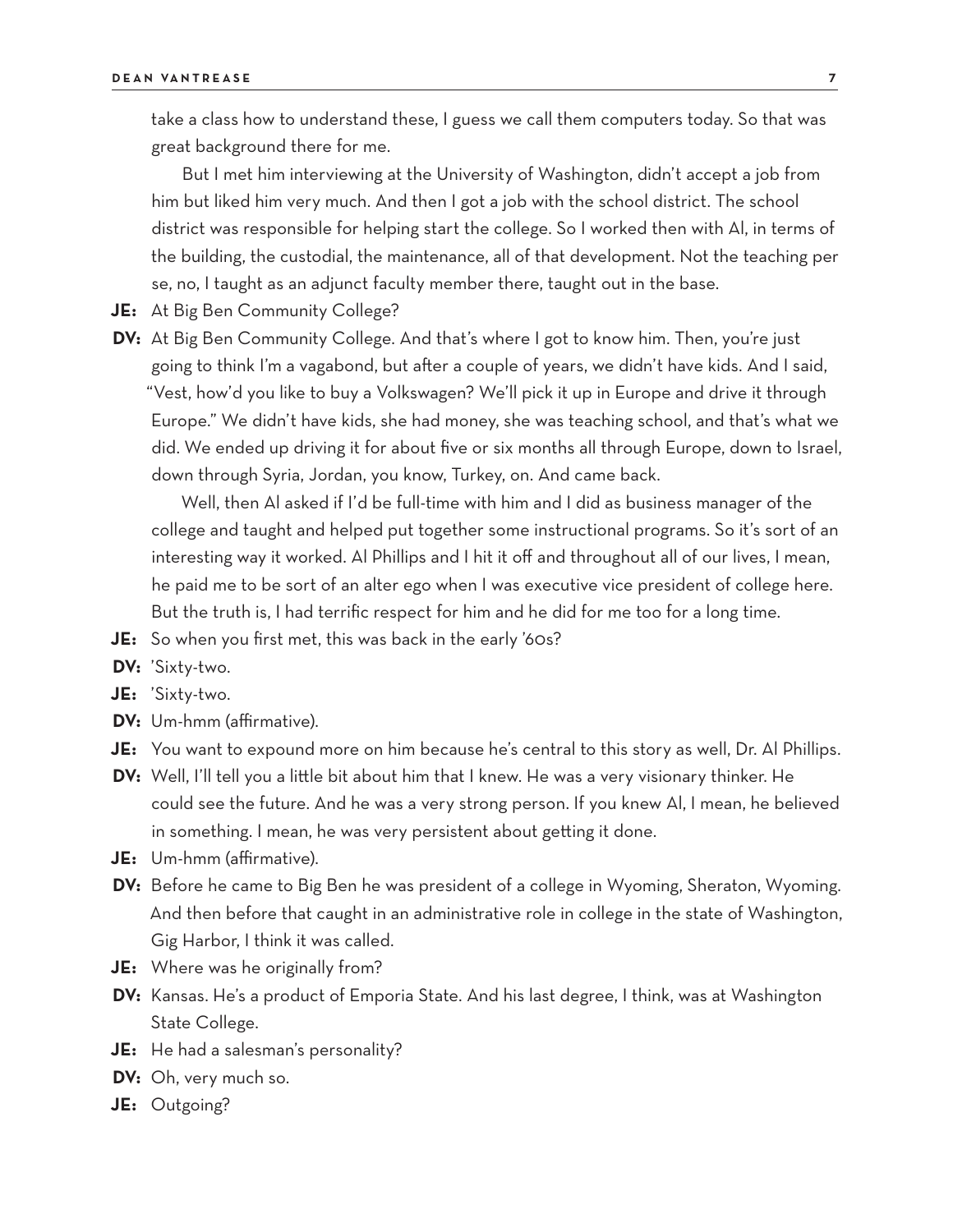**DV:** Oh yeah. Interestingly enough, these were small schools compared to these community colleges, called junior colleges back then. But he was on the national board for junior colleges. I think they was called AJC American Junior Colleges. That's important to know because he met Bill Priest, who was on that board and Bill Priest was the new chancellor coming in for Dallas Community College system from California. He wanted Al to come down and be his executive vice chancellor.

And the long and the short of it, what happened then, back then if you were president of a college you might ask two or three people that you wanted maybe to go with you to go. He asked myself and two others, Al did, if we would go to Dallas.

I didn't have a doctor's degree then and I knew if I wanted to stay in administration of the college—and I loved community college, I loved the concept—I'd need a third degree. So that was helpful to get me to Dallas too.

### **Chapter 04 – 5:30 Dallas**

**John Erling:** So a couple of key pieces here. You're meeting Al Phillips?

**Dean VanTrease:** Um-hmm (affirmative).

- **JE:** He meets Bill Priest.
- **DV:** Um-hmm (affirmative).
- **JE:** Two big cogs there in this journey. So did you and your wife think twice about this or was it a no-brainer? "Yes, we'll go with him to Dallas"?
- **DV:** I would say it was pretty much a no-brainer. Now when I say that, I was treated very well where I was, but back then, they didn't want you to get three degrees from the same university. Today it doesn't matter, but back then that wasn't acceptable particularly. So the University of North Texas, what it's called now, was close to Dallas. And they had a wonderful PhD program that worked very well for me.
- **JE:** So that made that move attractive.
- **DV:** That was critical.
- **JE:** Yeah.
- **DV:** And we'd traveled enough and I'd traveled enough that I thought, "Well, Dallas would be interesting." So.
- **JE:** Had you ever been in Texas before?
- **DV:** Well, I don't recall.
- **JE:** You're a Northwest boy so?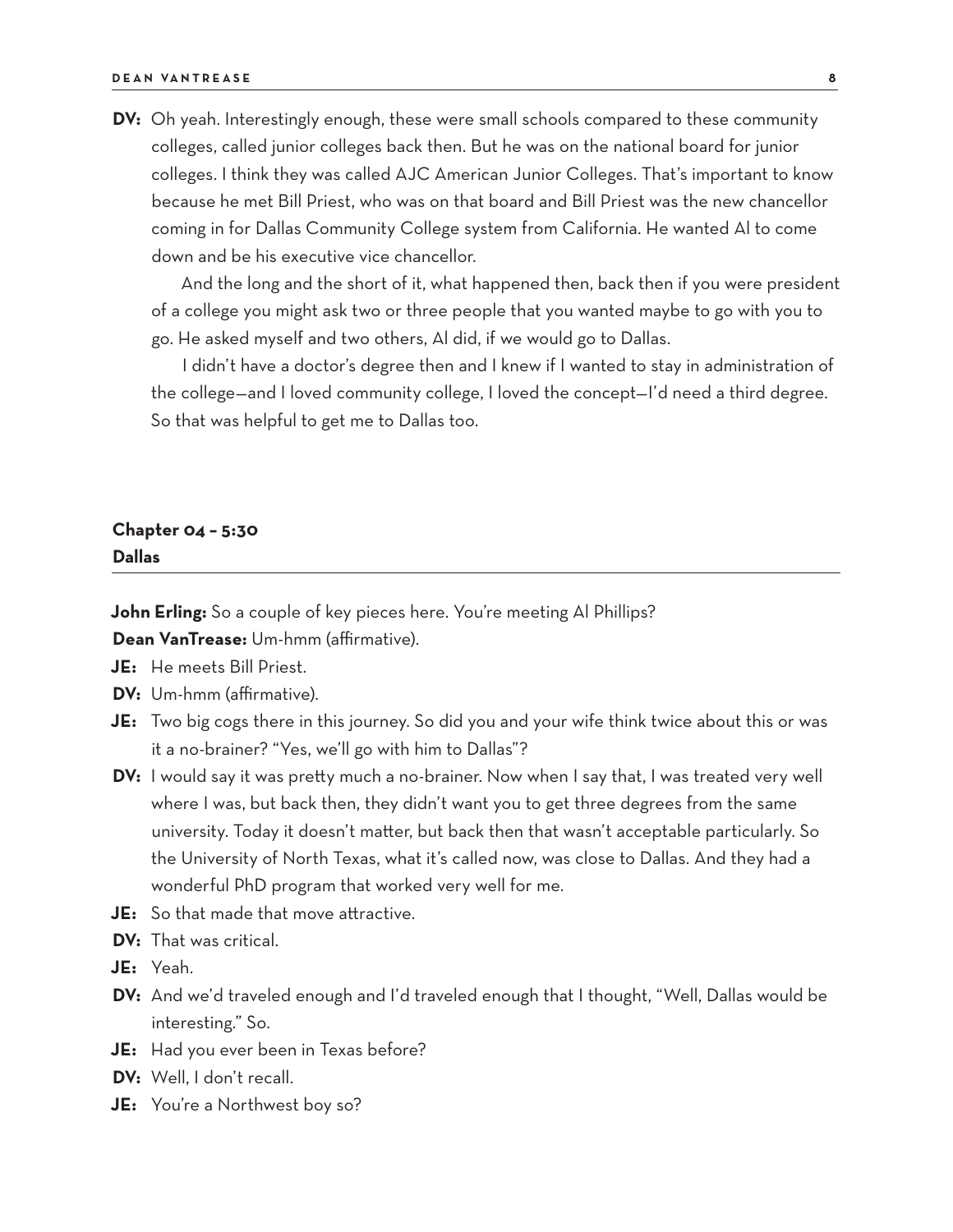- **DV:** Northwest boy, I don't recall that I had, per se, no.
- **JE:** The mission then in Dallas was to do what?
- **DV:** The mission in Dallas when we went there was to establish seven campuses that would serve fifty thousand students by the year 2000.
- **JE:** And what year was this?
- **DV:** Nineteen sixty-six.
- **JE:** Was that the founding then of the Dallas County Community College?
- **DV:** Yes.
- **JE:** That was the very start of it. So you were on the beginnings there of a community college.
- **DV:** Yeah, and actually I was their first faculty association president. I couldn't hold a job in that district very long. They made me division chair and then they made me coordinator for vocational/technical. And then they moved me to dean of the first new campus. And Al got a job offer in Tulsa and wanted me to come. So I did that.

And Dallas, by the way, accomplished what they were asked to do and they [*word indiscernible*] by that year 2000.

- **JE:** How old are you about this time when you go to Dallas.
- **DV:** Twenty-seven.
- **JE:** Is Dr. Phillips about the same age?
- **DV:** He's about fifteen years older.
- **JE:** That's interesting too that age difference.
- **DV:** Um-hmm (affirmative). That was a nice difference.
- **JE:** So you really looked to him maybe as a mentor as well?
- **DV:** Oh, I just had a lot of respect for him. You know, I still refer to him as Dr. Phillips a lot of times, out of respect. Now he likes to be called Al. He likes for people to call him Al, but I always had a lot of respect for him.
- **JE:** In Dallas, Dallas County Community College, were you setting some new trends there as you set that up?
- **DV:** Oh, my gosh, yeah. I just think back some about what was going on in hiring cases then. Most of the universities, many were good, but if you were coming back from the Korean War to college you were considered an old man. Now you think about that.
- **JE:** Um-hmm (affirmative).
- **DV:** If you were a woman you weren't as likely to go to college. If you were a working adult it was difficult for you to go to college. The reason I say that, they had very few evening classes. Many of them weren't in large urban areas. So there was a lot of opportunities for us with those challenges of the universities. And I saw that.
- **JE:** So then that was when you offered evening classes?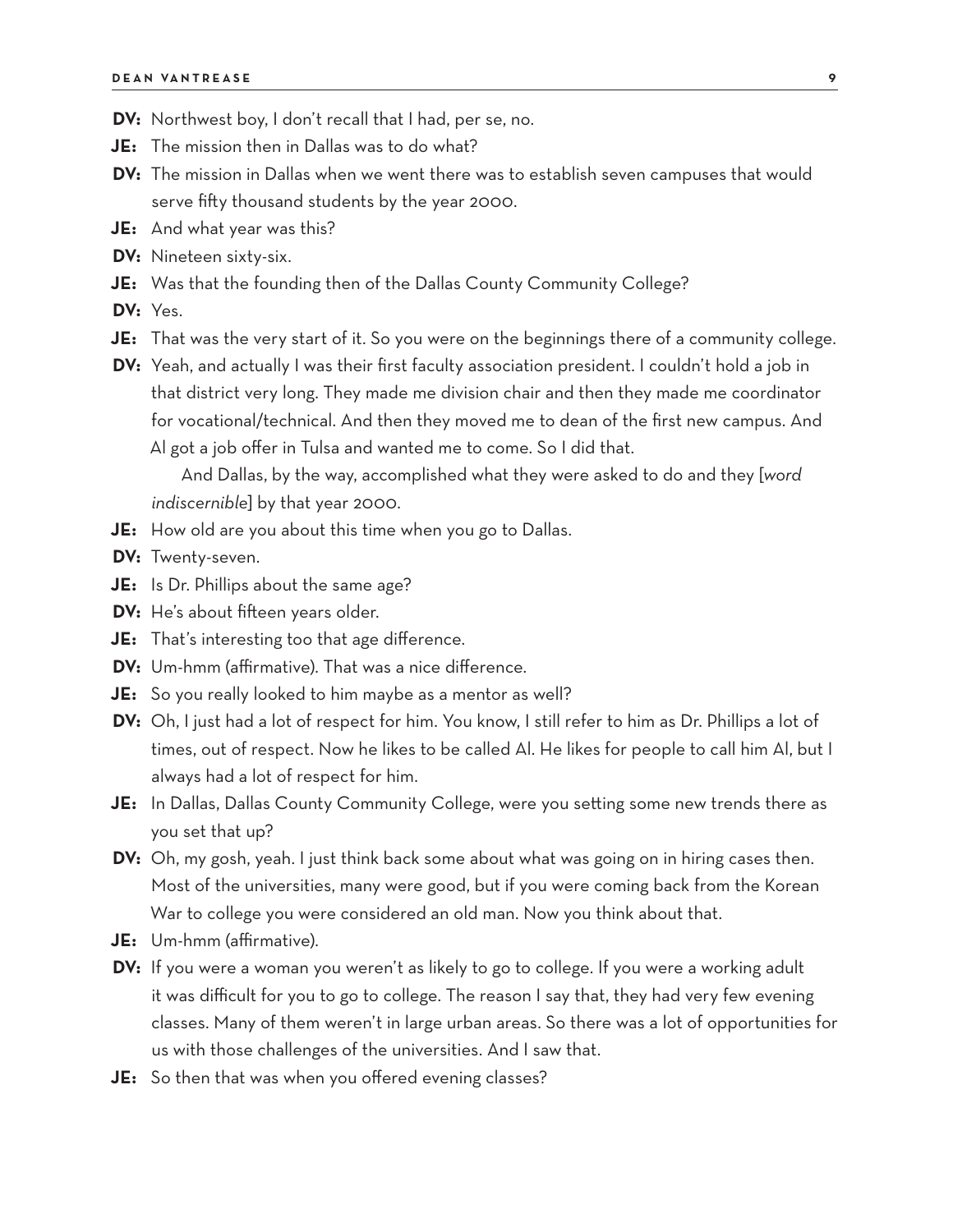**DV:** Well, yeah. Day, night, weekend. Let me tell you what we did. We went out and decided to ask the business community what they wanted in terms of the specialized jobs that they had. Dallas is moving into data processing, they called it back then. So we'd go out and visit these companies and find out what they wanted. And then we would tailor programs around them. Now that's very commonly done today, but that wasn't as commonly done back then. We offered tele-courses in Dallas, they were on television. They were developed by Dallas and Coast College from California, St. Louis, and Miami-Dade, four of us, four colleges. The Annenberg Foundation funded them.

So you could take a history course on your TV set, watch it, because we knew a lot of people didn't have access to college. They were living in more rural areas, or maybe they were a firefighter. There was a lot of jobs that weren't conducive to going to class five mornings a week or three days a week. So we got involved in tele-courses, which later became what we now commonly refer to as online courses.

Dallas was very innovative.

- **JE:** No question about funding?
- **DV:** In Dallas there was no question about funding.
- **JE:** Was that mandated funding from the state?
- **DV:** Yes, but also a lot of it was local funding. I mean, we had money to build buildings. Oh, we had the money in Dallas, it was unbelievable.
- **JE:** Money was no object, as they say?
- **DV:** No, but we learned a lot of humility when we came to Tulsa in terms of that aspect of it.
- **JE:** And maybe you and Dr. Phillips tried things there that you hadn't done at the Big Ben Community College back in Washington?
- **DV:** Yeah, some, like the tele-courses, that was entirely new. But we had the concept. We understood, we'd just never been in a big system like Dallas was opened as and became much bigger.

# **Chapter 05 – 5:45 Tulsa Junior College**

**John Erling:** How many years were you there at that college?

- **Dean VanTrease:** I was there four years. Al came here in '69, and he went in '66, so he was there probably thirty-three and a half years.
- **JE:** Oh, so he came here first?

**DV:** Yes.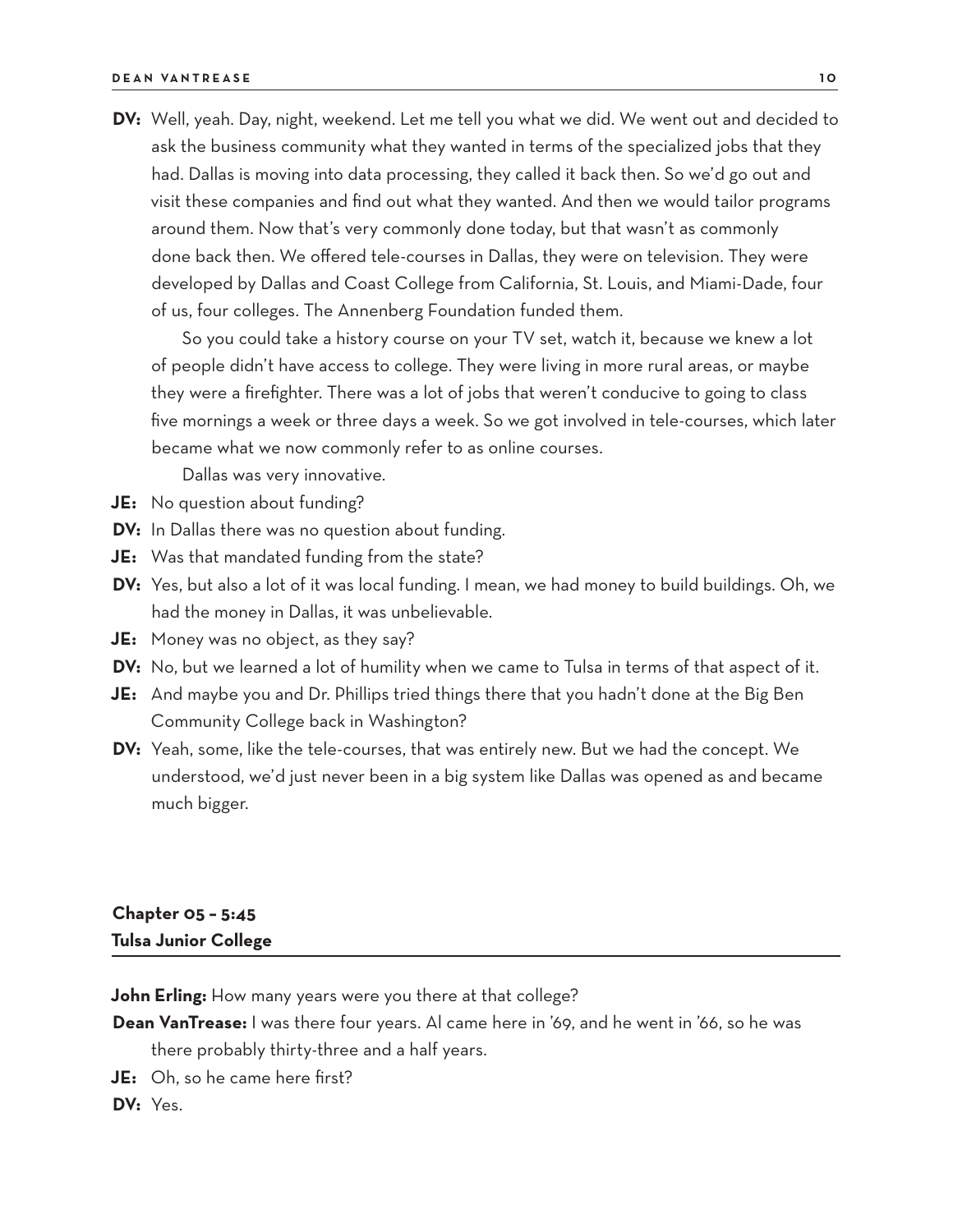**JE:** And you remained in Dallas?

**DV:** Well, that was an interesting story. I was finishing course work for my doctorate while I was down there. So when I told Dr. Priest that I'd like to come to Tulsa, those were the words that he used. Now he was a great baseball pitcher in college, but he used interesting language. He said, "I'd like for you to stay as you finishing your course work and stock the two new campuses, find faculty for the two new campuses." It was building Eastfield and Mountain View at the same time.

So I stayed and helped stock those campuses while Al was up here. Al came up, I think, October '69. I actually didn't come up here full-time until that following year in '70. But I did come up part-time.

So here I was down there finding people for them and I'd come up, I told Al I'd come here. I'd drive up on weekends, about every darn weekend, my wife and I'd come up and we'd stay with Al and Janie, that was his wife, and then I'd be interviewing, Saturday, Sunday, because that's pretty much what I was doing was finding people for the new system here. And I'd drive back on Sunday night and do my thing down there.

**JE:** So the vision for seven campuses, was that realized by the year 2000?

**DV:** Yes.

- **JE:** So it did develop and today is a very going college.
- **DV:** It's huge, yeah, it's huge.
- **JE:** Many cities in the United States had community colleges or junior colleges, as they called them?
- **DV:** Well, they do now. I think every large city does. I think they're all called community colleges. A junior college was a carry-over term from the old days where they really were sort of the prep for the universities, you know, the first two years of a four-year degree. In Oklahoma, that name stuck and that's why we ended up calling it Tulsa Junior College here rather than Tulsa Community College initially because in Oklahoma they were all called junior colleges.
- **JE:** So you knew that there's no sense in introducing this community concept at this point?
- **DV:** No, no, so we went with that.
- **JE:** When Al Phillips comes here, where's the money coming from?
- **DV:** Okay, now you've got to remember he came in '69. The board was appointed, I think, in early '69, maybe. So he was appointed in '69. The state regents for education had a planning study done in 1965, that said there ought to be junior college or community colleges, whatever you call them, in the two major metropolitan areas. That was Oklahoma City and Tulsa.
- **JE:** Because they were in the rural areas?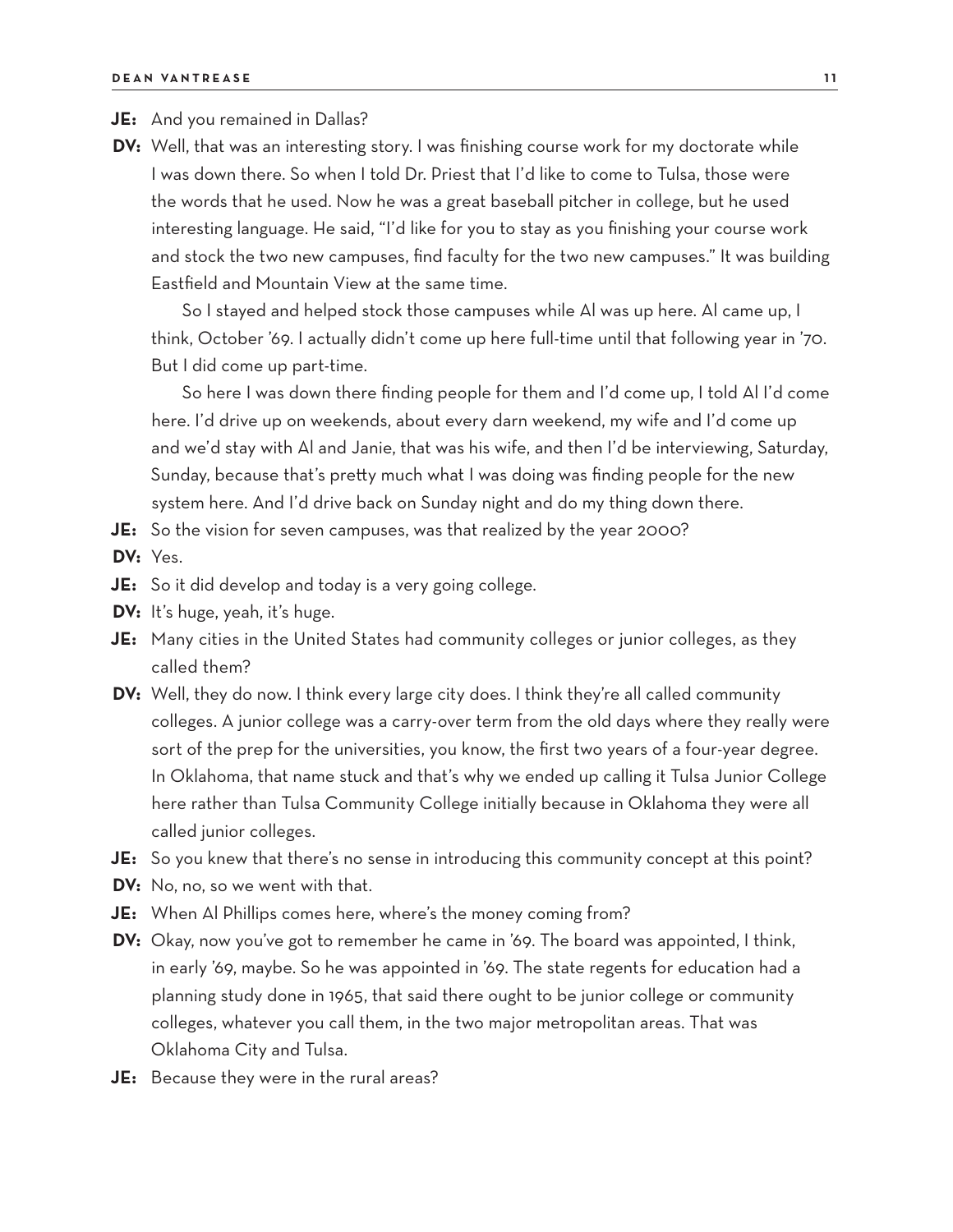**DV:** Yeah, they were, and good ones. So from that the Tulsa Chamber was involved, ORU, and TU, and Tulsa Public Schools were very supportive of this junior college actually. Oral Roberts was one of the big supporters. It was interesting.

But what I'm saying, all of this took a little bit of time in terms of getting funding for the college and the state really wasn't fired up on it in terms of a lot of money, but they had a bond issue that allowed for four million dollars for the building. We thought it would be matched and the state thought it would be matched. I think we spent the last of the federal matching money in Dallas. There wasn't any matching money left.

So we didn't have enough money to go out and build a new campus.

- **JE:** Let me come back again—
- **DV:** That's the beginning.
- **JE:** The four million, what I'm trying to get to is—
- **DV:** Yeah.
- **JE:** When Al came here, what was his budget then?
- **DV:** Ohh (drawn out oh).
- **JE:** What kind of money did he have?
- **DV:** I would say maybe half a million.
- **JE:** And that came from?
- **DV:** The state.
- **JE:** The state. They said, "Here's a half million dollars to start a college"?
- **DV:** I mean, it was so tough. We didn't know if we could have enough money to open it. You have no idea how tough it was in the beginning after being in Dallas, coming with this. And I remember the chancellor and our board chair, John Subner, went over to see the chancellor and said, "We've got to have a hundred thousand more dollars or we can't open it." And I think we were all willing to lay our jobs on the line.
- **JE:** And the chancellor—
- **DV:** He found the money.
- **JE:** What was his name?
- **DV:** Dr. E. T. Dunlap. Now that's the operating money. And there was the capital funding, and now it's just as tough.
- **JE:** The salaries you guys had was quite minimal.
- **DV:** Yeah.
- **JE:** The funding was difficult, you had to go beg for another hundred thousand. Was there any time in here that either you or Dr. Phillips said, "Do these people really get it?"
- **DV:** Well, we thought they got it, but politically, I think Tulsa County had one senator, one, in the mid-'60s, in the state of Oklahoma. One. I think Oklahoma City had two and they claimed another one from Cleveland County, so they had three. When you looked at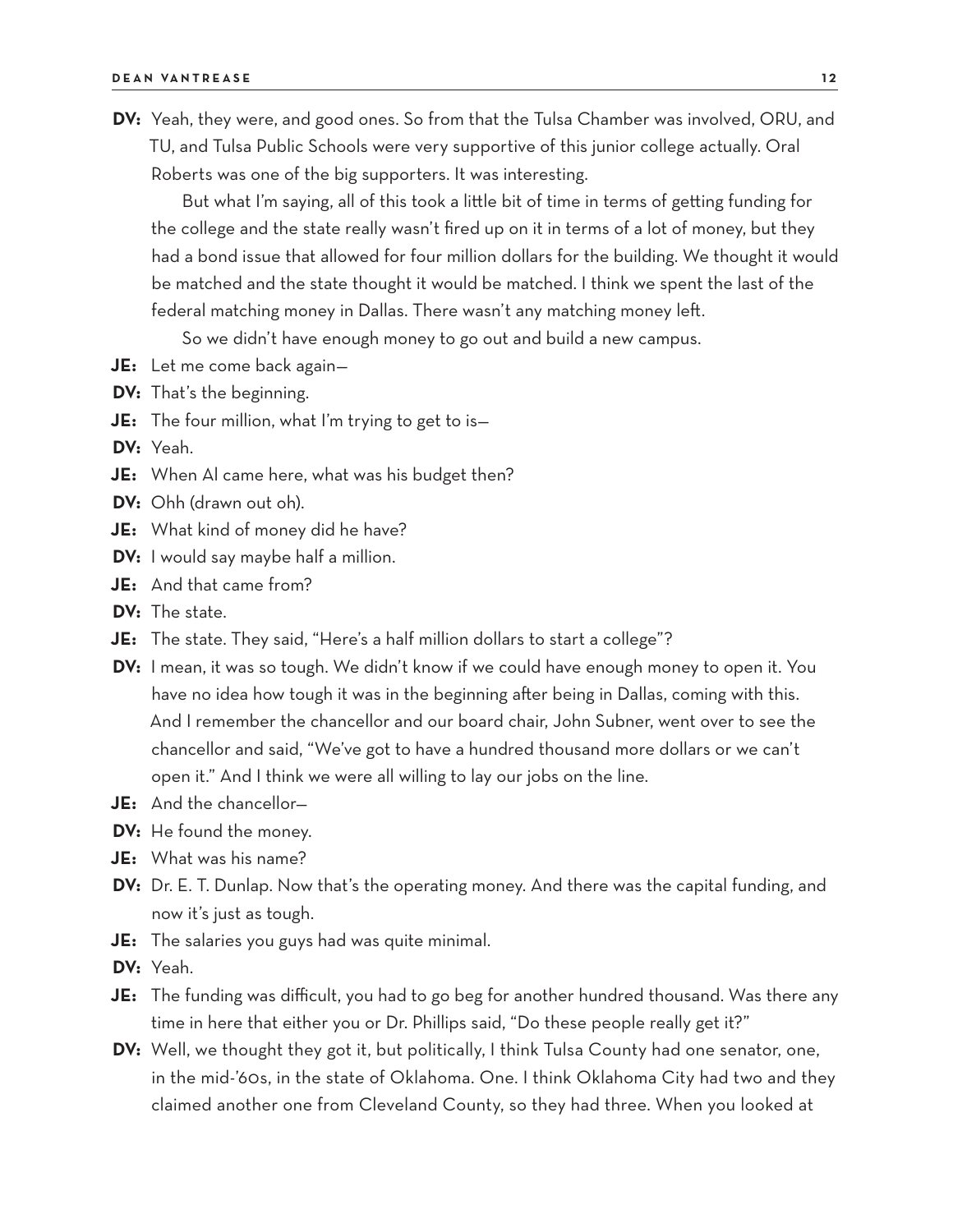state funding and where the people came from most of them rural. So that was a big challenge.

- **JE:** Since the Board of Regents has said, "We'd like two junior colleges in our major cities—"
- **DV:** Um-hmm (affirmative).
- **JE:** …is one started at the same time in Oklahoma City? Did that happen?
- **DV:** No, they had two of them over there, one in South Oklahoma City, and one they called Row State. They opened a year later but they were working on it.

### **Chapter 06 – 4:45 Friends and Funds**

- **John Erling:** What is your first mission then, once you get in place here with Dr. Phillips, what are you doing?
- **Dean VanTrease:** Well, I was primarily finding staff, faculty and staff. We did everything.
- **JE:** Your offices, where were they?
- **DV:** They were down where Parker Drilling was, downtown off of 3rd and Boston. Bob Parker gave us some space to use. We had a nice relationship early on with a lot of the leaders in Tulsa, they were good people and are good people still.
- **JE:** So Bob Parker—
- **DV:** Yeah.
- **JE:** …gave you your first space?
- **DV:** Um-hmm (affirmative).
- **JE:** And gave it to you?
- **DV:** As far as I know.
- **JE:** Right.
- **DV:** It's my memory, that's what I remember.
- **JE:** Right. You work out of that office.
- **DV:** Um-hmm (affirmative).
- **JE:** Then you're working on faculty but I suppose both you and Dr. Phillips are trying to meet as many people in Tulsa as you can.
- **DV:** Yeah, there's always two things we believe, well, the main thing. You first of all had to make friends if you wanted to garner funds. We always felt friends and funds go together, so absolutely. In fact, the second summer I was here. I spent half the summer going out to these companies and sitting in these little offices talking to them about what they needed in terms of their company and what they saw for the junior college to do.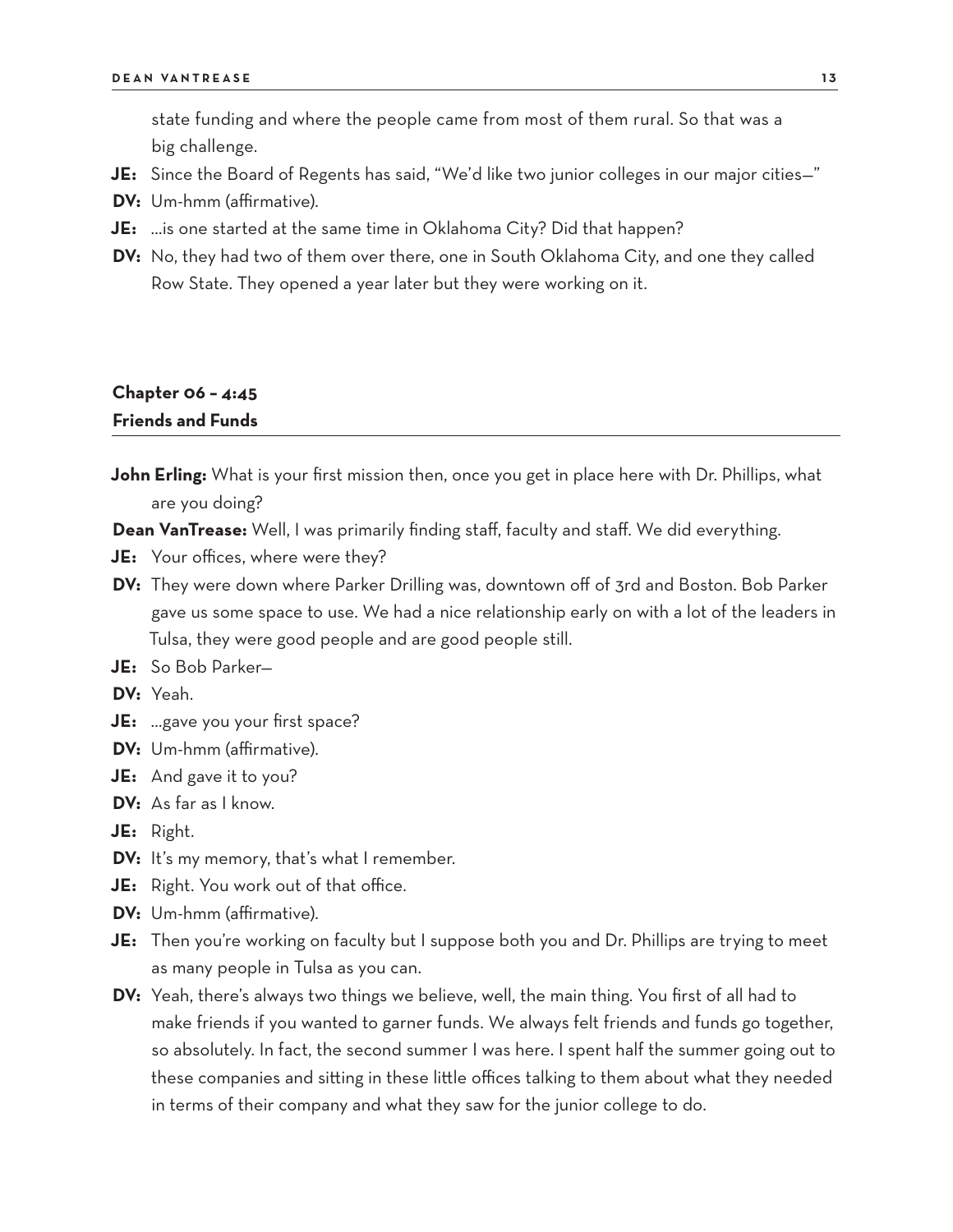But we had a vice president for computer services and data systems that was way ahead of his time, Bob MaLott. We had a vice president for planning, development, Roger Smith, he had done this in several locations before Tulsa, including Dallas. So we had people that understood what needed to be done and could be done and the truth is, we all worked all these things. I did more the employment side of it than they did.

- **JE:** You don't have to name any names—
- **DV:** Um-hmm (affirmative).
- **JE:** …but were there influential people in the community who didn't receive you and the idea very well? And they could have jumped on and been influential for you but for some reason they didn't?
- **DV:** Yes.
- **JE:** That had to be surprising to you.
- **DV:** No.
- **JE:** Why not?
- **DV:** Because it was such a change. And you've got to remember, Tulsa was and still is a very private city in terms of focus. Many of their kids went to Brown or Dartmouth or Princeton or Harvard or Yale, and I'm not labeling because we had some that had kids there that was great supporters. I think if you're a bookie back then and tested the marketplace here in terms of would this college ever take off and do anything, I think at least 40 percent of the people wondered why they ever had a junior college in Tulsa. Maybe a higher percentage than that.

There were some, maybe, I'd say, 15 and 20 percent that thought it was a pretty good idea probably.

- **JE:** A smaller percentage?
- **DV:** Oh, much smaller. And usually when you talk to them about it, it was probably a good idea for someone else's kid. Do you follow that?
- **JE:** Um-hmm (affirmative).
- **DV:** But didn't mean they were bad, they'd never been educated to what could be. But, yeah, we had some strong critics. Truthfully.
- **JE:** So then you had to go back, both of you, to your heart and to know, "Well, I know this is right."
- **DV:** Okay.
- **JE:** "I know it's worked before."
- **DV:** That's right.
- **JE:** "And we'll just…" You never, ever thought about giving up?
- **DV:** No, no. In fact, I fell in love with the community college concept in 1962, when I became familiar with what they were doing for people. They were taking people where they were,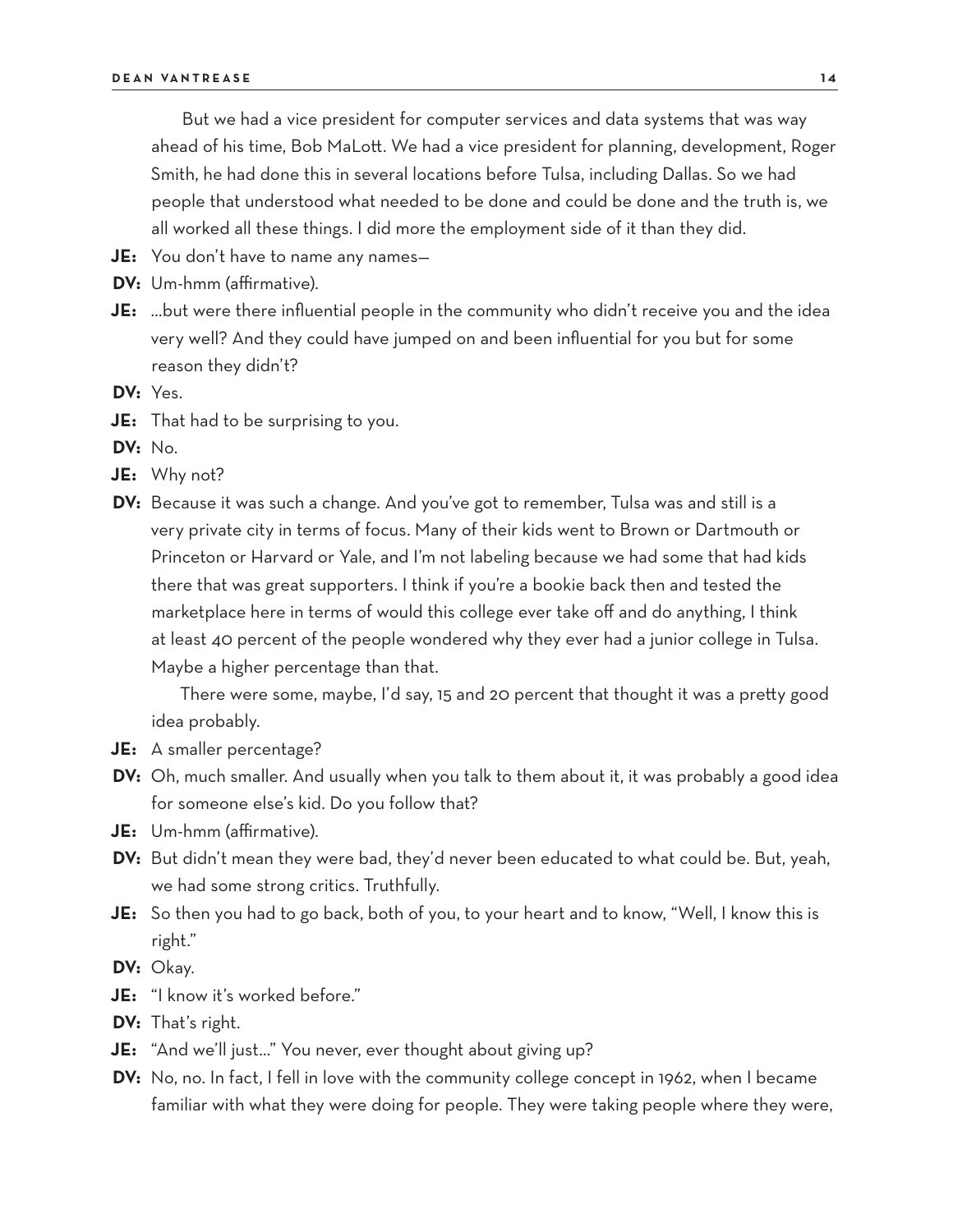all kinds of people, and helping them achieve their dreams. And they were doing the same thing with businesses, a lot of these small startup companies as well as the big ones, you know, they had needs. You don't have to be too smart, I think, to understand this. You could see there could be quite a match.

- **JE:** Yeah. Maybe it's because I'm looking back, but some of these leaders in our community who didn't support and should have and could have helped you, that they would see if it wasn't for their children, or even an eighteen-year-old, that it was serving the need of businesses. And it was serving the need for so-called "adults" at that time. And they still didn't support that.
- **DV:** Well, they were very neutral about it.
- **JE:** Okay.
- **DV:** Let's put it that way.
- **JE:** They didn't speak out against it but they didn't help you.
- **DV:** The only ones that really spoke out against the college was like when we located downtown that we had some legislators that wanted to have it in North Tulsa or South Tulsa or West Tulsa. We had that kind of thing going on.
- **JE:** Is Bob LaFortune the mayor then?
- **DV:** Bob LaFortune and I always put Bob LaFortune on a pedestal because we needed some additional money to buy the building that we were leasing. That was the Sinclair headquarters building.
- **JE:** Let's talk about that a little bit here.
- **DV:** Okay. Bob LaFortune plays into that.

# **Chapter 07 – 2:35 The Sinclair Building**

**John Erling:** There you're sitting in your offices at 3rd and Boston and eventually you say, "All right, we need to move ahead and we need a building."

**Dean VanTrease:** Um (thoughtful sound).

- **JE:** So the word went out in the community and I suppose everybody who owned a building said, "Here's a building."
- **DV:** Oh, hey, we crawled through about every empty building in Tulsa. Someone, the vice president and Al also looked at them. The answer is yes we did, we looked at all kinds of buildings.
- **JE:** Then you settled on the Sinclair building as a leasing situation to begin with.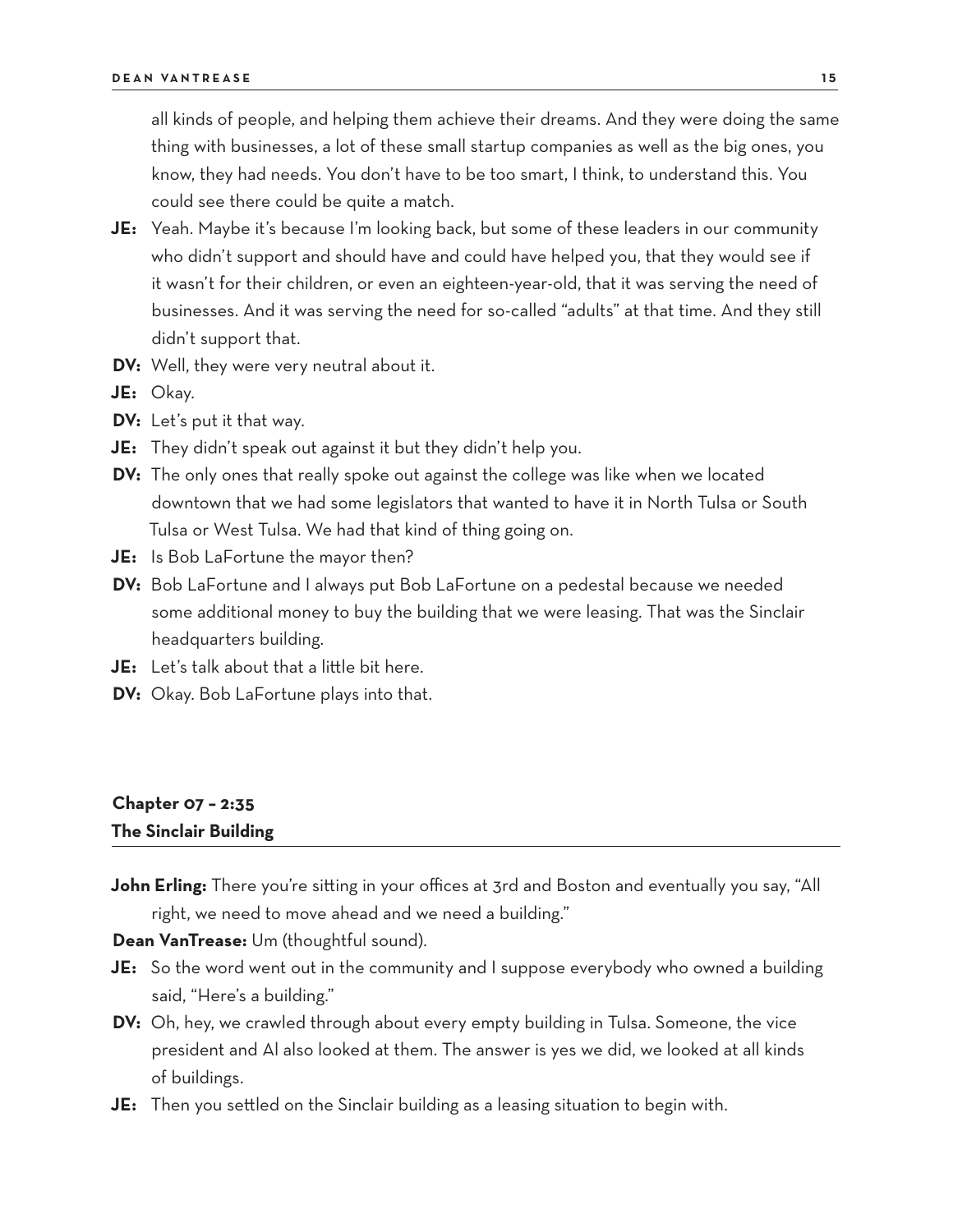**DV:** Yes.

- **JE:** Why the Sinclair building at 10th and Boston?
- **DV:** One, the price was right and the building could be reconfigured if we chose to do it on a relatively inexpensive basis. And the other thing, it was a terrific location itself. It still is a terrific location, it's incredible and more people stuck on metro campus. We knew we'd have parking problems with that building, but we'd have parking problems with about any building in downtown.

Also, you need to know this, we were provided land. Part of the deal was that the city or the community had to come up with some land. Well, they ended up coming up with the railway depot and about three and a half blocks down there. It's a nice facility, I love the depot, the Jazz Hall of Fame now and all, but—

- **JE:** Union Station?
- **DV:** The Union Station. And then we had land that was provided across the river on the west side that wasn't conducive to us, which later became through Dr. Phillips's thinking, the OCOM, the Oklahoma College of Osteopathic Medicine site.
- **JE:** It was a trade out there, wasn't it?
- **DV:** Well, we sort of give and took, yeah.
- **JE:** So you say you had this land, why did you have this land?
- **DV:** It was provided to the college through the community.
- **JE:** Okay. We have four campuses now. Was that the vision from the very start, to have four campuses?
- **DV:** Yes, by the year 2000.
- **JE:** Oh, you set the goal here too by 2000?
- **DV:** Uh-huh (affirmative).
- **JE:** Did we reach it by 2000?
- **DV:** Yeah. Fourth one was open in 1995, I believe.
- **JE:** Let's go back again to the Sinclair building where you leased, I believe, the bottom three floors.
- **DV:** That's correct. It was all painted green. As you remember the Sinclair green back then, they had a little old gas station on one little part next to it, the Dinosaur. Remember the Dinosaur?
- **JE:** Yeah.
- **DV:** But that's what we did. We ended up leasing it and it worked out very well. I believe Arco had two floors, and the top floor, I think, was called Red Bud Fertilizer. We shared it with the businessmen. We shared the cafeteria and different things.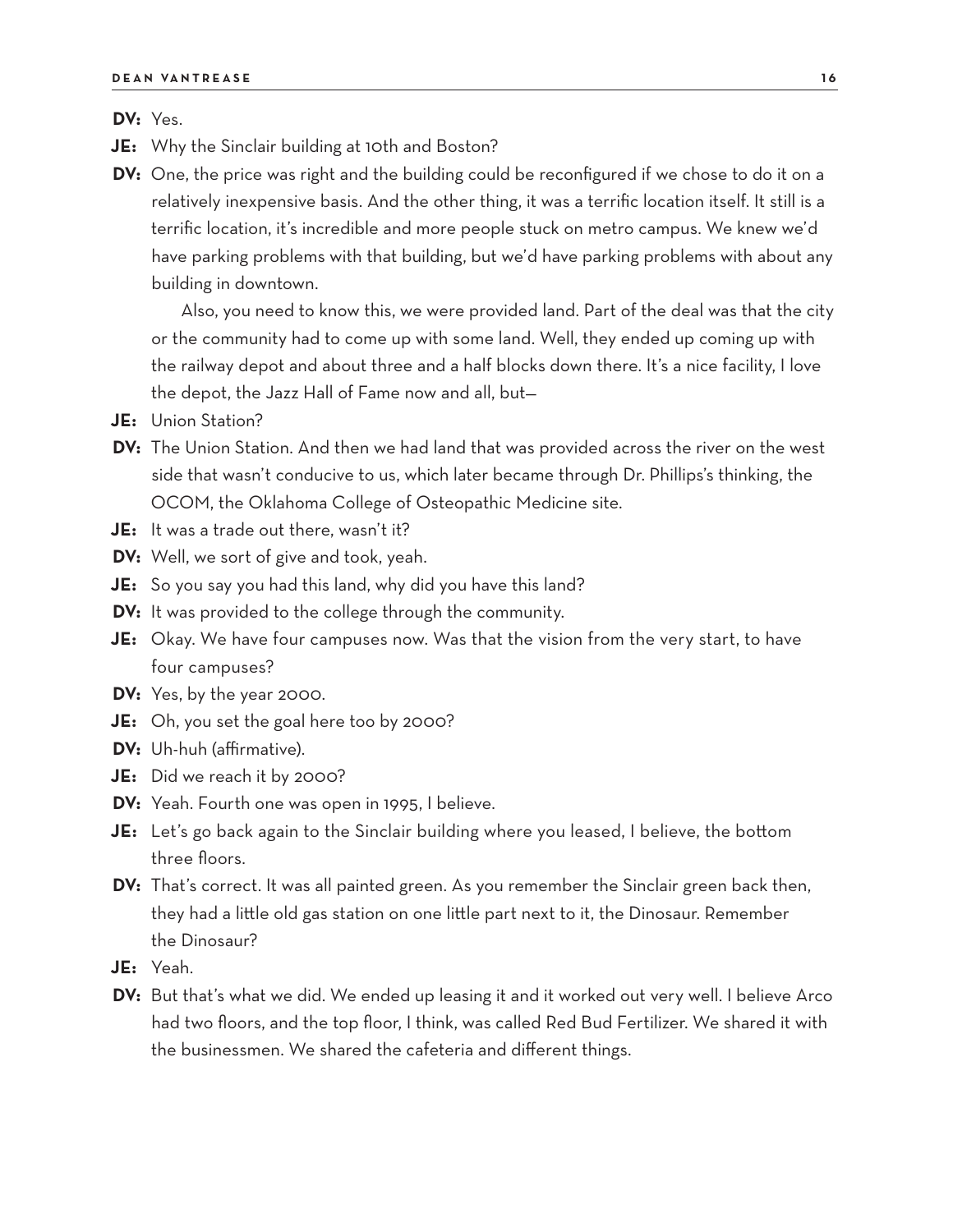### **Chapter 08 – 2:05 Outsiders**

- **John Erling:** The newspaper, the *Tulsa World*, did they editorialize? Were they helpful to you from the beginning?
- **Dean VanTrease:** Overall, yes. Overall. Once in a while they had some cartoons in there that were pretty tough.
- **JE:** They didn't see the vision or they didn't like the way it was going on?
- **DV:** Well, you had legislators blasting us for not putting it where they wanted it located. I'm not sure that I can find it, but I think one time they a cartoon about sending three of these Texans back across the Red River on a horse. Now, when I say that, I think the *Tulsa World* itself, the leadership, the ownership, yes, was supportive.
- **JE:** Um-hmm (affirmative).
- **DV:** And the *Tribune* was involved then too, you know it?
- **JE:** That's right.
- **DV:** But I think knowing what I know today they're probably as supportive as they could have been under the circumstances.
- **JE:** Right. I was going to ask you that earlier, you really would be perceived as—even though you weren't—Texans.
- **DV:** Oh, we were.
- **JE:** How—
- **DV:** We were and I laughed. Dr. Phillips was from Kansas.
- **JE:** Yeah.
- **DV:** I mean, none of us actually were from Texas, but actually coming up Bob MaLott, who was our vice president for data systems and all, he was at that point with Tarrant County in Fort Worth. Roger Smith had been in Dallas, so there were four of us that had really been down there. So you can see where that came from.
- **JE:** We should point out too, this was the first startup of a school in fifty years.
- **DV:** That's right. That's a big deal for Oklahoma. A first public institution in fifty years.
- **JE:** Yeah, right.
- **DV:** Yeah.
- **JE:** With this community so supportive of OSU and OU I suppose there were those and, in fact, those at those two schools were worried about the fight for money?
- **DV:** I can't speak for them but it always turns out that way. Now in the end, I'd have to say that OSU and OU, as far as I was concerned when I was president, were very supportive of us. I just have to tell you, but I think we earned that respect over a period of time. That's my take.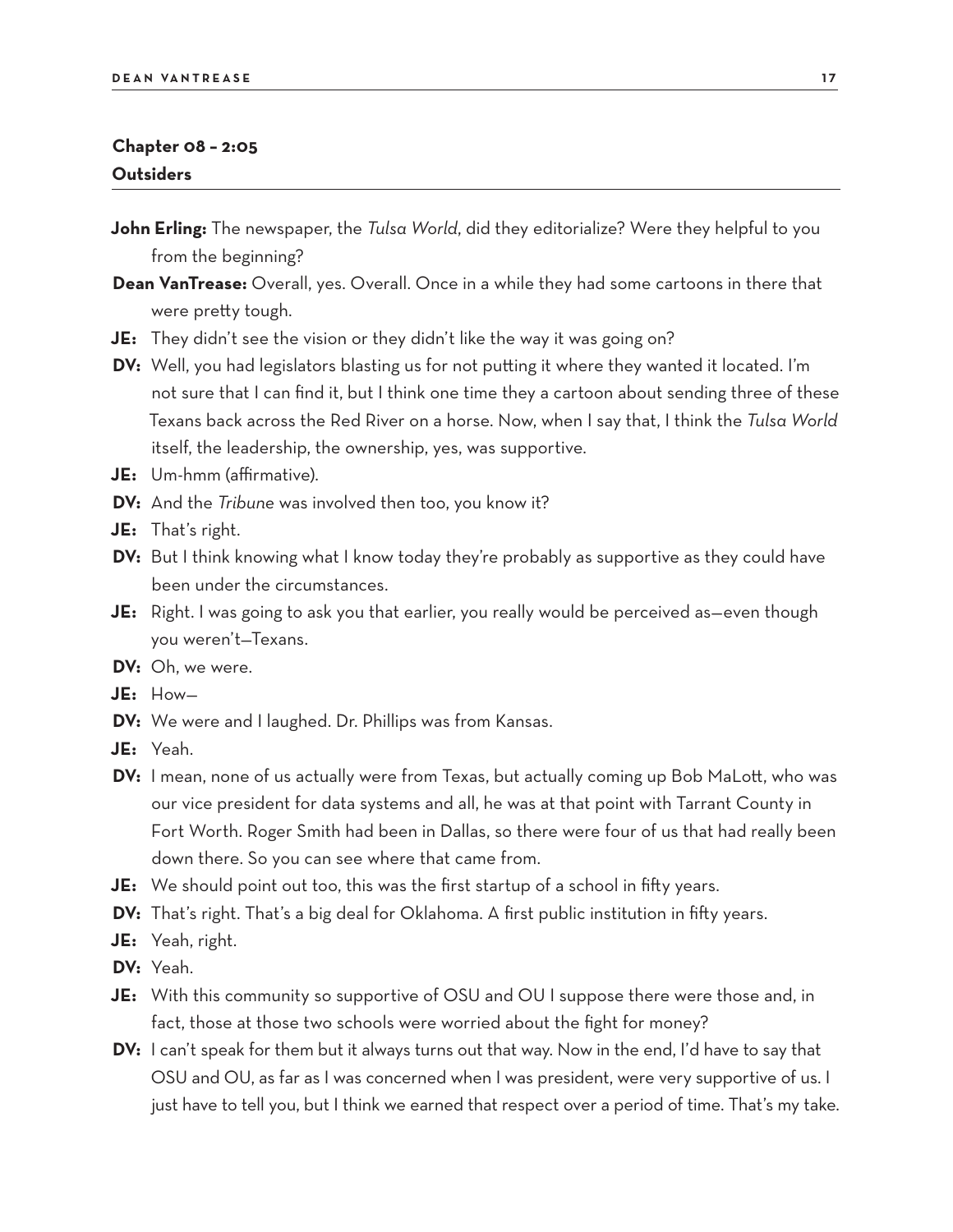**JE:** But they must have looked askance at the beginning?

**DV:** Yeah, I'm sure.

**JE:** Yeah.

# **Chapter 09 – 3:10 American Airlines**

**John Erling:** Some names of people that were important. The president of American Airlines, and what was his name?

**Dean VanTrease:** George Wordy.

**JE:** Wordy?

**DV:** W-o-r-d-y.

- **JE:** Was he an early supporter?
- **DV:** Yeah. He was on our board. He became president of American Airlines just after he was named regent for the college. By the way, he started out as a mechanic. Did you know that?
- **JE:** I did not know that.
- **DV:** Worked all the way to the presidency of American Airlines. And I'll tell you why George was supportive. George had to move to New York right after he was named president, so he was almost named to our Board of Regents, and then got on the next plane to New York to live. But he loved Tulsa, you know, and he came back and he retired in Tulsa. He liked Al Phillips and he wanted American Airlines to have their own computerized reservation system.

I remember, there were only boys in this room at this time. He says, "Boys," the three of us, "do you think you could train people to operate these computers if we put what we would call the saber system in Tulsa, Oklahoma?"

So I go back to my career, getting an early start with data processing in '62, our experience, all of us, in Dallas, and Bob MaLott, who was our vice president for computer systems, he was a genius in that area, and he said, "Absolutely. We can train all you want, how you want them." That's how we ended up with saber systems.

- **JE:** Wow, in that moment that was real key, wasn't it?
- **DV:** Oh, it was key, in fact, American Airlines, ten years later their saber system referred to us in their publication as the MIT of the Southwest in computer education.
- **JE:** So and Dr. Phillips must have said, "I believe we have something here," right?
- **DV:** Oh, gee, it was terrific. He was one of the early ones. John Sabut was another one. John was our board chair and he was a good friend of the governor.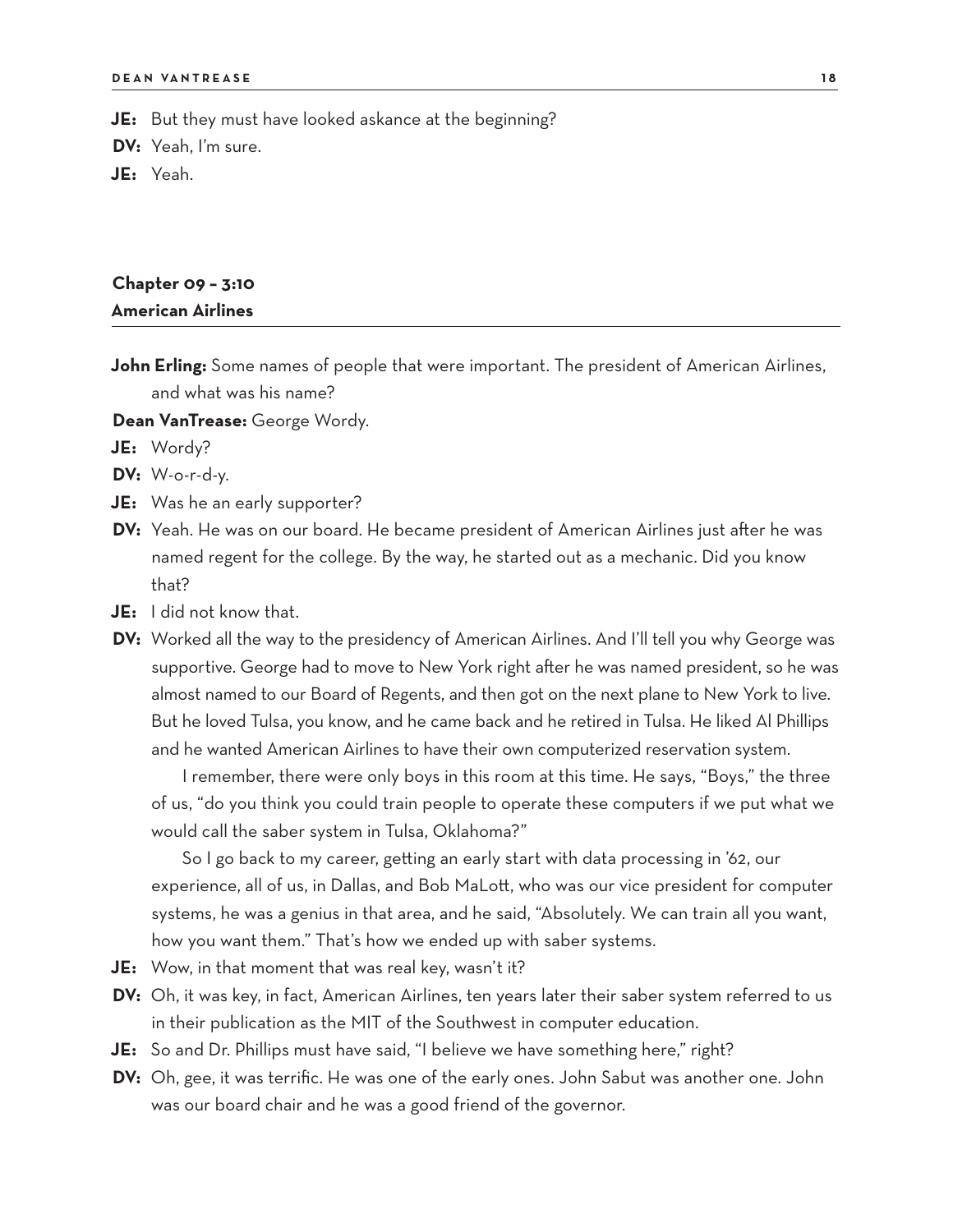- **JE:** Dewey Bartlett Sr.
- **DV:** Yes. And Dewey was a big supporter of ours too, by the way. He likes MO Tech and I know he liked our school.
- **JE:** That was good to have the governor as a friend. Did funding come about because of Dewey's support of your concept?
- **DV:** Oh yes. I couldn't say that directly, but yes, he had to have been key to that.
- **JE:** I think there's a neat Bartlett family story connected to the Southeast campus land.
- **DV:** Oh, it's a wonderful story. Later on, we were looking for land in the Southeast. Dewey was still alive. He had cancer at the time. They had a nice plot of land out there. Dewey then passed on and his wife and Dewey Jr. sold us that eighty acres out there for half price. And today it's worth phew. So I'll always be beholden to the Bartlett family for what they did.
- **JE:** Yeah.

# **Chapter 10 – 4:55 Oral Roberts**

- **John Erling:** Let's go back to Oral Roberts. To what degree did he support? And did you meet with him initially and how did he receive you and the idea?
- **Dean VanTrease:** Okay. Al really became Oral's good friend initially. First of all I'll say this, I believe that ORU, TU, and the Tulsa public schools each contributed twenty-five thousand dollars for a study related to the establishment of Tulsa Junior College.
- **JE:** Hmm (surprised sound).
- **DV:** So I give them all credit, TU, ORU, and Tulsa public schools. But Oral, he became really critical to us because he publicly supported the college right off the bat.
- **JE:** His school had already been—
- **DV:** Here.
- **JE:** …established.
- **DV:** And were doing a terrific job.
- **JE:** Right.
- **DV:** But he saw the need for Tulsa Junior College. In fact, we were the only place that he would let his full-time faculty teach as adjunct faculty members.
- **JE:** Hmm (thoughtful sound).
- **DV:** Does that tell you something?
- **JE:** Yep.
- **DV:** So I always will have good memories of Oral Roberts.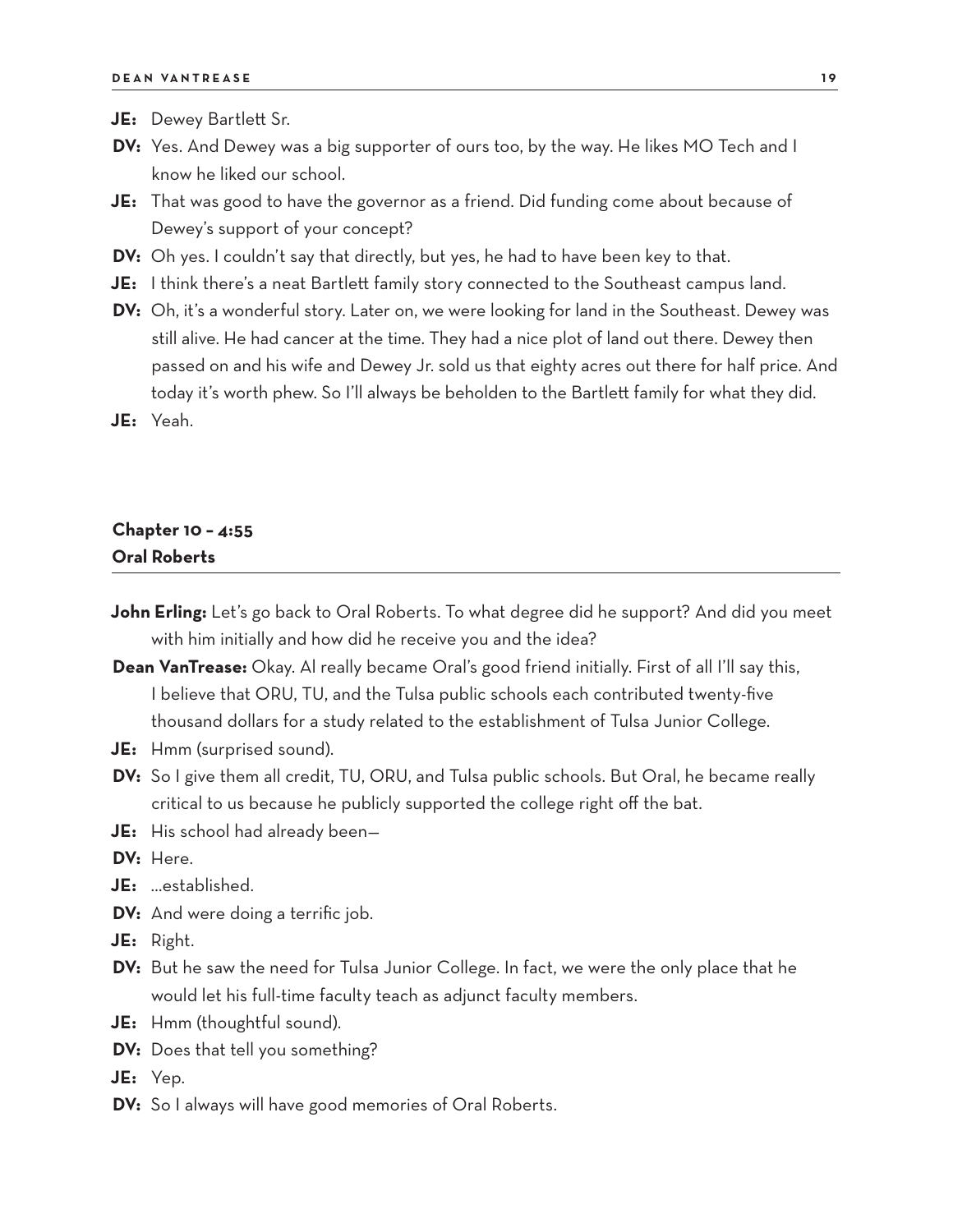**JE:** And the community then knew that—

**DV:** Yeah.

**JE:** …that he was supportive.

**DV:** Yeah.

- **JE:** And he was very outspoken about it.
- **DV:** Yeah, yeah, yeah.
- **JE:** President of TU at that time, Paschal Twyman.
- **DV:** Paschal Twyman. He was good. Gene Sweringen was another that, you know, had been president and had been dean at OSU. There were a lot of people that were supportive and spoke out in favor.
- **JE:** With Tulsa public schools, would Bruce Hall have been part of that at that point, or not?
- **DV:** It was a little before Bruce.

**JE:** Yeah.

- **DV:** But Bruce was key. He was very, very important.
- **JE:** Obviously you found out the needs. You had this product and you went to the consumer, which would be potential students.
- **DV:** Uh-huh (affirmative).
- **JE:** To find out what they needed the most.
- **DV:** Um-hmm (affirmative).
- **JE:** Did you already know that from your Dallas experience?
- **DV:** Some, yeah, because we had to put together catalogs before we opened. We actually published our programs. We didn't have any money for printing hardly, but we decided to go directly to the people. So we ran ads with just our programs and courses in the *Tulsa World* and the *Tulsa Tribune*. That was our marketing, but believe it or not, it worked. And so you could go back from then and see what courses we were offering. We picked that up a lot from Dallas. Hey, we had the traditional pre-university, some of them, but we had fire fighting, we had some health courses, we had a little engineering in there.

You got to remember, the committee didn't think we'd have fifteen hundred students come downtown. And with that modest marketing and all we ended up with 2,796 students.

- **JE:** Did you have to sell to the other major institutions the fact that you were not duplicating what they were doing? That you were meeting the needs of businesses?
- **DV:** Yeah, we believed we were meeting the needs of businesses. And we were charged, we needed to, in effect, duplicate university courses at the freshman/sophomore level. Because that was part of our mission.
- **JE:** Okay, so you—
- **DV:** Like English, History, the main thing there was to make sure it was compatible with what they offered, and we did a very good job of that. So when students would transfer, say,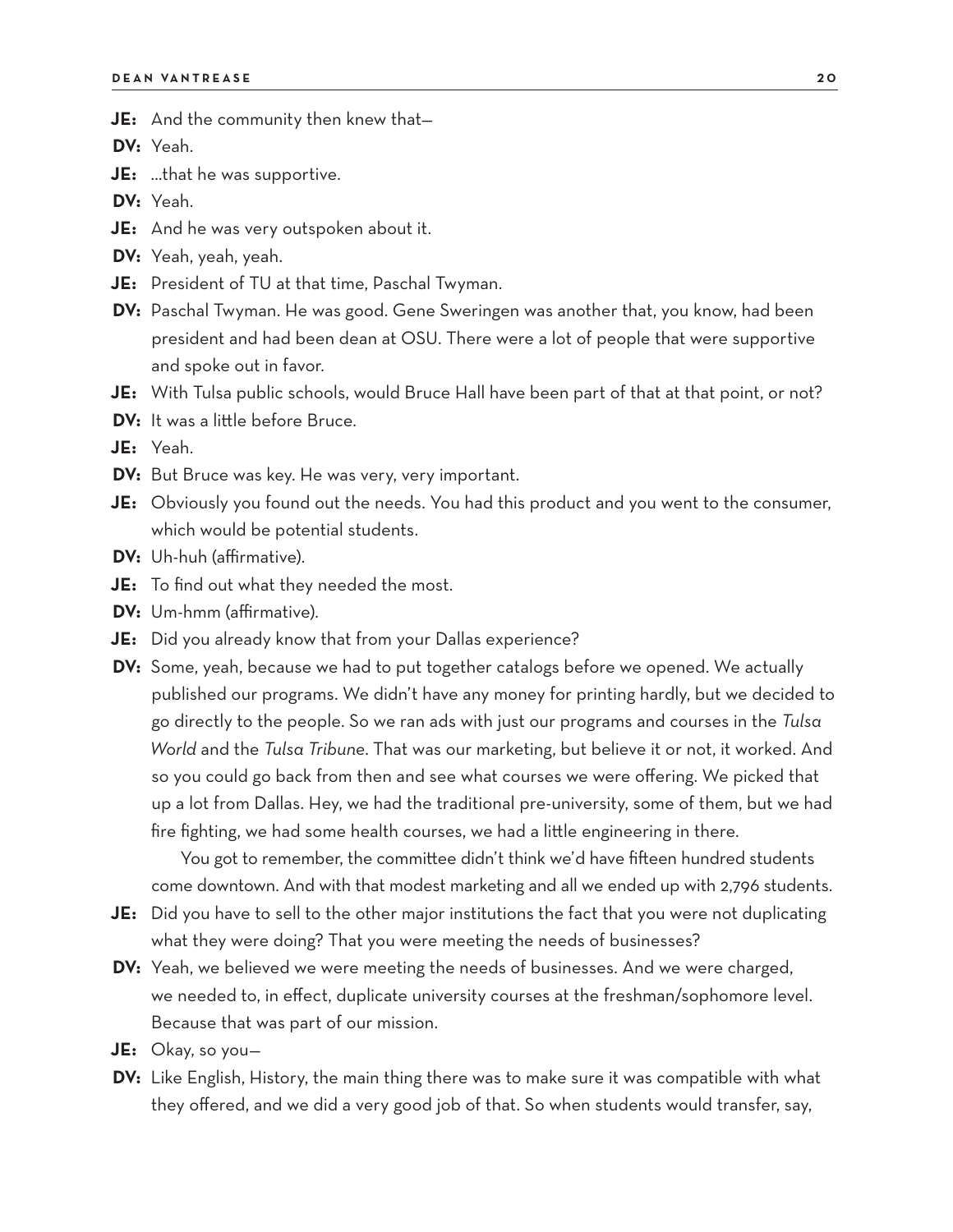from Tulsa to OSU or to OU or TU we worked a lot of the private schools in the same field early on so that all those courses that they took that were the pre-university courses, they wouldn't have to mess with them again.

- **JE:** Well, those major schools didn't see you as competition at that level?
- **DV:** Well, I'm not going to speak for the school, but there were people in the schools that saw us as competition. But the leaders saw us primarily as complementary, or not a real threat. We were probably a threat to them money-wise going back, but they weren't too sure that this community college would much themselves, probably some of them.
- **JE:** Even to this day they offer, what is it, fourteen different languages? Was that from the getgo, an offering you began with?
- **DV:** Well, I told you about my trip to New Zealand. And the trip to Europe, Middle East. You're talking to a person today that is very global and has been global way before people pronounced the word.
- **JE:** Before global was global?
- **DV:** Before global was global. Boy, Tulsa was so receptive to these languages with the oil ties. I couldn't believe it. And then we even had them coming from ORU. We could teach the right kind of Greek language for them because we were large enough. We had enough students to be able to offer all these courses, but we'd still have fourteen languages. Now we didn't start with fourteen languages.
- **JE:** Right.
- **DV:** We started with three. I think it's the largest program probably still throughout the Midwestern United States. It's huge.
- **JE:** Hmm (thoughtful sound).

# **Chapter 11 – 5:35 Opening Day**

**John Erling:** What's the date of the first day you opened up?

**Dean VanTrease:** September 12, 1970.

- **JE:** Tell us about the first day. What was that like?
- **DV:** Ha-ha-ha. It was rather hectic from my standpoint, it was thoroughly null. We had people lined up everywhere. We hadn't been able to get all the green off the walls so they were in that green Sinclair building, trying to get enrolled. We used cards, get them in classes. It was way beyond what anybody in the community expected in terms of numbers of students. We knew there'd be more, we didn't realize there'd be double.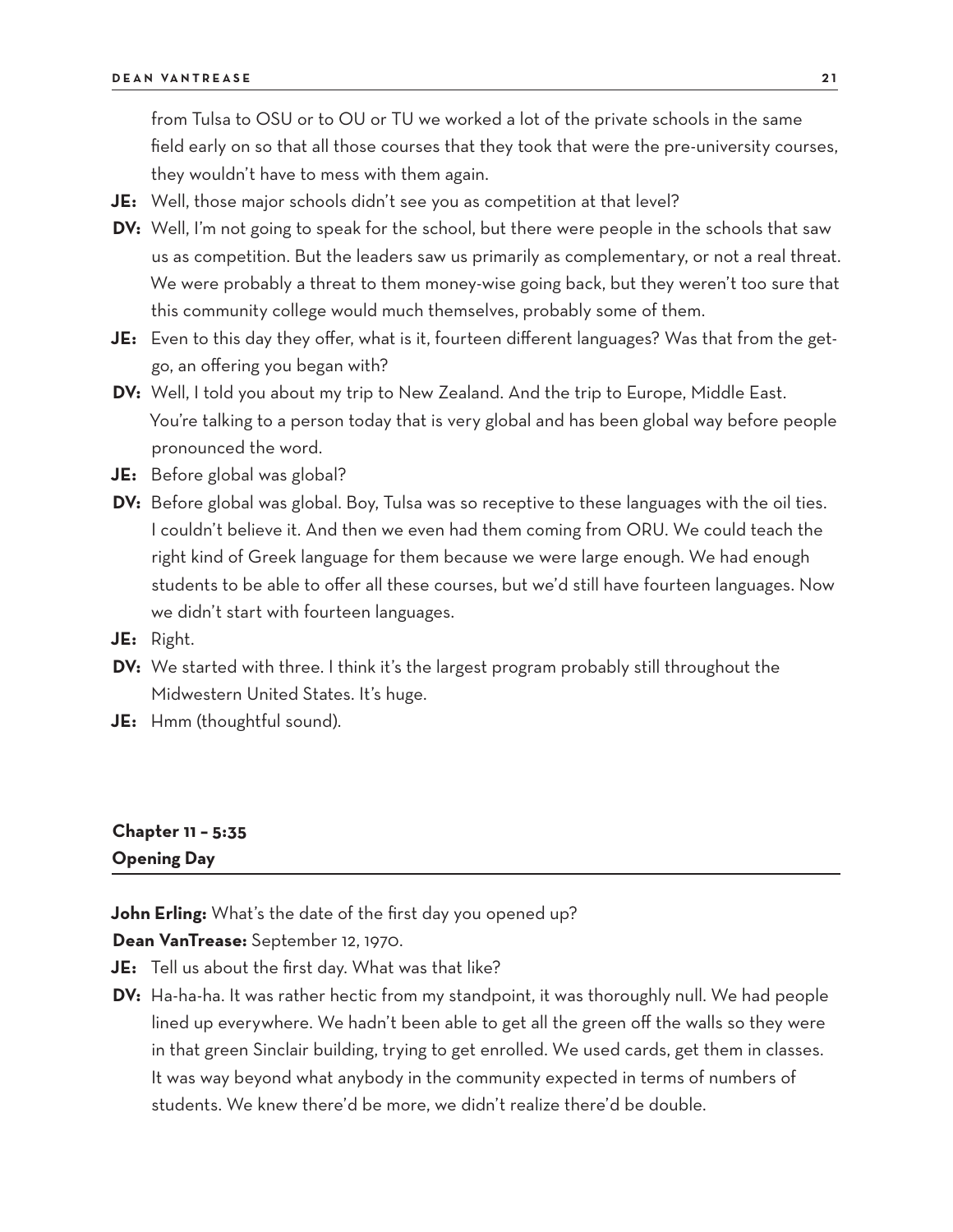Our facilities could only hold so much, maybe that's why we started out with that fire fighting program initially. We had to have the fire fighters with us.

- **JE:** Yeah.
- **DV:** Because we really jammed up those rooms. We bought chairs, we got chairs for probably a couple thousand. So we needed people to bring pillows; they sat on pillows, some brought lawn chairs.
- **JE:** There was a lot you'd have only about fifteen hundred but you opened up with almost three thousand?
- **DV:** Yes, so that something right then, didn't it? Yeah. Yeah, it was wild. And I have to say this, probably our first three years when we were leasing that Sinclair space before we bought the building were three of the most exciting years of the college. For everybody, for the students, faculty. We had five faculty members in an office, some of those offices. Some of them smoked, some of them didn't.

Think back about that, I feel guilty about that today. It was packed but everybody got caught up in the deal. I mean, they really were focused on making it a success.

- **JE:** How many faculty members did you open up with?
- **DV:** We opened up with sixty full-time people and probably forty-five.
- **JE:** Where did these faculty members come from?
- **DV:** Primarily from this area, not all of them, but primarily from Oklahoma, at the start.
- **JE:** And you were able to be competitive with salaries?
- **DV:** We did our best. You know, I was sort of trained to be a salesman too, so I tried to sell them on the idea this is something new, something you could really make a difference for this community, this state, and have an opportunity to be part of the ground floor. And I'll tell you, John, of those sixty, twenty-five years later half of them were still with us.
- **JE:** Wow. That's great. That opening day, the demographics, the age, the gender, how does that break out?
- **DV:** Well, it was predominantly male, it was 60 percent male, 40 percent female. Today it's reversed. They were older. I can't remember what our average age was then, I think about twenty-five. I don't what it is today, probably about twenty-seven. And they were from all walks of life.

When I think back, you remember pot smoking was sort of in?

- **JE:** Yeah.
- **DV:** You know, every generation has their own thing, but if we saw young people that saw it maybe it was just a fun place to come and party or whatever, we tried to really talk them out of it.
- **JE:** Um-hmm (affirmative).
- **DV:** The people that were there, when I think back to those first classes of people and what they've become, I mean, our first student body chairman has been a dentist for years in Tulsa.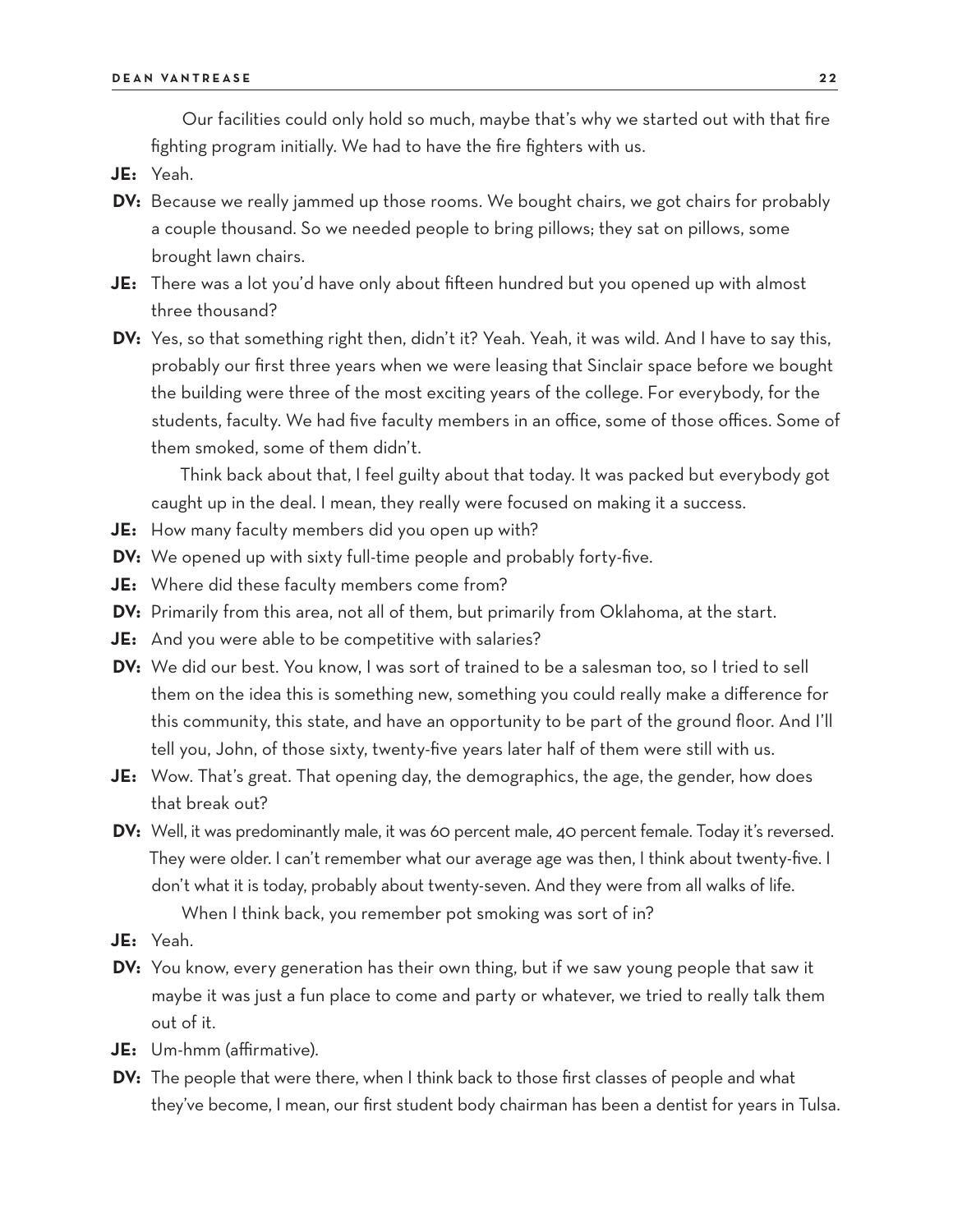**JE:** His name?

- **DV:** Joe Diggs. Dr. Joe Diggs. And his wife was a teacher. We had one Mike had a little question about that ended up heading the security program I think at OU. I mean, it's amazing.
- **JE:** Um-hmm (affirmative).
- **DV:** I'm pretty sure we weren't their first choice in a lot of cases, but because of where they were in life and maybe where their family situations were, here they were. And they were shining stars.

We had a gal come with us, she was Miss TJC back then, Dana Geesey. That's not her married name, that's her maiden name. Her parents were deceased and she had a sister in high school that she was taking care of. I almost have tears when I talk about her. We found out about her and got her some money to help her. She majored in chemical engineering, graduated 3.8 from TJC. She graduated with that high grade point average at the University of Tulsa.

- **JE:** Hmm (thoughtful sound).
- **DV:** See, so we had a lot of them that were really motivated.
- **JE:** The faculty could give these students really some close to one-on-one—
- **DV:** Ohh (drawn out).
- **JE:** …because they were really tight and close with them, weren't they?
- **DV:** They were. In fact, one of my goals, one of my hidden agendas, I wanted every student to have one champion at the college. I didn't care if they were a security officer or a librarian or a receptionist. I'd talk about that with our people, I said, "You know, if every one of these students had somebody outside of their home that they thought cared about them I think it'll change their life.
- **JE:** Yep. Yep.
- **DV:** I don't know how successful we've been, but I think pretty successful.
- **JE:** I'm sure you were. Tuition, what was the cost?
- **DV:** Seven twenty-five. But I'll tell you what, back then tuition was pretty expensive. The University of Washington was seven twenty-five a credit hour. That was a few years earlier. It was pretty reasonable.
- **JE:** At the end of that first day, both of you must have been exhausted and all—
- **DV:** Oh, we were.
- **JE:** …but every—
- **DV:** But you're excited. You know, if you've ever played sports and you win a big game, you can't go to sleep at night.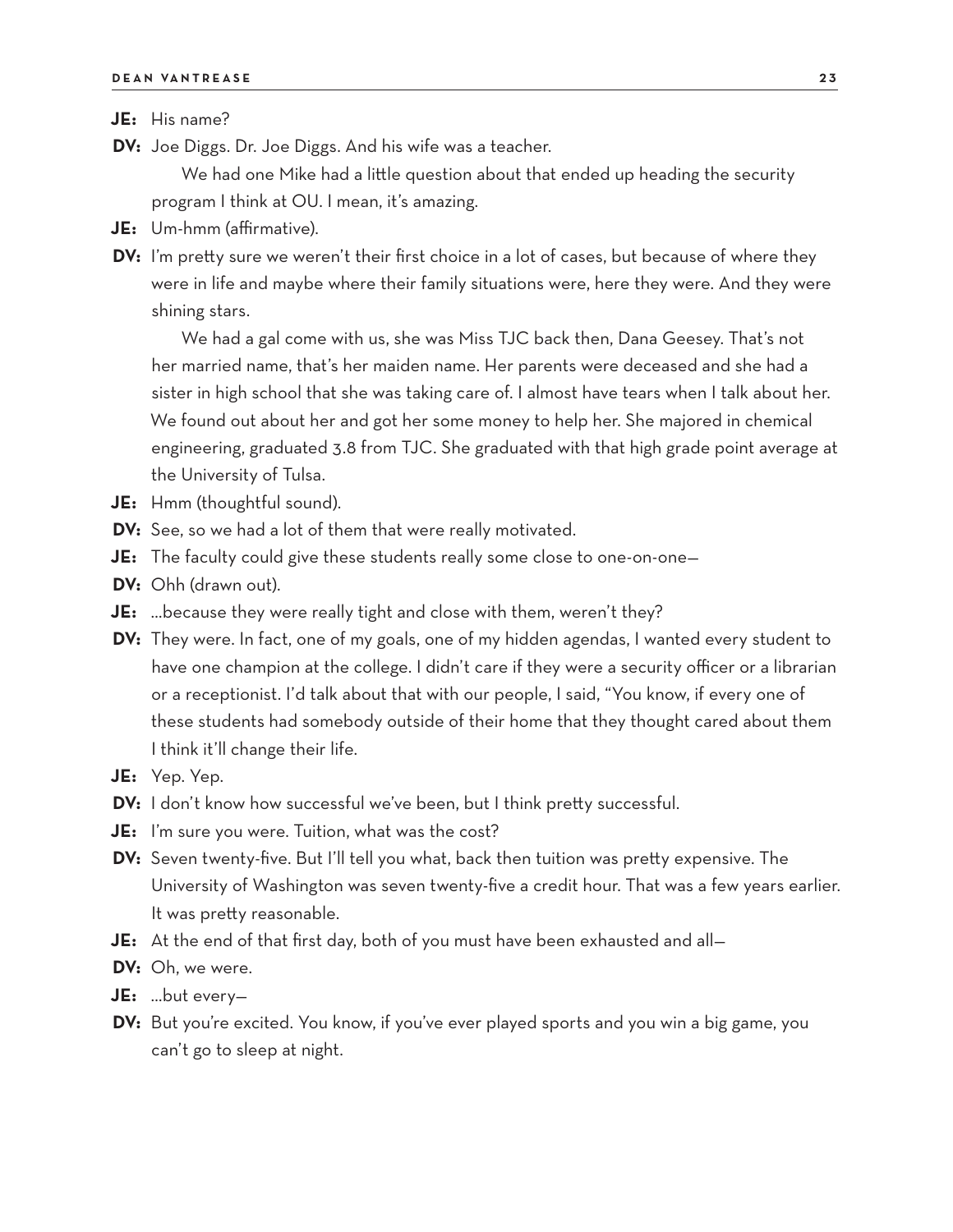# **Chapter 12 – 3:00 Robert LaFortune**

**John Erling:** I believe also then that you were searching for other places for a campus. You wanted land, but then it was decided to purchase the Sinclair building.

#### **Dean VanTrease:** Yes.

**JE:** How did that come about? And the funding for that?

- **DV:** The legislature ended up giving us an additional two and a half million dollars, but we needed \$2,956,000. So we were short \$456,000. Now we'll go back to Mayor Bob LaFortune.
- **JE:** Yep.
- **DV:** The legislature said that was it. We couldn't negotiate it any further on that price. That's the lowest they would give it to us. We didn't know what we were going to do. Al became good friends with Bob LaFortune. He would go down and he'd talk to him. And he said, "I don't know what we're going to do. We've got this difference."
- **JE:** And he made the difference?
- **DV:** Bob had him visit with the city leaders. They were different back then, you had a team of five that ran the city, like the council. Then the city had, I think, something they called models city monies, and they had about a half a million dollars left over. That some way they believed they could transfer. They checked it out very carefully, \$456,000 to the college. Bob LaFortune led that effort and that's how we ended up with the Sinclair building.
- **JE:** Wow. There was no community push back on that or if Bob said it, it was a good idea because he—
- **DV:** Well, Bob had a lot of influence, I mean, yeah, if Bob said it, it still does today. I mean, if you want to pass a bond issue, Bob would do it. He was the guy you wanted on TV or on the radio.
- **JE:** Huh. Another key moment for you, wasn't it?
- **DV:** It was a very key moment.
- **JE:** But you can't just buy buildings and do this, you needed to go out and buy land for the buildings.
- **DV:** We had to have the land basically donated for the buildings.
- **JE:** Okay.
- **DV:** So the land that ended up sufficing for the Sinclair building was actually the depot. And the land across the river, that became the jetama as far as the state was concerned. Now the fact that later we swapped some of that land near the depot building for the eighty acres for the northeast campus. That's a whole nother story.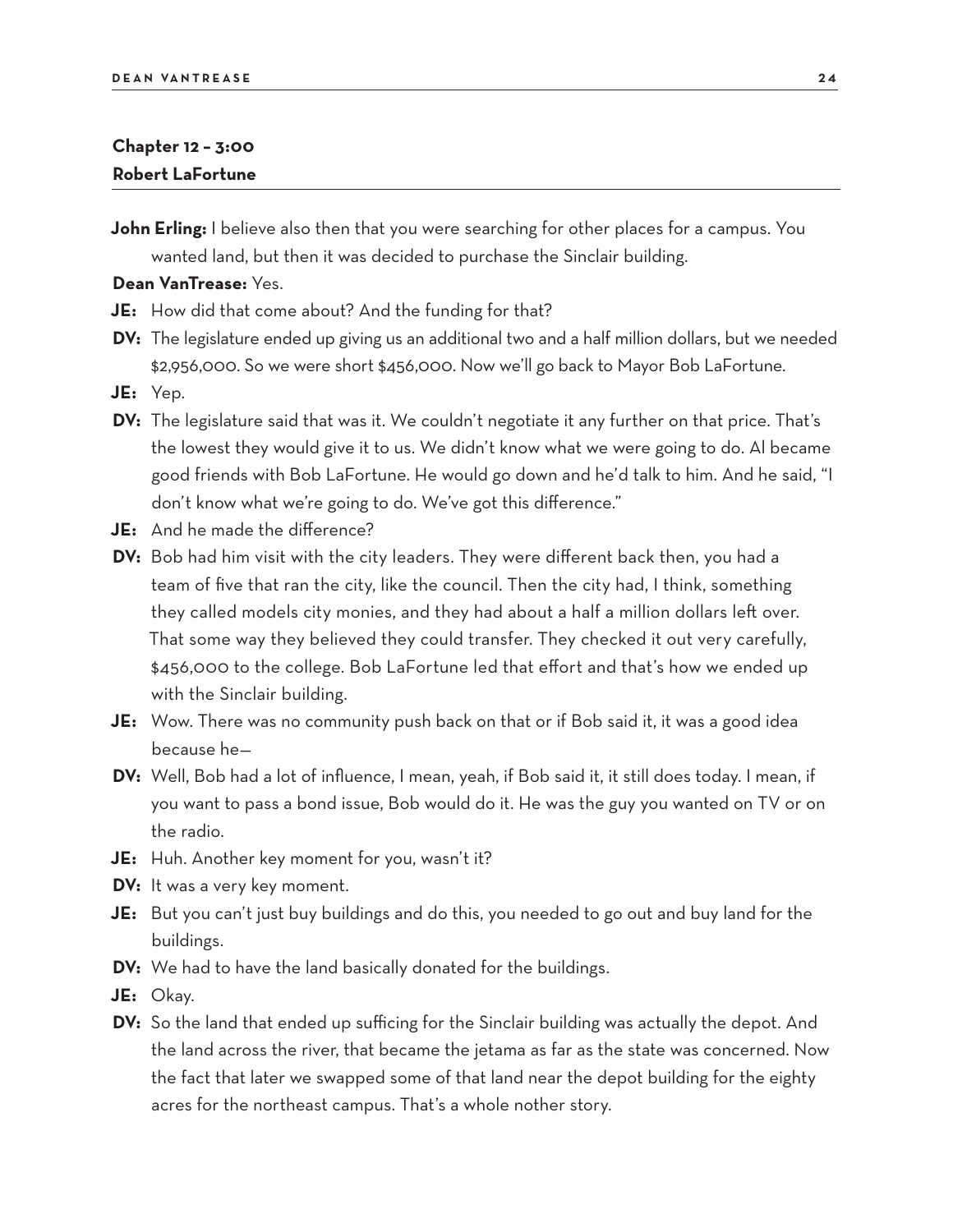- **JE:** Okay. But why did the land have to be donated?
- **DV:** It was just written in the law.
- **JE:** The state law?
- **DV:** Yeah, yeah, or the regents. I'd have to go back and—
- **JE:** And you couldn't go out and buy the land?
- **DV:** Oh, you could buy the land but we didn't have money for anything.

**JE:** Okay.

**DV:** But the original idea was that it'd be donated by the community.

**JE:** All right.

- **DV:** But later we did buy the land on the southeast campus. We did have the land donated for the west campus and the northeast and the metro campus, so there's three of them.
- **JE:** So the mission was four campuses from the get go?
- **DV:** Uh-huh (affirmative).

### **Chapter 13 – 3:20 Campuses**

**John Erling:** The northeast campus, let's talk about that a little bit because that was the first campus, beyond the metro.

**Dean VanTrease:** Yeah, beyond the metro.

**JE:** Moving out of downtown.

**DV:** Yeah.

- **JE:** Tell us about that land and some of your challenges there.
- **DV:** Well, we had a lot of challenges. We had a lot more students that wanted to come to the metro campus, was what we called it, than what we had space for. And we didn't have the money to build anything out on the northeast campus. And Williams Companies were involved because the land was near Williams site in Tulsa now. There was a land swap that Williams got involved with, with urban development, a federal program where the arrangement was very legal, very interesting. That two blocks of land downtown was swapped for eighty acres, which was acquired through Urban Renewal. And could have been considered a donation of that land.

That land swap occurred, I think, in the early '70s. We didn't have, again, a nickel for it, but we had all these students who wanted to come. So we ended up in State Office building. We ended up with three floors of the State Office building across from the convention center.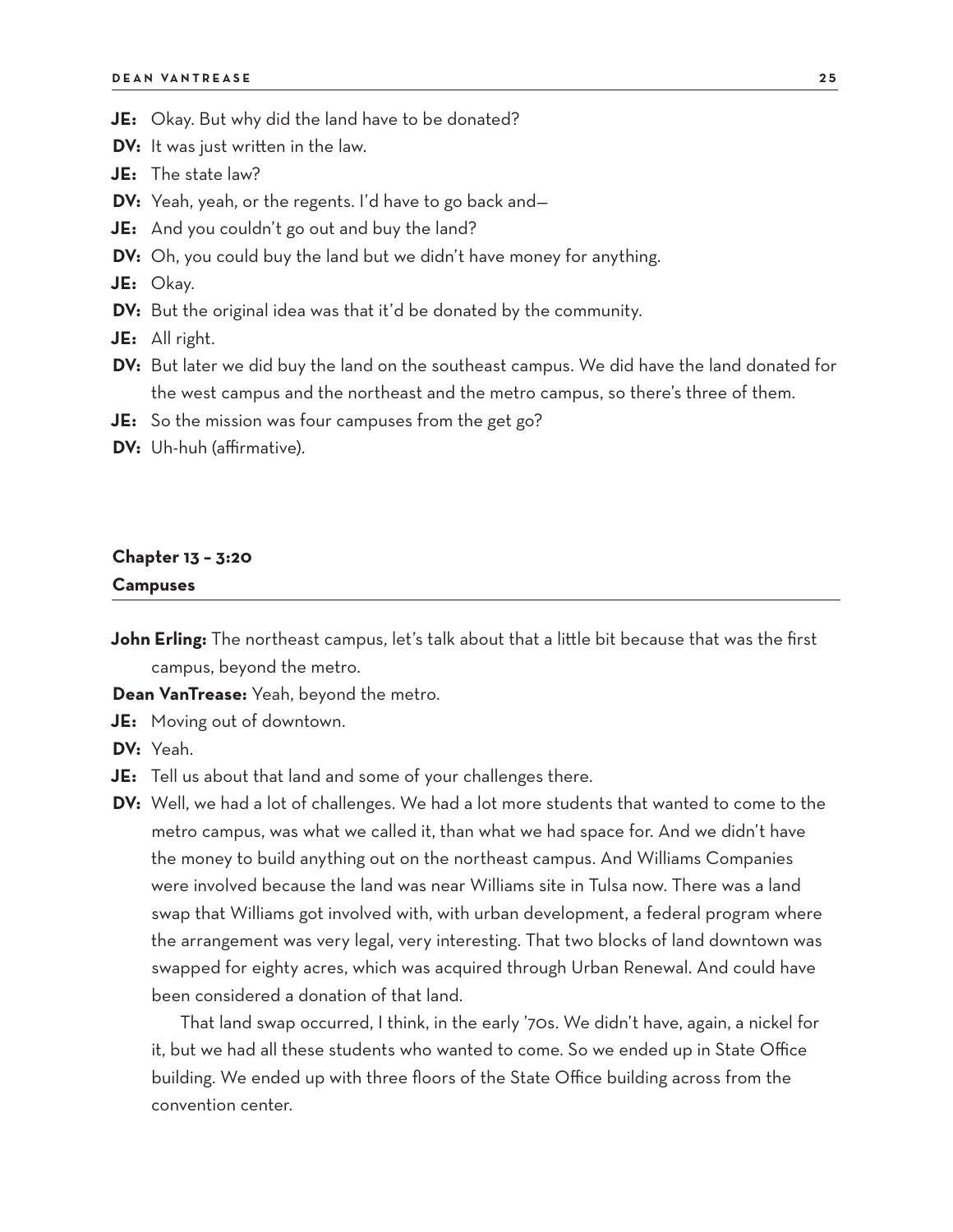#### **JE:** Um-hmm (affirmative).

**DV:** In that building. Before we opened we had close to ten thousand students. We used a little bit of Memorial High School, Broken Arrow Middle School, some different locations. So in 1976, the State Office building was an intermediary facility for the college until we get some money for the northeast campus. We got enough money to buy a double trailer for the northeast campus and we taught horticulture in that double trailer out on the northeast campus. Those were our first campuses' classrooms, you would say.

And then we ended up with some state bond money. The state had a bond issue. That got us started really with some permanent buildings out on the northeast campus. We wanted to open in '79, we didn't get the construction done till that winter of '80. So you ended up in Douglas Elementary School, which now is a police facility out there.

Think about the water fountains and the toilets and all. But we made do a semester out in that school and we're thankful to have that sort of in the interim. But the northeast campus in '79, and we focused that campus—all of our campuses had the liberal arts, the general education. Northeast we wanted focused more on engineering and aviation and some of these programs.

So every campus sort of has some specialized non-duplicative programs. The northeast, ooh, we couldn't afford to pave the parking—I think every car got pushed out some time during the winter. You know, it was muddy. We ran two by twelve planks down so if they get from their car to the plank and could stay on these two by twelve's they could probably make it to the building.

But, you know, it was sort of a fun time too. And I can just tell you a million stories.

# **Chapter 14 – 3:00 Ethnic Mix**

**John Erling:** Early on then you had to decide on the programs for each campus.

**Dean VanTrease:** Uh-huh (affirmative).

**JE:** And you wanted a good ethnic mix.

**DV:** Oh yes.

- **JE:** And so the choice of curriculum for each campus helped spread the ethnic mix out.
- **DV:** Yes, very much so. That was important to us and it was also important to us that everyone that attended the college feeled that their campus was the best campus. On every campus, every campus at that college you will find programs. They'll tell you the best in the United States. Like if you go to West they'll tell their child development program is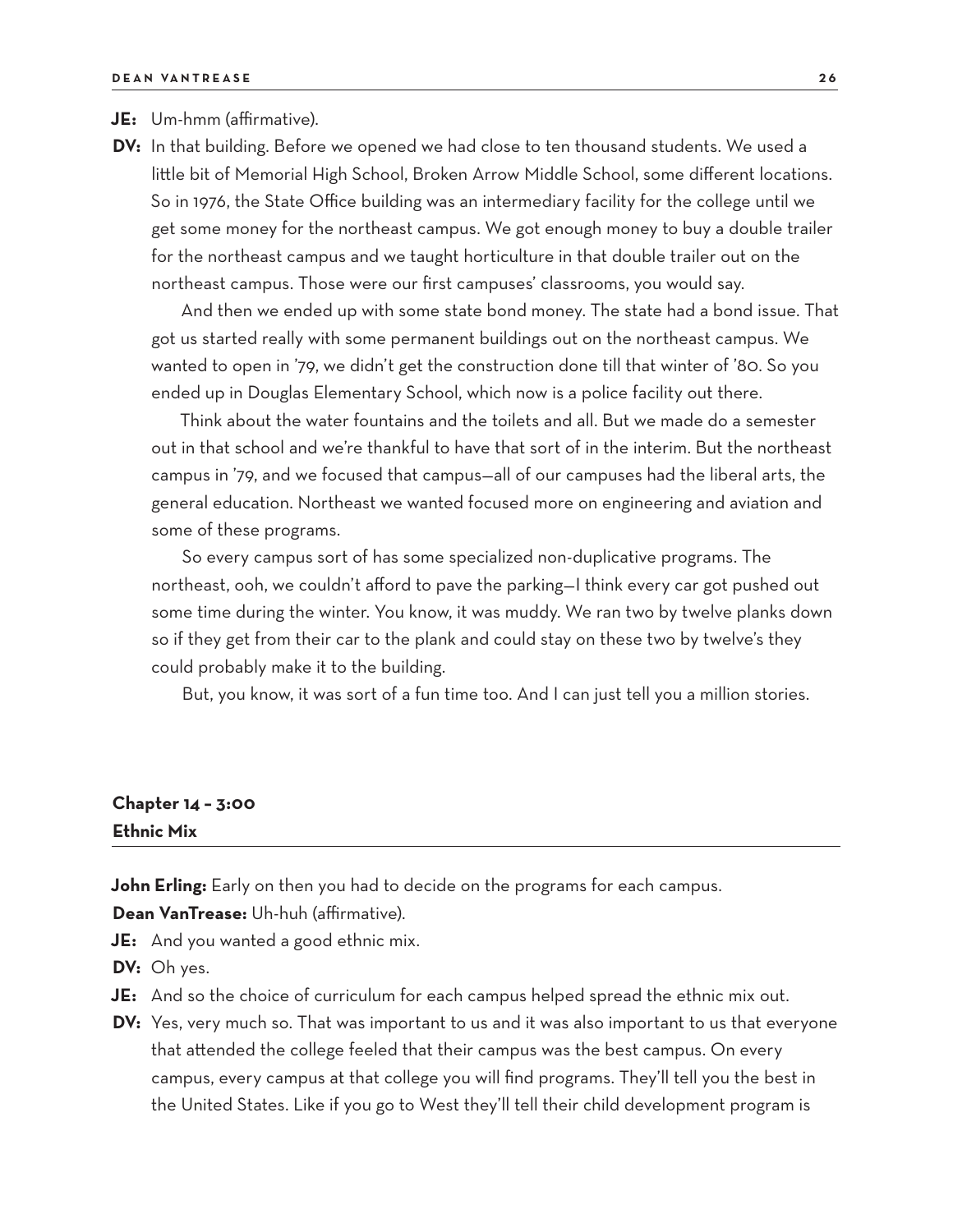one of the top five in the United States, and there's no doubt in my mind that it is. Or they'll tell you that their vet tech program is one of the top three in the United States.

That's no accident, we wanted every campus, like Metro—do you know at one time Metro campus offered 130 different classes in the computer sciences?

- **JE:** Wow.
- **DV:** I'm talking about different, not the same sections over and over, different titled classes. So every campus sort of ended up, you know, if you was going to take Police Science or Fire Protection it would be Metro quality programs.

Southeast has their share too but also their music and their bio-medical. So every campus is set that way.

**JE:** So there was no duplication other than the very basics—

**DV:** Yeah.

- **JE:** …beyond that?
- **DV:** Because you couldn't afford it. But because of that you had a great ethnic mix too.
- **JE:** When the Northeast campus was built nothing had been built up north for a long time. Some people scratching their head on that too? And why would you go up north?

**DV:** Well—

- **JE:** Why would you build there?
- **DV:** We wanted to do that. I still have a real soft spot in my heart. I still see a lot of other opportunities for us in North Tulsa, I'm talking all of Tulsa. But the only way to have a totally successful community is having all parts of the community successful.
- **JE:** Hmm (thoughtful sound).
- **DV:** A lot of people in Tulsa, who shall remain nameless, had never been to North Tulsa. We just thought we needed to make a statement today, it's only four minutes from the airport. It's got a wonderful freeway system to the campus. And we just thought we had to do that. Now a lot of them wanted us to go south, we wanted to go south, but we knew if we went south before north we may never get to north.

And I also need to tell you we also had land donated to us for the West campus. Very early on, but the roads weren't set up for it. They had a reversion clause and eventually we had to allow that to revert back to the owners.

But Northeast campus is a very special campus, yeah.

**JE:** Um-hmm (affirmative).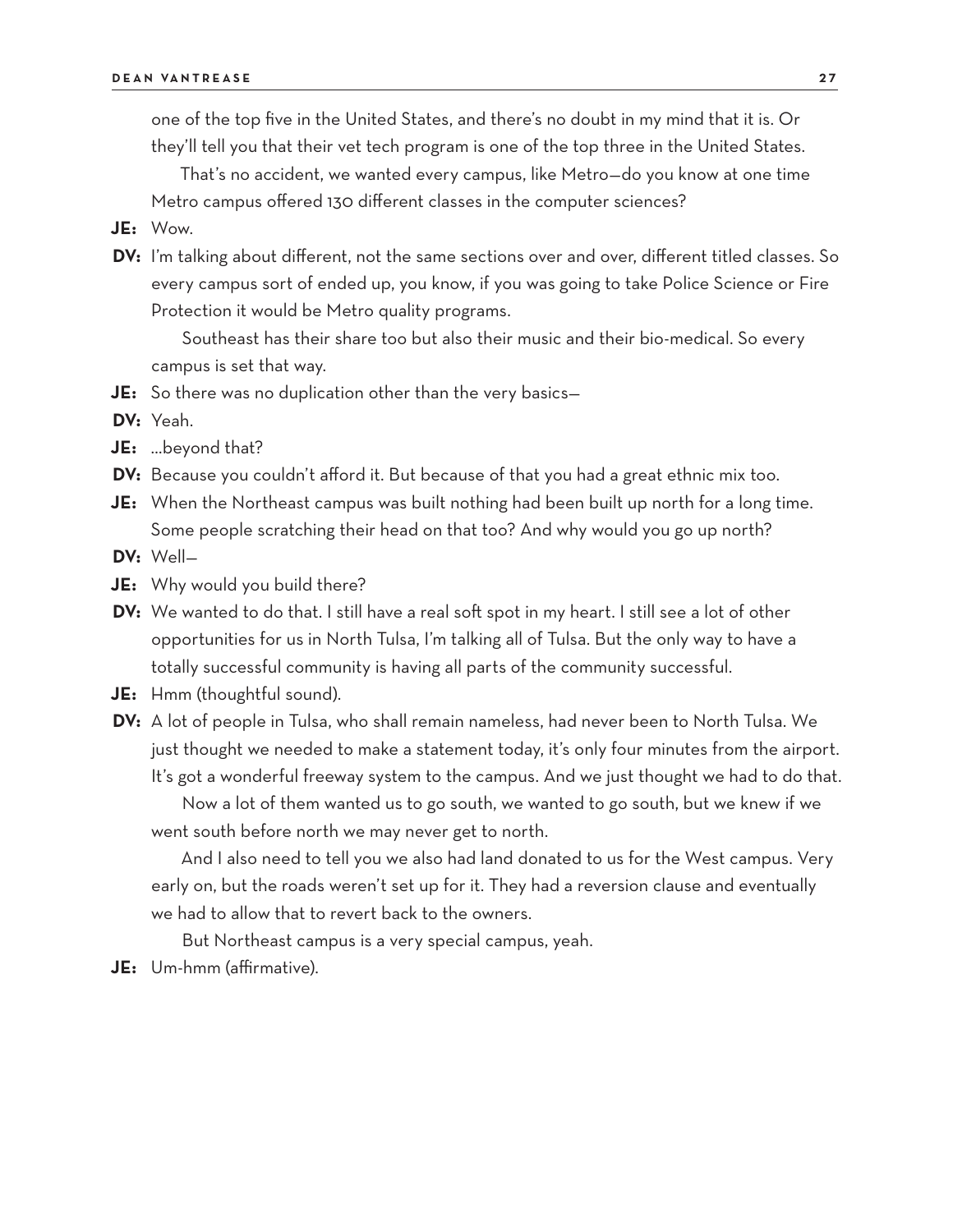# **Chapter 15 – 3:45 Helping Others**

**John Erling:** You helped other schools get started too, didn't you?

**Dean VanTrease:** Yeah, we did. We helped Ocan's, Ocan College West Opathic Medicine get started early on. In fact, they used our library, they used the building, which is now the Alfred M. Phillips Health Sciences Center. That was the old Oklahoma School of Accountancy. They used that facility. We made them part of our family in the beginning. We shared cafeteria, books.

And then with OU when they decided maybe they needed to bring over their OU School of Medicine, we worked with them in the same way to get them started. I feel really good about those things.

In my whole career I've always believed in partnerships. I always believed you help someone else do the right thing everybody benefits.

- **JE:** Right. Langston? Did you help Langston?
- **DV:** Oh yeah. Did we help Langston. We gave Langston their initial space when we vacated the State Office complex. We gave them the furniture and the things that we could give them. Now they still had to lease it, you know, from the state. I can't remember how that all worked, but I'm still a supporter of Langston.

There's a lot of stories there in terms of all the schools that are now here and I'm thrilled that they are here.

- **JE:** But you had a hand in helping them at the beginning?
- **DV:** All of them, every one of them, OSU Tulsa and OU came over. I look back and I'll always have great respect for David Boren and Jim Halligan and people because they worked with us. They saw the possibilities, and look what they've done. It's pretty amazing.

And I look at what NSU has done in Broken Arrow. I even take a little credit for Roger State. I don't know if it's still but because I was always sort of out with all these different folks we were sort of like a little dog, you might say. And I could invite all these people to meetings, presidents and all and they'd show up. Because I don't think we were really a threat to anybody and they'd sort of rub our tummy and make us smile, you know, and that was a neat thing. That was a really good time in Tulsa, for Tulsa.

My vision back then too was that the Tulsa area should be serving seventy-five thousand students in higher education by the year 2020. We're going to see if that dream comes true.

- **JE:** How many is it serving today?
- **DV:** I think over fifty.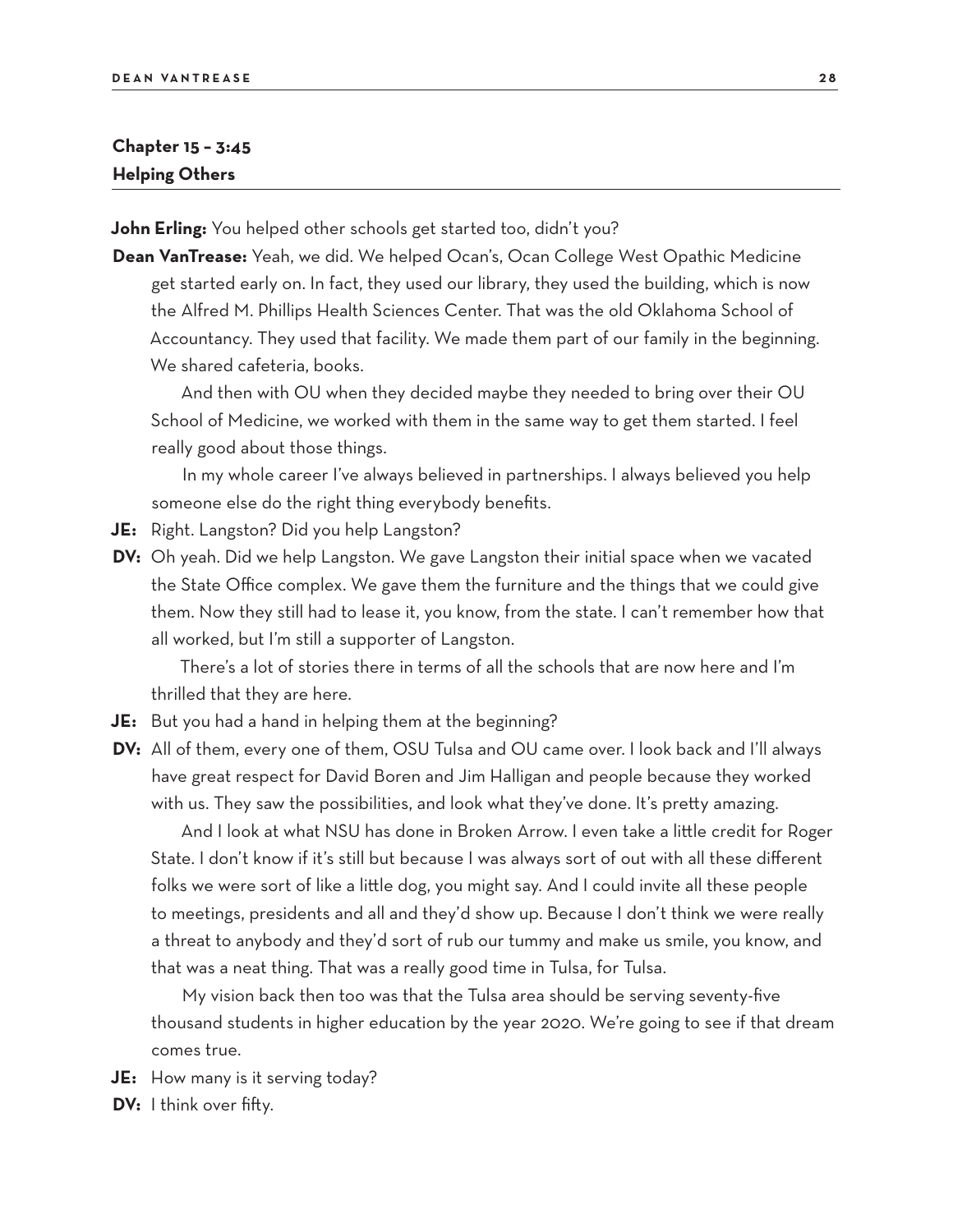- **JE:** Um-hmm (liking sound).
- **DV:** When we came it was serving about seven with ORU and TU.
- **JE:** So it looks like you're on target then, doesn't it?
- **DV:** Well, I don't know, we'll see.
- **JE:** Tell us about the first graduation ceremony, how many you had and what a joy that had to be.
- **DV:** Ha. Our first graduation ceremony was actually at the end of our first year. Because we had a few students transfer in with enough credits to graduate at the end of the first year. We were checking them off and working with them and listening to them and looking at data. We actually had eleven of them go through graduation and it was on the third floor of the Sinclair building. Governor David Hall, who was the commencement speaker, it wasn't a huge crowd, probably 150 maybe showed up. That's about all that room would hold, but it was special.

And what is interesting is knowing today how successful many of those early people have been in their lives. I had no idea but it is really interesting.

- **JE:** Hmm (thoughtful sound).
- **DV:** And the one that I think I mentioned earlier is it was the chair of the student association, he's a dentist. He did graduate the first year, his wife's a teacher. I mean, it's just amazing how well a lot of them have done.
- **JE:** That had to be a big day.
- **DV:** Oh, it was a big day.

# **Chapter 16 – 6:00**

#### **Dean Becomes President**

**John Erling:** Dr. Phillips retires in 1989.

#### **Dean VanTrease:** Yes.

**JE:** Tell us a little bit about why he felt he needed to retire.

**DV:** He was sixty-six, I believe, or sixty-seven and he just felt he had done what he could do. He was ready to pass the baton on to somebody else, I'm sure, because I'd worked with him so long he probably really hoped I would get the job and probably was influential some way in that. But he was ready.

And I was too when I retired, I mean, you just reach a point, you say, "Well, I've been at this a long time." You know, being a president of a college is usually about a five-year cycle nationally. So if you've been president, in his case it's almost twenty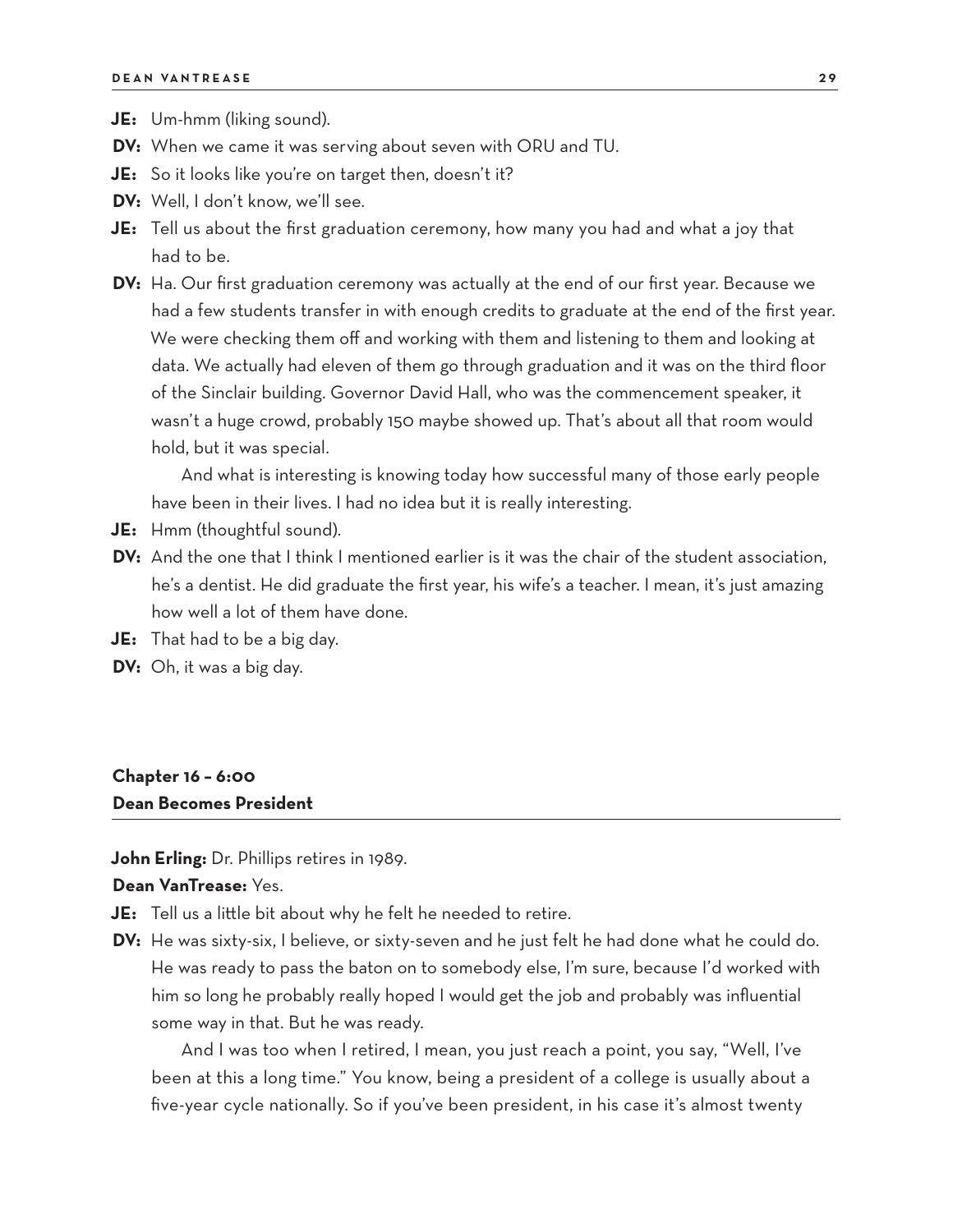years, my case fifteen years, you've probably gone through three cycles of presidents in most colleges.

- **JE:** Um-hmm (affirmative).
- **DV:** I think he was just ready.
- **JE:** And then you became the president.
- **DV:** Um-hmm (affirmative).
- **JE:** And the CEO in 1989. That was a no-brainer, I'm sure for Board of Regents and everybody else.
- **DV:** Well, you'd have to ask them. They interviewed and went through a good process. We had good boards collage sakes.
- **JE:** So you're fifty-one years old—
- **DV:** Um-hmm (affirmative).
- **JE:** …when you become president.
- **DV:** Um-hmm (affirmative).
- **JE:** When was the name changed from Tulsa Junior College to Tulsa Community College?
- **DV:** In 1996. And I want to give a little credit where credit is due. Roger Randall suggested that. We were working on some legislation together and he said, "Dean, why don't you change the name?"

You know, I thought about it. You know, Roger had a pretty good legislative back then too, so we just put that in at that time. That's a good time to do it because nationally all of them were being called community colleges.

- **JE:** Right, even though we were a junior college concept idea—
- **DV:** Yeah.
- **JE:** …in Oklahoma, that was not a pushback on that, I'm sure.
- **DV:** No, no, uh-uh (negative).
- **JE:** When you become president then did you have some new goals? I know one of them, one of your achievements, was the creation of the Performing Arts Center for Education.
- **DV:** Well, that was one of them. But sure, I had a lot of things that I knew I needed to do and we didn't have the West campus. That's a whole nother in itself. I wanted to move us strongly into Internet learning. In fact, today we may be one of the largest schools in the country using the Internet. I saw the possibilities of that. And the reason for that. Do you remember Peter Drucker?
- **JE:** The name?
- **DV:** Writer?
- **JE:** Um-hmm (affirmative).
- **DV:** He was a management guru, very highly respected for business throughout the world. He said that by 2030, one-third of the adult students will learn through Internet or alternative learning. And I believed in that. Tele-courses, I was involved in the beginning of those in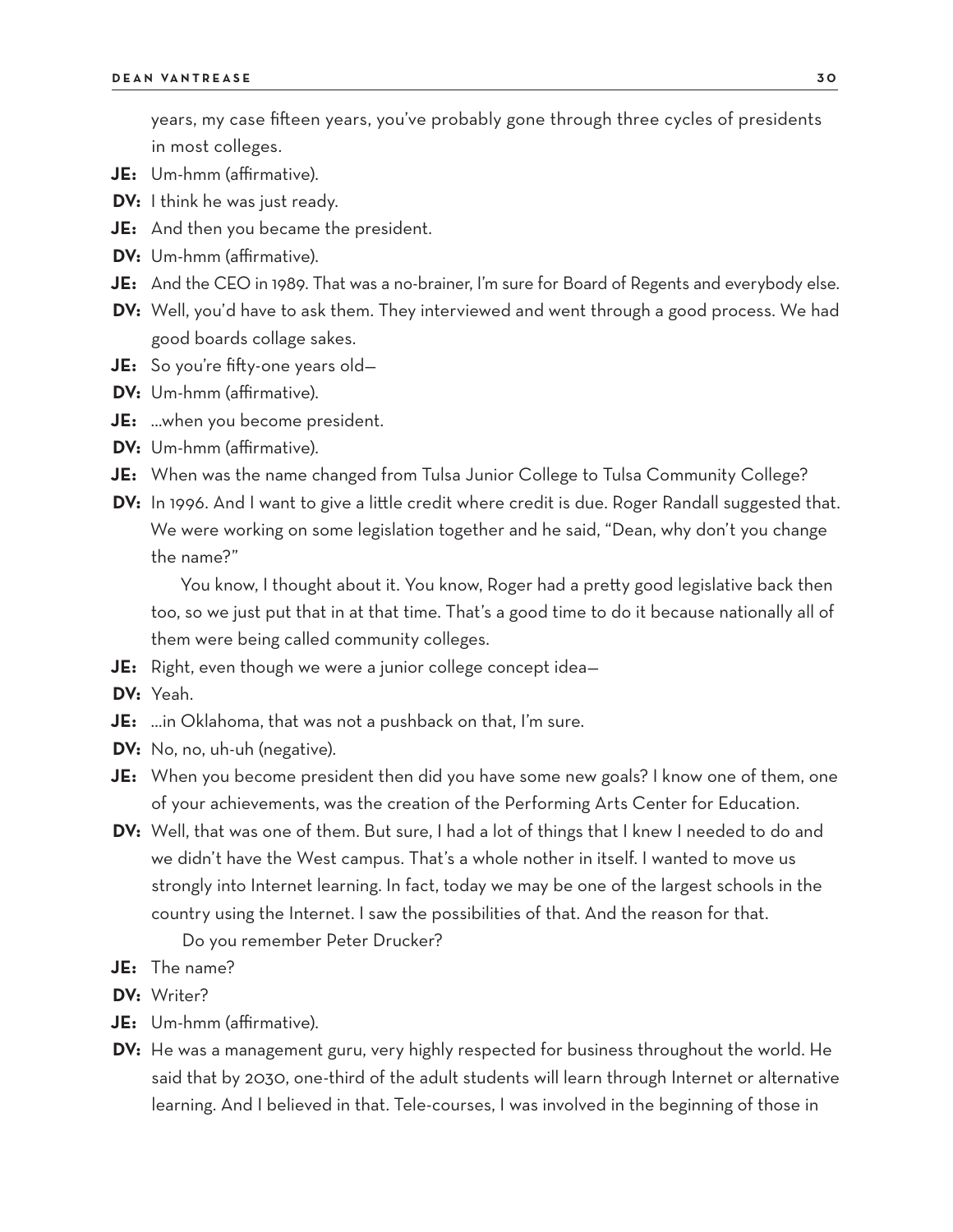Dallas. And I believed adults needed options. And what you wanted to make sure you avoided was people thinking they could just grab a beer and sit back on their sofa and watch TV.

- **JE:** Um-hmm (affirmative).
- **DV:** Initially we tried to talk them out of tele-courses, required them all to come to campus. Said, "Look, we don't want you taking these courses if you just think it's going to be a blow-off deal." And then we did the studies that compared how they did in those courses with others. They did just as well.

That's still my main thing, this anytime, anywhere learning, because I think that is a—in fact, in America, the other thing I read about early on was that half the people by 2000, would not be employed full time. I think today in America, less than half the people that are employed are employed full time. You might check me out on that. And they're having to update in their jobs or changing jobs regularly.

Back then I felt they would change jobs seven times during their lifetime. Today it may be more than that. So I felt we had to have an education system in place for these adults and women. There was no reason for not as many women going to college as men. They're just as bright.

Well, that changed the whole deal. I mean, our enrollment flipped from 60 percent male to 60 percent female because they were way behind, in terms of the opportunities. There had to be a lot more choices for them because women, a lot of them were raising children, they were working outside the home, they were doing a lot of different things. And for them to go somewhere five days a week at ten in the morning, that was pretty tough.

So today I think we now have enough things for the employers—oh, and the other thing was I remember we taught classes at McDonnell Douglas when they were here, at midnight.

- **JE:** Hmm (thoughtful sound).
- **DV:** On site for them. You got to take it anywhere, anyplace, anytime. To me, that's where education is today. The universities are basically there in a lot of ways.

I remember the president of OU when we opened. He spoke two weeks later at the Rotary downtown to Al Phillips. Al Phillips talked to him about all these big dreams. He didn't share much of any of those dreams, you know, because his university wasn't doing much with evening classes.

- **JE:** Who was president then of OU?
- **DV:** Holloman, Dr. Holloman. I'm not putting him down, I'm just saying that pretty well reflected a lot of the thinking. But, boy, you look at the universities today, I mean, they're out there teaching anywhere and everywhere. Globally. And we had sister colleges, universities even back then.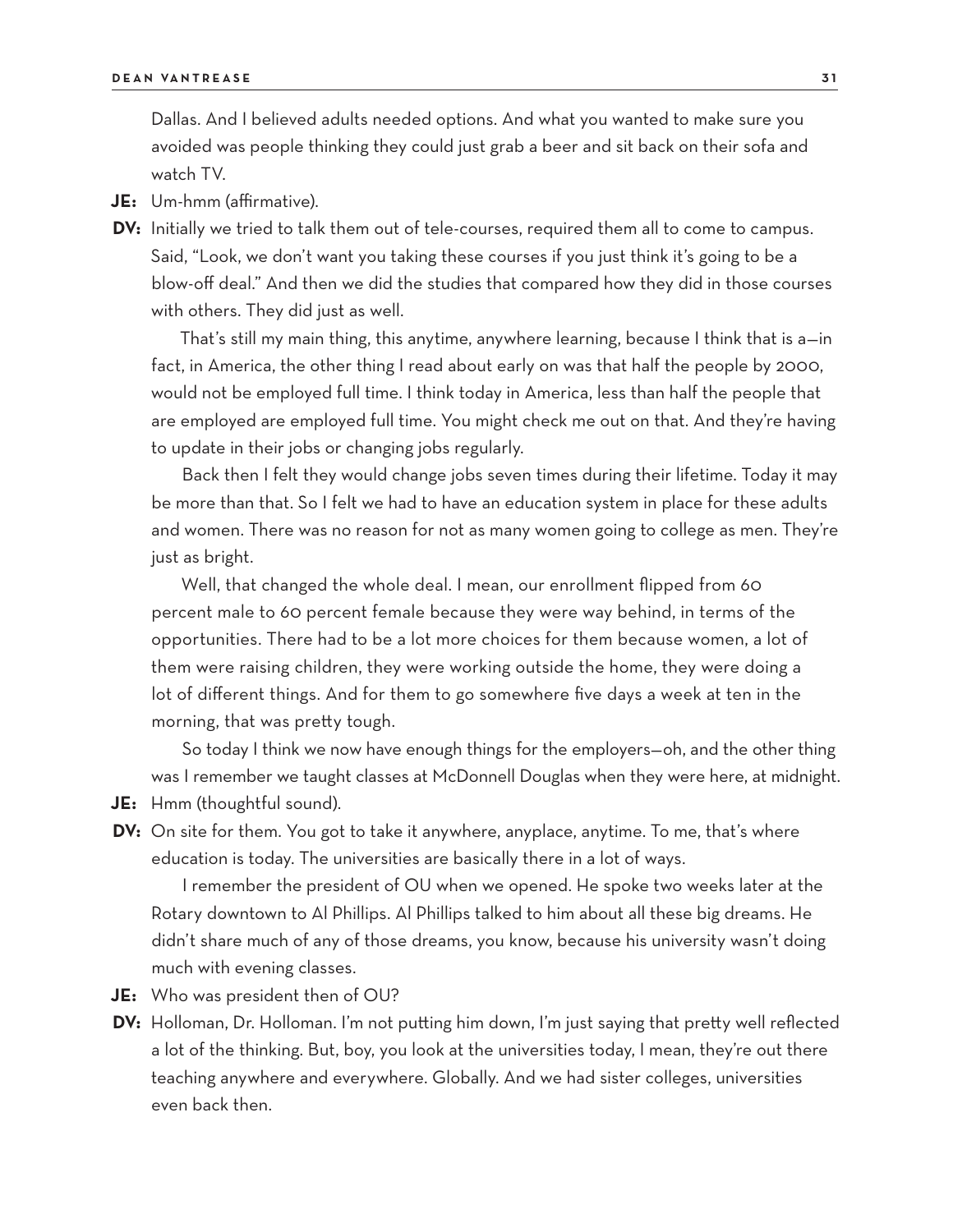The second OU president was part of that point four program with Truman, President Truman. That was way ahead of its time, I mean, in terms of a university. As a land-grab college it was. But I think the colleges are really living with where it ought to be in terms of this global, anyplace, anytime.

Hey! If guys need to go somewhere in the military they ought to be able to continue their learning while they're there at your institution.

# **Chapter 17 – 10:00 Change Agents**

**John Erling:** Did you have the vision for the Internet in 1989?

**Dean VanTrease:** Oh yeah.

- **JE:** You gave credit to Dr. Phillips for being a visionary. You were a visionary as well.
- **DV:** Well, we sort of traveled the same path in terms of looking at the future.
- **JE:** Community colleges became a change agent.
- **DV:** That's what they were. I was a change agent.
- **JE:** Yeah.
- **DV:** If you want to ask me what I was the people would've said, "Probably a visionary, highly motivated, a change agent." I've always believed in risk-taking. I'm going to tell you, this is sort of a side story but an important part of my life. I always tried to employ a group of people who were change agents. Like our vice president for computer systems. Our person who headed the international language program—I got her luckily out of the University of Texas—that I knew would rock the boat. I mean, they had to be tough people and I knew a lot about these people.

Change agents are like angels on earth. They got their old wings flapping, doing good things, but they rock the boat. A lot of people don't like change agents, they like the status quo. So every once in a while these angels, change agents, they'd flop and hit the cement.

My role is to grab them off the cement, dust them off, and get them back flying again. And I give a lot of credit to our college the fact that we supported change agents. People that looked at things differently, were willing to risk their careers in doing things differently.

Like our lady, Dr. Laura Walker, from the University of Texas. When we brought her in most universities taught French, Spanish, and German. After I talked to her a while, I said, "Laura, what do you think if we teach these people how to function in these environments where Spanish is spoken, or Portuguese?"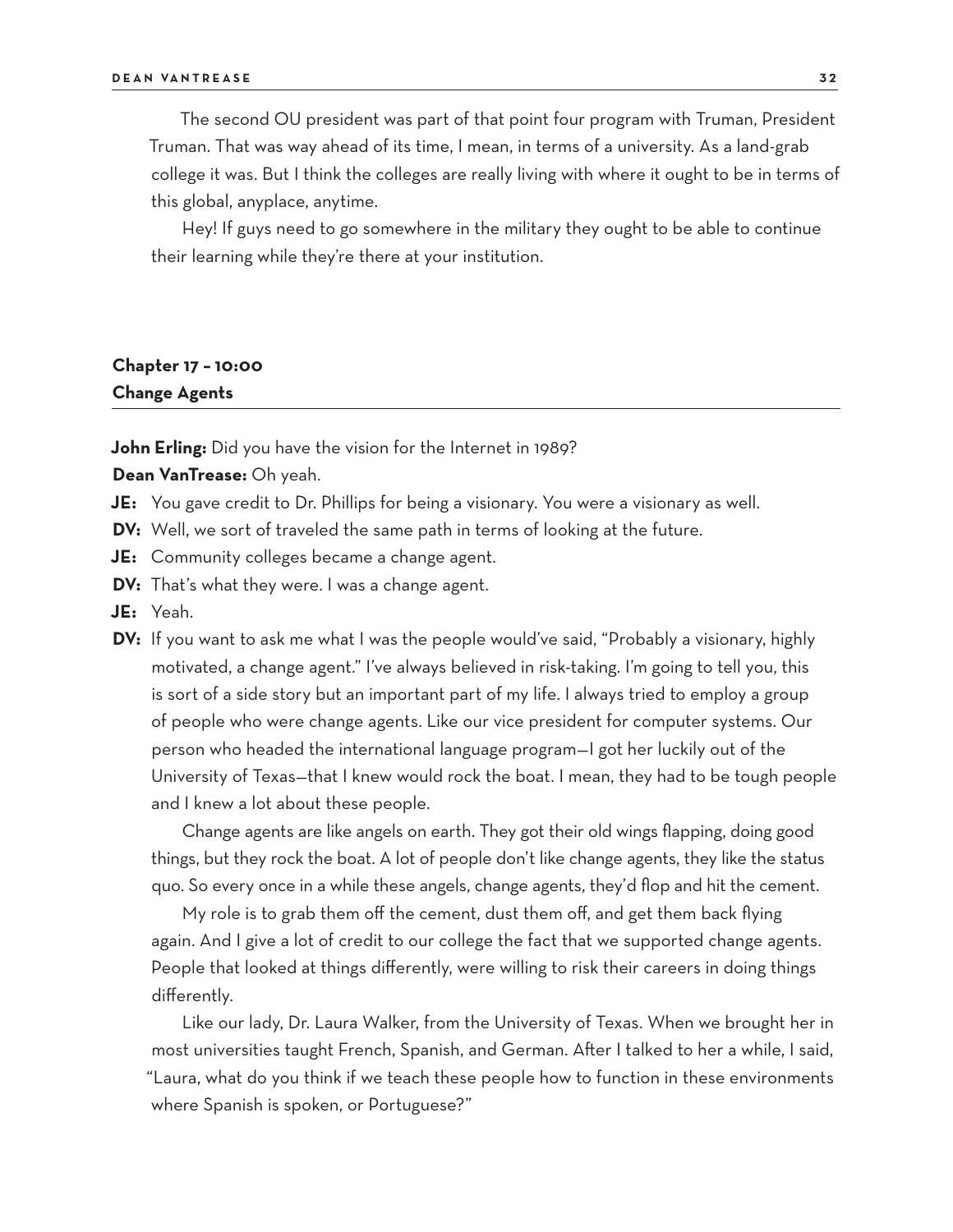And that's what she wanted to do. She was traditionally trained, but she said, "You know, we need to teach them the practical."

And that's why the program, I think when I retired, had four thousand enrollments or some as huge. You don't learn languages to learn language.

Like I needed to learn language to receive my PhD. I had to learn two languages, pretty much learned them on my own, but that was not the way to learn them. So you could take languages here for credit. You could take them in East Coast special programs, continuing education.

And I brought in another gal, she had worked with Amerada Hess. I don't know what her role was over there, administrative something, assistant, Sue Lowman. We couldn't find somebody as a change agent for what we called non-credit classes. That was part of our function. So the first year we didn't offer it.

So we brought in a gal that had our legal secretary program, penal system. Her name was Sue Wilson. After watching her for about a year I thought, "You know, this is the gal that's going to be our change agent for a lot of our programs." I talked to her, I said, "Well, I need somebody to come in and figure out programs that are just valuable to the community. They won't have college credit in the traditional sense, but things people like to take." And she was the one. I could just tell it.

Her first class was, as I remember, Lady Know Your Car. Taught by a guide who was involved in our security. Everybody loved him, Cal Newton. Taught gals, you know, the mechanics sort of blew them off.

We also started the College for Kids, this is one of the programs I'm most proud of. Took it down to three years old, put courses primarily in the summer together for these kids. I had my own take some of those courses too. Out of that was the Computer College for Kids. I took my two kids up to the lake where I had a place and we didn't have a TV there. We didn't allow TVs in our house up there at the time.

But one time, Christmas time, I took our little TV and I bought a TI-4A computer, that little computer, I paid ninety-nine bucks. And saw my kids could program that computer in basic to sing the "Yellow Rose of Texas," or whatever the song was. And they did, and they were pretty young.

So I came back to Sue, I said, "Sue, we need to have a computer college for kids this summer." There was only one school that I was aware that was doing something, actually that was called North Texas State, that was in North Texas, was doing some things. So I sent her down there.

We didn't have space, we leased some out at Memorial High School. The air conditioner wasn't very good, but it was a school and they appreciated it. Every parent I talked to about it said, "Nobody is going to do this."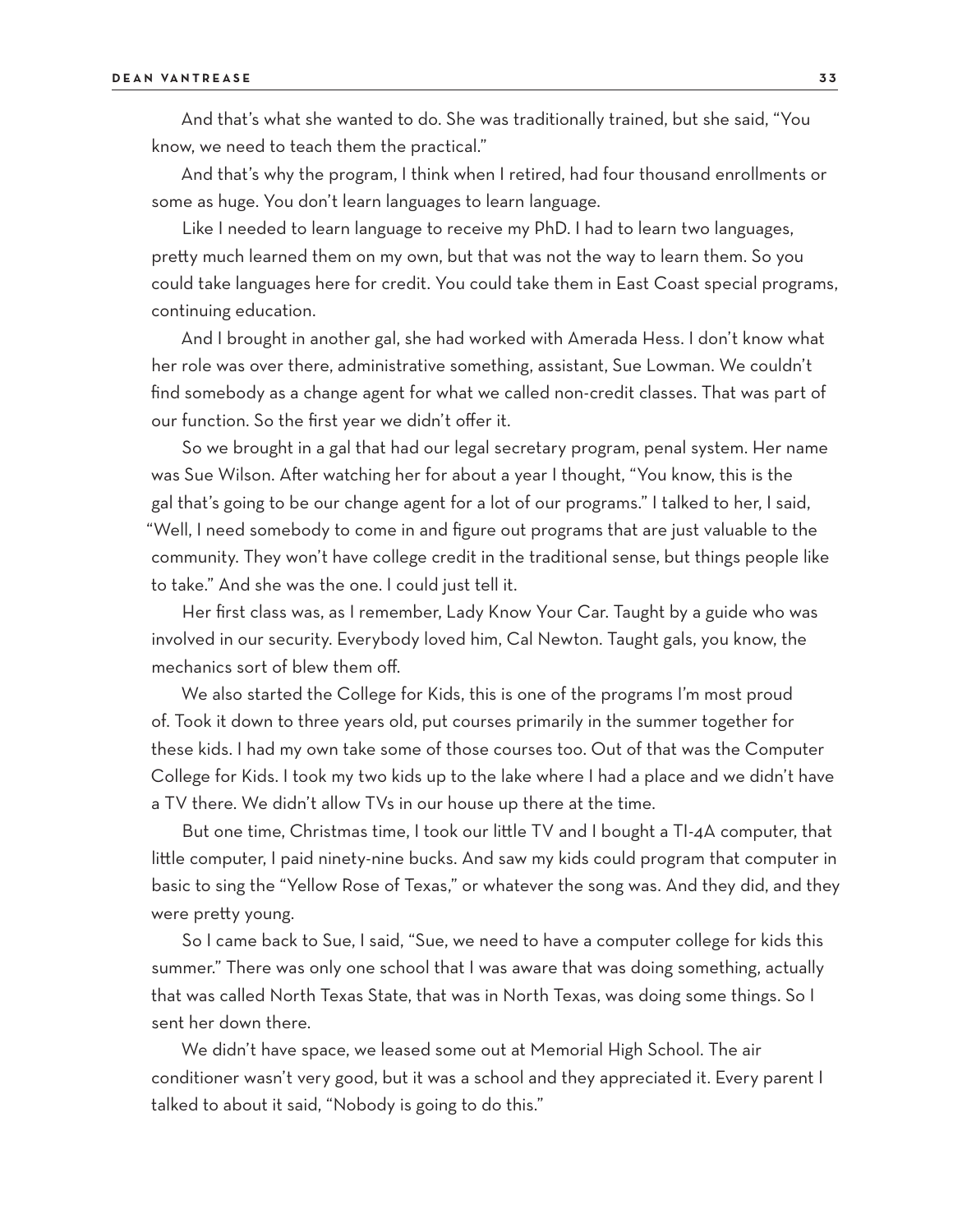I said, "We're going to set this program out here. We're going to have these kids come for three hours and fifteen minutes in the morning, and we're going to teach them computers."

They said, "Well, nobody will ever come."

We had a thousand show up, they didn't even want to take potty breaks.

- **JE:** And how old are the children?
- **DV:** Those were middle school/high school at that time. And maybe younger. I can't remember, but it was just instant. From that then we had the Community College for Kids, we had College for Young Scholars, we did some of those with TU.

We wanted more women involved in sciences and health programs. TU had space for housing and that was a great way for our faculty and their faculty to get to know each other.

We had College for Young Scholars, we even had Duke University, who was nationally known for these summer programs, we were the only college university selected in the whole Midwestern United States that they recognized for the program for kids. The only one.

- **JE:** Wow.
- **DV:** So, yeah, I feel good about some of those things. I don't take any credit, all I did was support them, cheer them on, pick them up when they needed a little support, but special programs is still huge today. All the different things.

Retirees, I've got a friend that just retired, architect at St. Francis, he takes Scan out on the Southeast Campus.

- **JE:** Your children, how old were they when you went to the lake with them?
- **DV:** Nine and seven, maybe.
- **JE:** What year would that have been about?
- **DV:** Late '70s or early '80s.
- **JE:** You were on the cutting edge, the early edge of computers.
- **DV:** Oh yeah.
- **JE:** And the fact that you brought that idea back and said, "You know, if my kids can do it everybody else can do," and drove that.
- **DV:** I still have that computer too, by the way.
- **JE:** That's great.
- **DV:** A lot of it's just being out there and listening to people. It is.
- **JE:** What is the name of the program?
- **DV:** It's College for Kids and College for Teenagers. They market it, they've got their own information online and hardcopy probably too still.
- **JE:** And then you have the distance learning courses?
- **DV:** Oh yeah.
- **JE:** So you have many towns that are affected by this.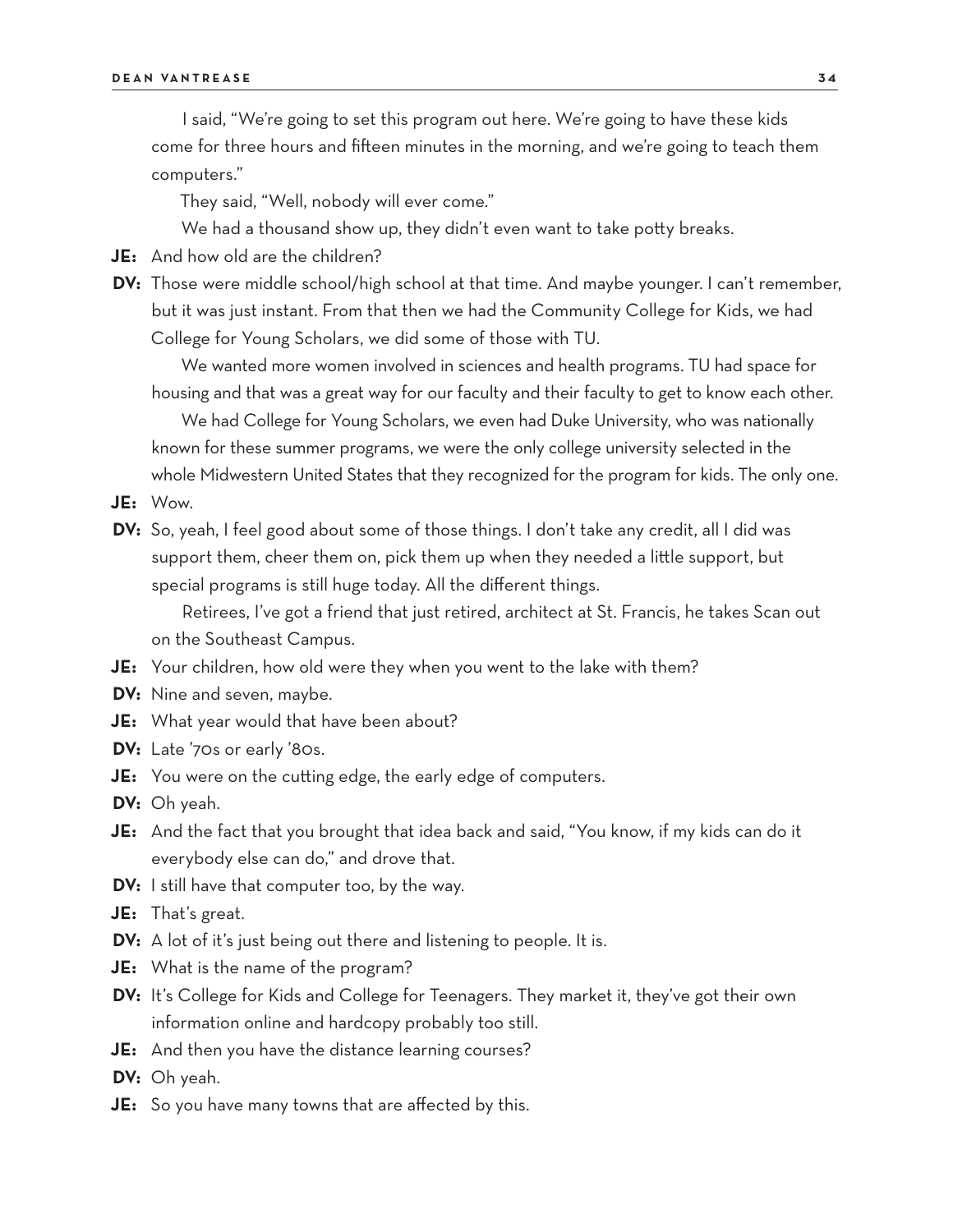**DV:** Oh, very much so. One of the neat things that's happened, Glenpool is building a facility now for the college to operate. And, John, another thing, I've always believed that kids today are probably two years further along than I was in terms of social activities, maybe further, I don't know. I think things that I probably did as a junior in high school maybe they do as a freshman. I'm not arguing rightness or wrongness, that's just how I see it.

I've always been concerned about the dropouts in high school, 30 percent. Some cities it's as high as 50 percent. I don't know what it is now in Tulsa but it used to be pretty high in most urban cities. And I figured half those kids had some special needs that we needed to take care of. It might be in physical, it might be other things. But the other half were terribly bright, they just didn't fit into the system.

I don't put myself in that category but I might have been on the edge of that. So I quasi relate to that. So in Moses-like worship we offered classes, college classes for sophomores in high school. That was in 1962. Here we've done that for some time, juniors and seniors in special situations for sophomores or if you're in the top end of the brain scale, however that's measured, you could get in every earlier.

At one time, I thought that the high schools might finish, say, at age sixteen, more like Europe. It still seems like a community college would fill that role then because it's a different setting. And then they could go from there, you know, they could branch lowtech, stay in higher ed, different things. I thought that might happen and it still may.

But what I'm seeing now, many of the school districts here already have the concurrent enrollment heavy with the college. But like Glenpool is setting up a special facility for college there. Broken Arrow is setting up, I think Tulsa Pub—you just have to think differently from where society is and for whatever reason I'm able to do that effectively some of the time. Okay.

**JE:** I'm noticing here that West Tulsa serves Sand Springs, Sapulpa, Bristow, Cleveland.

- **DV:** Oh yeah.
- **JE:** Glenpool, Drumright.
- **DV:** Yeah, everywhere. That's a wonderful campus, it's the only one that we built that sort of looks like an eastern campus, because I felt that all the people over there thought that all they would ever get were some more juvenile retention facilities and all. So I thought, "You know, we've got an opportunity to put in for a new look in the campus forum." And I think it is, I think it's doing very well.
- **JE:** So then under your leadership, you developed the West campus.
- **DV:** That was under myself as president, right.
- **JE:** Yeah.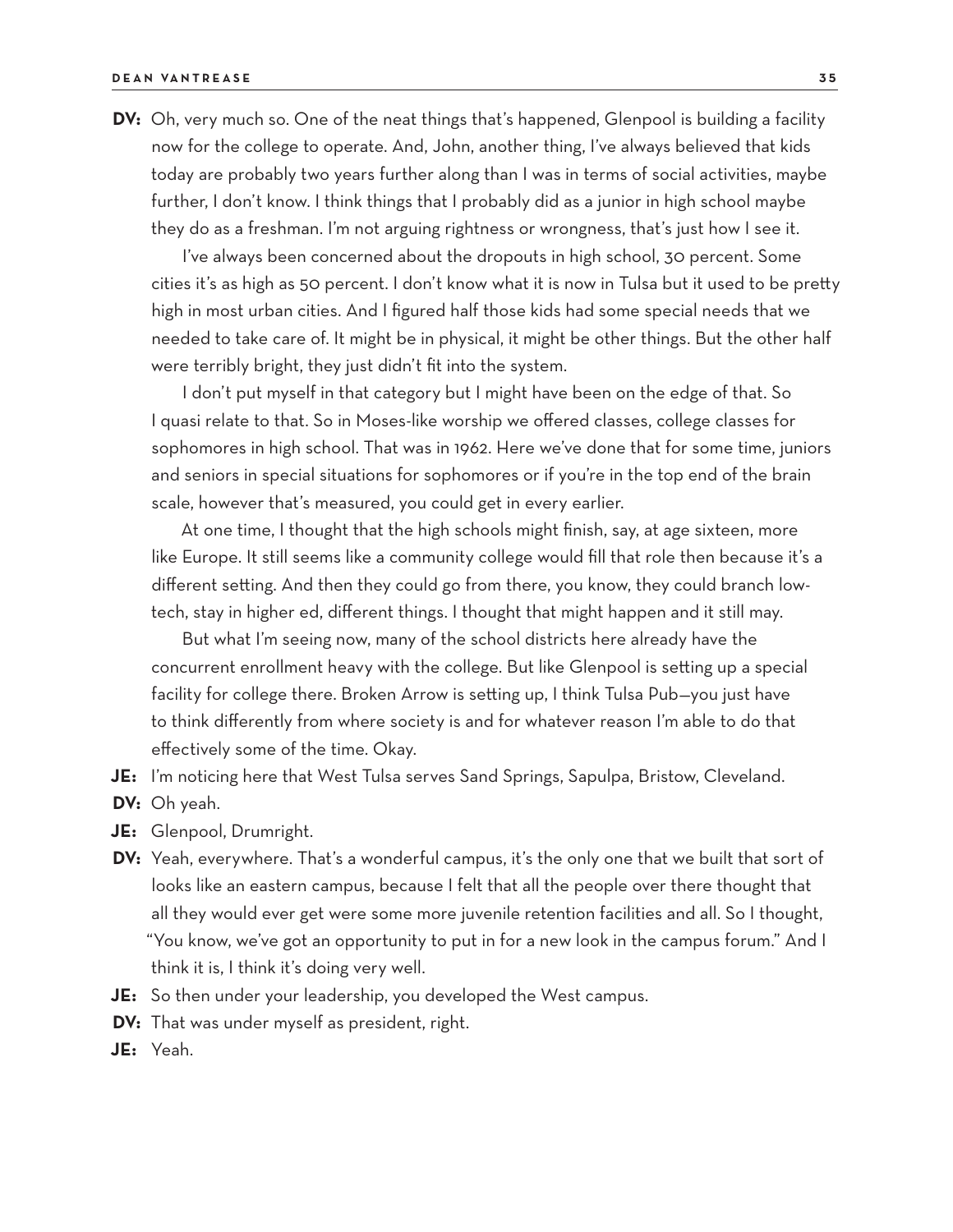# **Chapter 18 – 9:10 Performing Arts Center**

- **John Erling:** As you develop these program in the West campus you take an interest in the performing arts programs. Let's talk about that because that is a wonderful facility. Did you have that as a vision a long time ago? Or how did it come about?
- **Dean VanTrease:** It goes back to how you're raised, I think. My mother had me playing the piano when I was little. I didn't play it very well, didn't like to play it very well, so I played the violin. I had to give up the violin in high school because that interfered with sports, but I was first chair when I was a sophomore. And so I sort of liked music. I was president of our chorus in high school.

When I came here, I'm fast-forwarding now, it's a long time from when I grad—'56 now, I'm jumping to 1970. I got to thinking, "Well, what can the college do that's something really out of the ordinary and very special for a community college?"

And I got to know Jimmy Said, Said Music? We started talking about a performance facility back in the '70s. Well, we didn't have a penny for that, but I liked Jimmy. And we started the Great Community Band with Jerrold Lawless. He headed the Young Tulsans for years. They went to Europe and won a competition in Europe. Jerrold headed our program in music back then and several others.

And the arts, we got a guy by the name of Carlton Winters that won major competitions. We didn't get to the Lincoln Center but one year we were in the quarter finals. This was junior college back then. They practiced in the Fred Jones Truck Garage.

My point with the music is this, I always had that in the back of my mind, I just decided that people learned better, many people learn better if they have some music in their background. Whether they ever perform, the fact is they'll probably do better in math. I was an early believer in that and there's data now that shows that.

Then I had another problem in the '80s, the schools, because of their funding situation, you remember the oil crisis, and then the savings and loan and all. Well, they started taking music out of their elementary schools. Well, I wasn't used to that. In the state of Washington, they had terrific music in the elementary schools. So I thought, "How can I help change all of that?"

It sounds like I thought a lot about I, but in this case, it was sort of an I.

- **JE:** Sure it was.
- **DV:** I thought, "Well, when we get this Southeast campus going music's going to be an important part of it." It wasn't an important part of the Metro campus because of what I've told you earlier. But I thought, "Now we can really build a facility."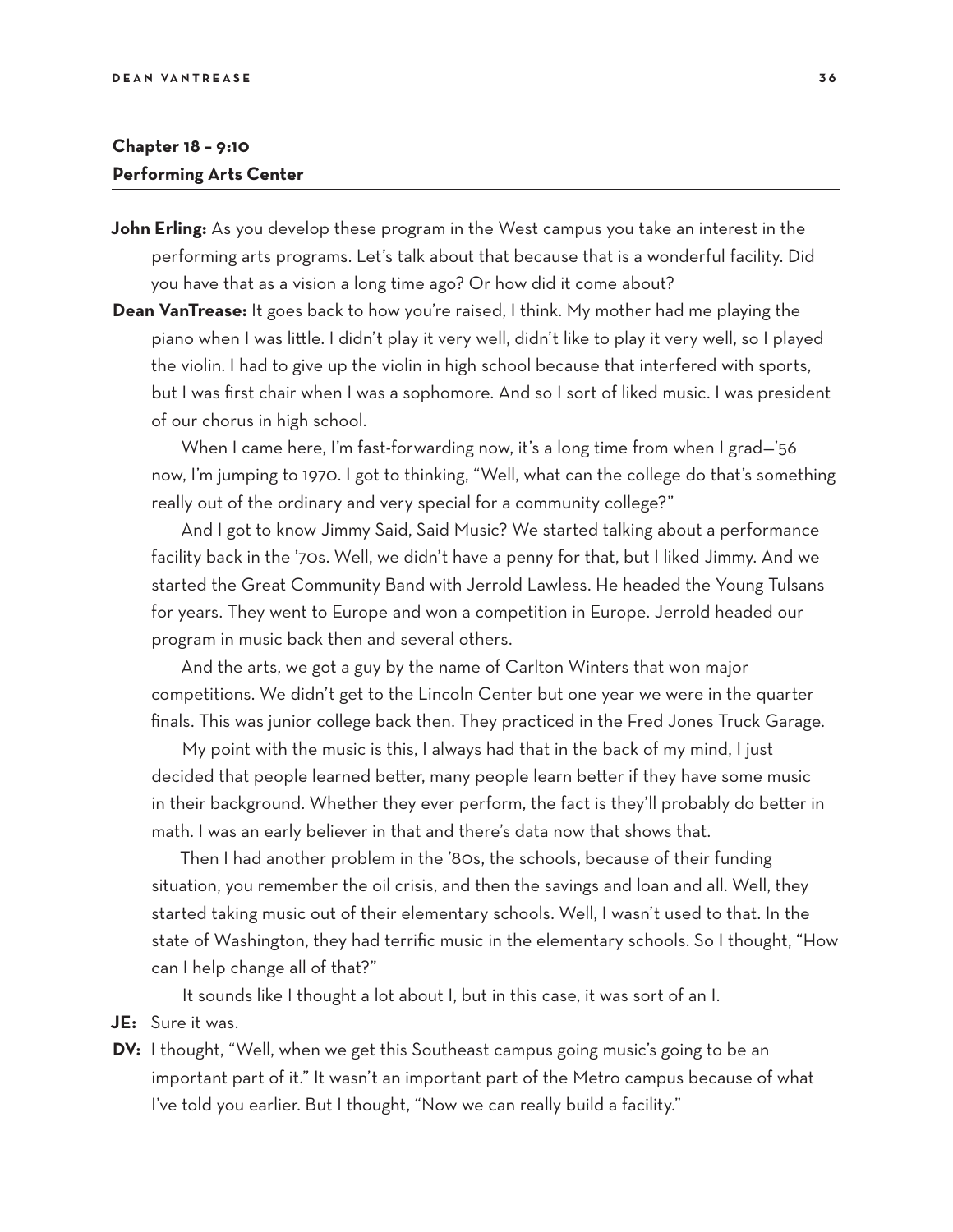At the time, I had great board members, we'll say that. I thought, "You know, that's stretching it, you know. We're viewed as a meat and potatoes college. How will the community receive that?" I worried about that, but they didn't keep me from moving ahead.

So we got some funding for the Southeast campus.

**JE:** Where is that funding coming from?

**DV:** Through a local bond issue. It wasn't any real huge amount, but in the Southeast campus, that portion of it really was most of it from the state. My construction committee regents, I told them about this vision of this performing arts center. We started traveling, looking at other performing arts centers and thinking about it. We had people still hitting us up on football and we realized we couldn't do that. So we thought, "Well, here's an interesting opportunity." And the board went along with my thinking on that.

At the same time, Dr. Barry Epperley was the head of the symphonia and they were having problems. They was always having problems, they're all good groups, but they were all sort of looking for "How do we do things and do them better?"

And I thought, "Well, here's an opportunity for us maybe to take something like the symphonia and do something's that's still, I think, unique in the world." And that's have a community college with a professional orchestra. Little did I realize how good and how successful they would be. I mean, I knew they'd be successful, but it's incredible.

So that's sort of the long and the short of it. And we got the money and it was a good time to build one. It was fifteen hundred seats, that's the size we determined it needed to be. You had the Brady here that was larger, you have the Performing Arts Center that was larger. If TU hadn't of built the eight hundred-seat one they did, which is great, that would have been the next one if I was still around, I'd have put out there. I had an idea for an eight hundred- or a five hundred-seat.

Then we also put in the big black box for theater out there. But, the reason for that, unless you're tapped on the shoulder to be a star it's pretty hard to become that star. You might have more talent, you might have it all, but if somebody doesn't recognize you you're going to be in community theater or a professional orchestra in your community or something like that.

So I thought, "There's a real niche for us in this role." And then I got to thinking about ballet dancers. I've always enjoyed ballet. Now always but when I was in college started to. And I realized that lighting technicians earned as much, if not more, than some of these ballet dancers. That's terrible to say but it's true. So I thought, "Well, whose teaching these people how to be lighting technicians, sound technicians, all this kind of stuff?"

So that's how we put it all together. Now out of that, our current president, who is terrific, Dr. Tom McKeon, has finished and built the Center for Creativity. It's taken it up—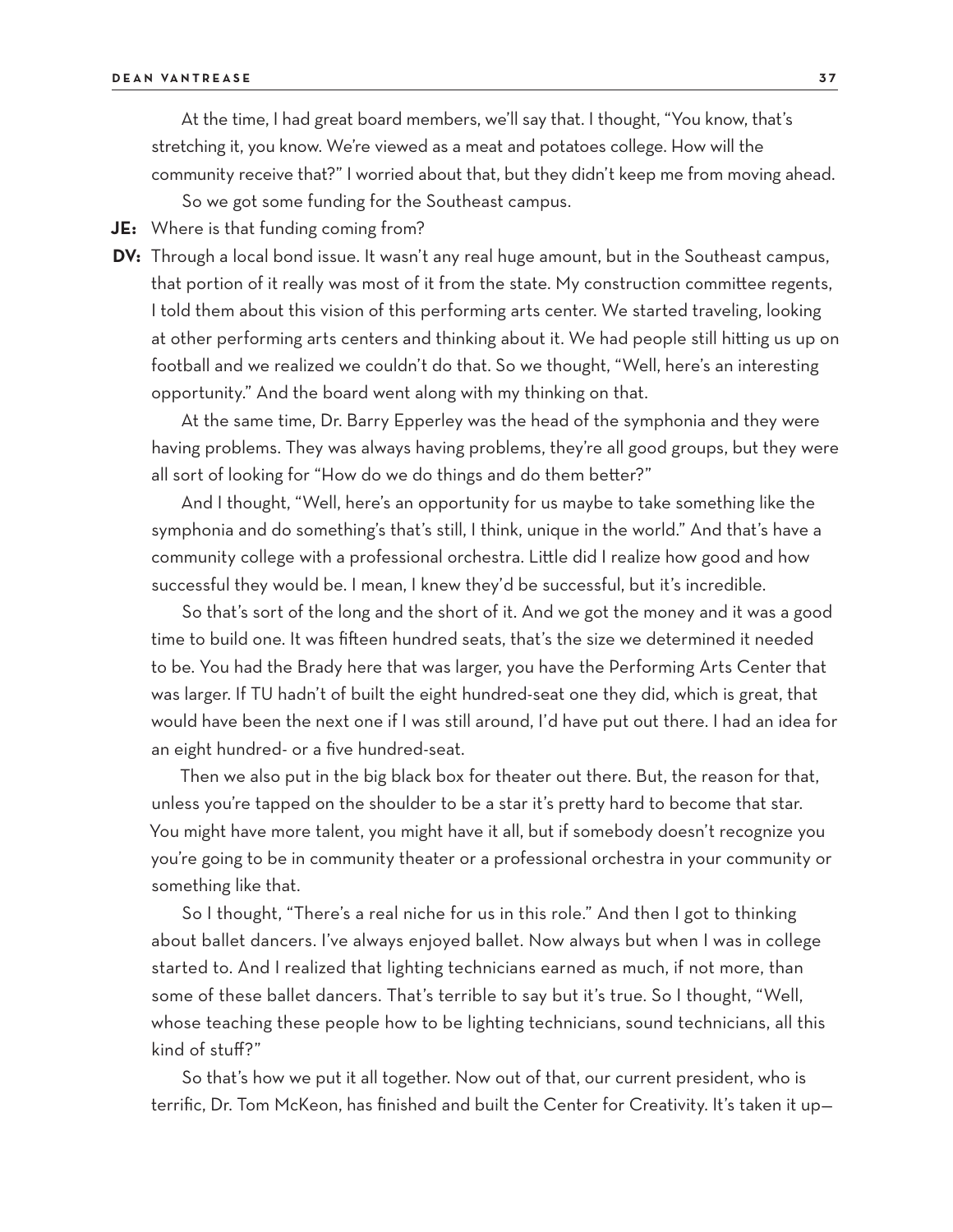- **JE:** Which is right across the street from your—
- **DV:** The Metro cam—
- **JE:** …original campus downtown.
- **DV:** Yeah. It's interesting how things evolve. But I'm just thrilled about what's happening there. And now the public schools are offering much more music in the lower grades. We have volunteers that teach three thousand of these kids.
- **JE:** Music?
- **DV:** Music.
- **JE:** It's a beautiful facility, seating on three levels and it's just absolutely gorgeous. You were also in the selecting the proper seat too for that place, weren't you?
- **DV:** Well, in the end. I didn't like the seats that they had recommended for up in the balcony and the box seat area. So I said, "Look, if we can't find them here," I said, "let's go somewhere else and pick out about three different types of seats. What I want you to do is bring them out to my office, outside of my office, and we'll just put them out there." And I looked at them, three different choices. It was fun for me and it gave us an opportunity to market the new Performing Arts Center.
- **JE:** Um-hmm (affirmative).
- **DV:** People would come by and I'd say, "I'd like for you to sit in these three chairs and tell me how comfortable you think they are. We've got a reason for this." And that's how those seats out there were selected.
- **JE:** Um-hmm (affirmative).
- **DV:** I love those seats. I went up with some really smart people and these architects that were on our board that were very involved with construction. They looked at a Performing Arts Center at Johnson County Community College that is very similar, very nice. They had built it earlier. It had 1,260 seats, I think they said, in it. When you go to these places the first thing they want to tell you is how they'd do it differently.

It's just like when they would come to me. The first thing I'd tell them is, "Well, I would have done this maybe or this." The first thing they told me is they'd have fifteen hundred seats in it. They built it a little too small.

We went to another place up in Michigan that had a fifteen hundred-seat and they really liked that. None of us are smart enough—at least I'm not—to make those decisions on my own. You know, a lot of it is you just got to go out and feel and talk to people. I didn't want any impairments to the vision on the stage, I wanted everybody to hear the people on stage without a mike, and they pulled that off. Now they do mike on stage, but if you sing opera or something, I mean, they won't allow them to sing with a mike.

I knew we'd hit it, we didn't have the seats in, all we had was cement up at the upper level where we were going to put the seats, and the stage. I walked up there, up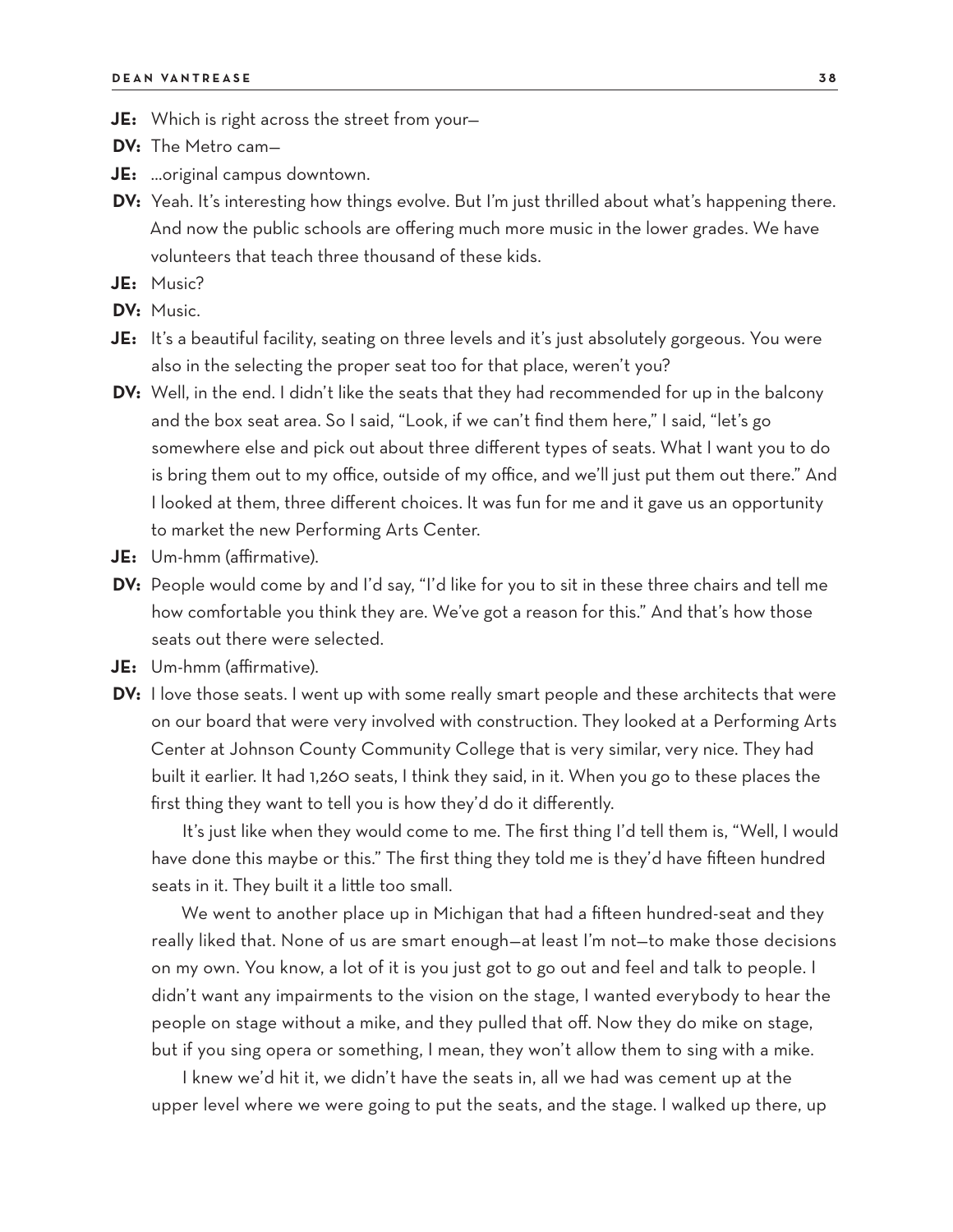there on the balcony, I would talk to the workmen on stage, and I knew that we had nailed it.

- **JE:** Yeah.
- **DV:** I learned about these, you can't make your auditoriums too deep. That's why you don't have a lot of space. So I had to comply with the fire department, you know, you can't put too many seats in a row if you're going to put them a little closer together. I learned a lot about that stuff. If you sit in a seat out there some seats are twenty-two, some are twentyone, some are twenty, in terms of the width of the seat. They're a little different so you're not directly behind anybody.

### **Chapter 19 – 3:15 VanTrease PACE**

**John Erling:** When did you learn that they were going to name the Performing Arts Center for Education after Dean VanTrease?

**Dean VanTrease:** Ah, total shock. I was just sitting there, I can't remember the performance.

- **JE:** They announced it during a performance?
- **DV:** Yeah.
- **JE:** Wow. Ha-ha-ha.
- **DV:** Well, yeah, and really when I retired. It's sort of a blur with a lot of that. And then they also named the boulevard downtown at the Metro campus.
- **JE:** Yeah.
- **DV:** I never said anything because I knew they were talking about selling the street names, you remember that, John?
- **JE:** Yeah, yeah.
- **DV:** I thought, "Well, jeez, I hope that never comes up."
- **JE:** Well, you deserve that kind of recognition.
- **DV:** No, I don't know about that.
- **JE:** Well, I'm telling you, you do.
- **DV:** But it's nice.
- **JE:** The VanTrease Performing Arts Center for Education and if they name a street, if they name a block after you, whatever—
- **DV:** Yeah, well.
- **JE:** …it ought to be there. So you oversaw the operation of the four campuses with thirty thousand students. You led the development construction of the TCC West campus.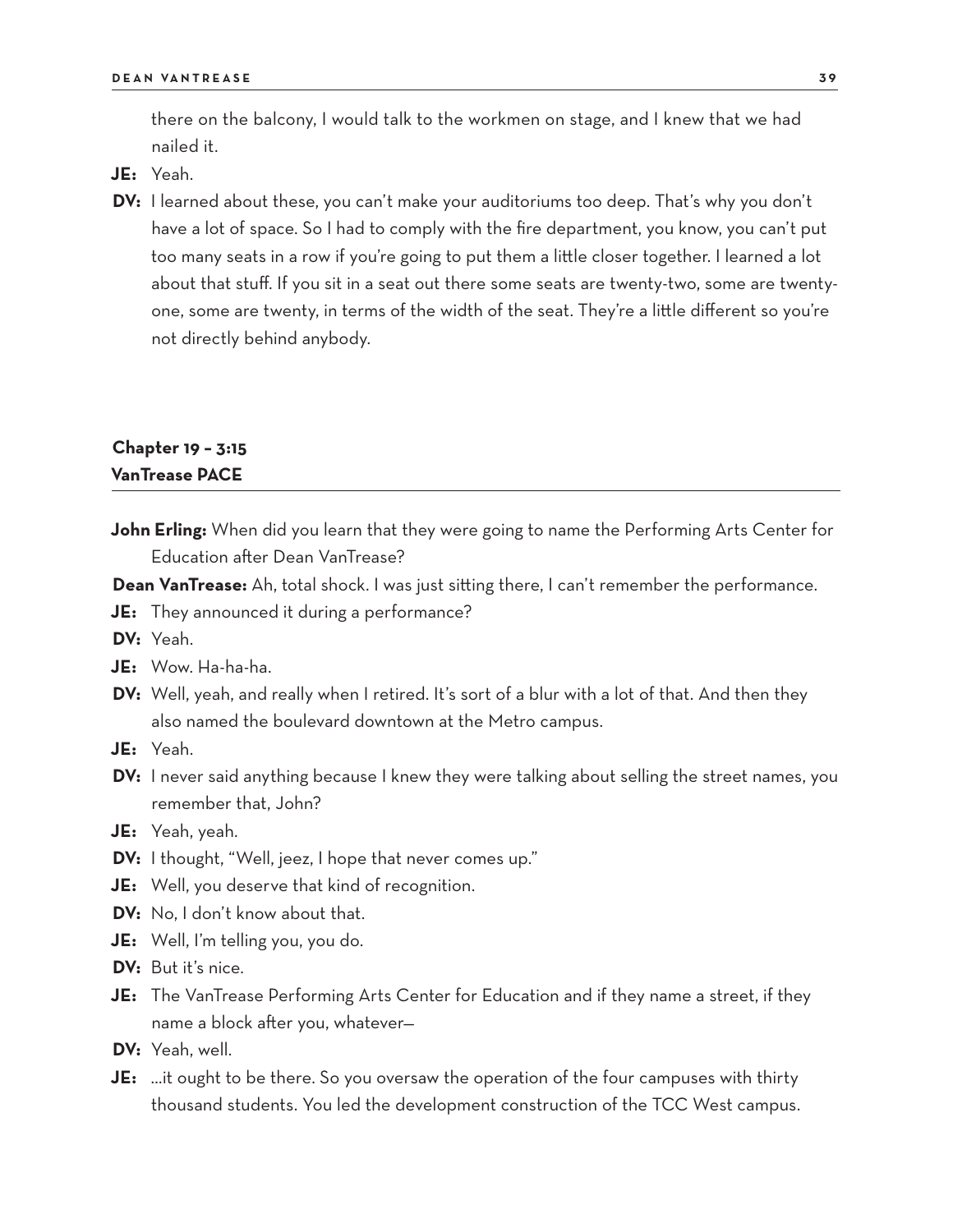**DV:** Um-hmm (affirmative).

**JE:** You led the initiation of the online curriculum, the distance learning courses. Today it is the largest two-year college in Oklahoma, four campuses and a conference center. An annual budget of \$84 million, employees about 2,800 people, 275 full-time faculty, and 843 adjunct faculty. That's a summary there and we could go on and on and on, I'm sure.

**DV:** Yeah.

- **JE:** But think back to the day when you first came up here with Dr. Phillips. What a journey this has been for you.
- DV: It's been, it's beyond what I ever believed I would ever have an opportunity to do. And I want to say this, I give Dr. Phillips a lot of the credit for all of this coming about. We never had a lot of the money initially to do all the things I was able to be part of during his presidency. But he had the vision, the dream, all of that.

I think our current president, Dr. Tom McKeon is doing the same kind of thing, stepping it up, taking it to another level. I just appreciate being part of that knowing everyday that I'm out walking the streets or in some meeting that somebody will come up and say, "Hey, you may not remember me, but I was a student there," or "I taught there," or the companies. I think of all the advisory committees we had. I remember one time we had 570 people on different advisory committees.

- **JE:** Right.
- **DV:** And they still use them, telling us what they need. A lot of them have taught with us, many of the committee leaders, like at Williams initially in the computer area, the vice president for computer data systems taught classes. They wanted the computer thing to go. These top people in these areas, they had a lot invested in those companies, but I mean, that's a thrill to me to have been a part of it. And I say, maybe an important part but a small part in terms of the numbers of people that have been involved in one way or another in the community.

I was just given the gift of maybe leadership.

# **Chapter 20 – 2:38 Leadership Skills**

**John Erling:** Well, I was going to ask you that.

#### **Dean VanTrease:** Yeah.

**JE:** What do you think were your leadership skills? We have students who will be listening to this and they want to be leaders, what were your leadership skills?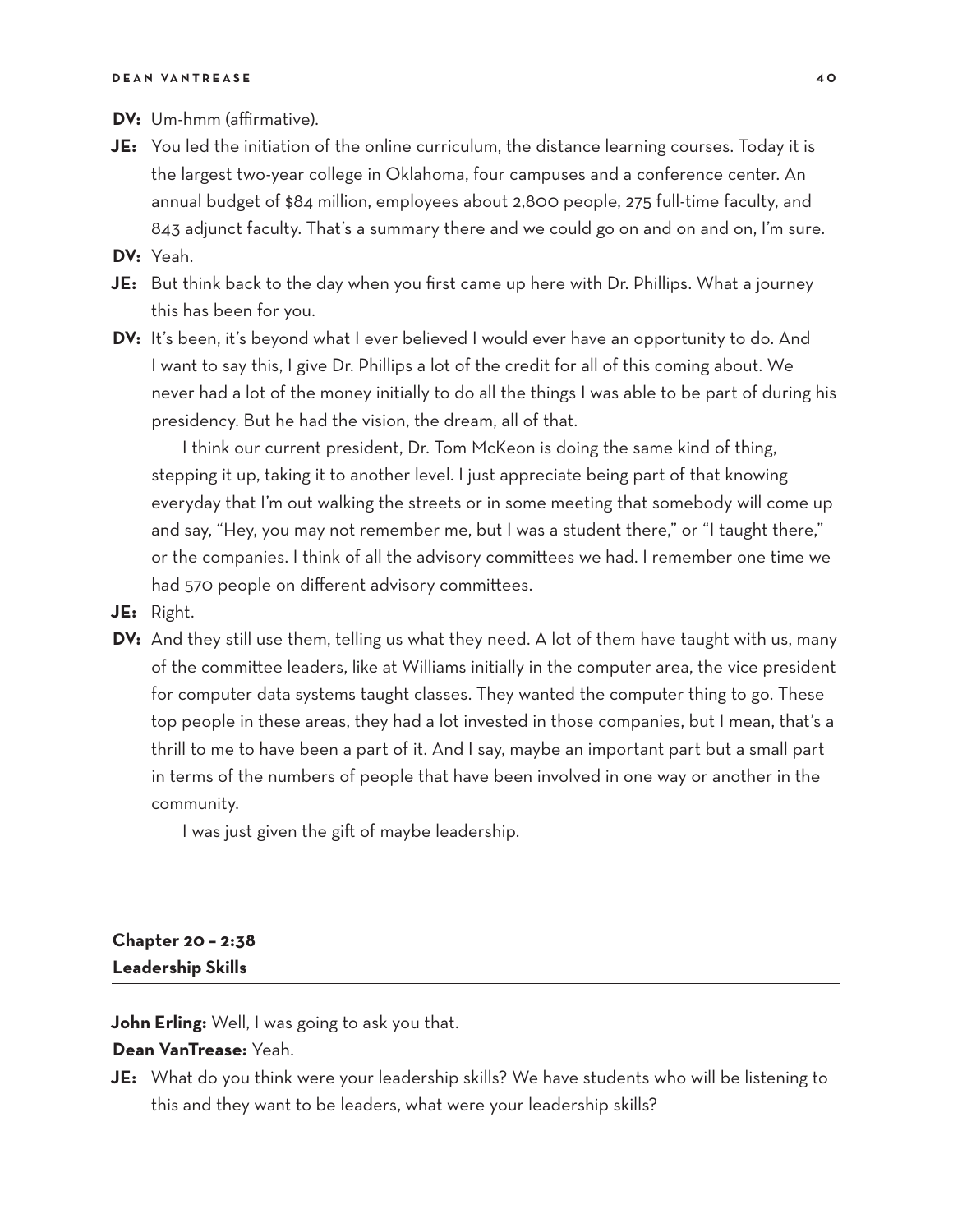**DV:** Vision. I had a lot of vision, dreams, I had high self-esteem. I don't say that as patting myself on the back, but I knew in what I was doing as a change agent I'd be subject to a lot of criticism over the years. And you have to be able to accept that, if you want to be there more than five or six years. I'm a very enthusiastic person. I still am, still am for Tulsa and this area and Oklahoma. I mean, I still have that enthusiasm. I'm very persistent, still persistent. And I think I have the ability to listen, and most of the time, not all the time, communicate effectively. I think those are important leadership skills.

I never expect somebody to do something that if I'm able that I wouldn't do. I remember one time we had a major water leak. The president then, Al Phillips, our vice president for business services, Herman Robbins, and myself were mopping and cleaning the floors. Someone came by and said, "Well, why are you guys doing this?"

We said, "Why wouldn't we do this?"

And I think, that I give to my parents and the community. If you want it done you chip in and nobody is above anybody else, basically. You might have more money, you might have this or that, but we all have an opportunity to give and help people become better people.

- **JE:** Have a servant attitude.
- **DV:** Servant leader, yeah.
- **JE:** Then advise to students as they search for careers? Beginning careers, what would you say to them who may be listening?
- **DV:** Well, I would say, "Try to do something meaningful, meaningful to you and meaningful to others." I would say, "Learn to be flexible, learn that there's many more paths that are right than maybe you think are right. Learn to stand your ground if you're right. If you believe you're right and you feel strongly about it there's nothing wrong with standing your ground. But mainly if you're in a leadership role make sure you do your best to support your people and help them become the best they can become." Because that's what most of them want to do. There're not very many wonderful teachers that maybe want to be a college president, but they want to be the best teacher they can be. And they should be respected for that.

# **Chapter 21 – 4:20 How To Be Remembered**

**John Erling:** How would you like to be remembered?

**Dean VanTrease:** Hopefully just helping this place on earth become a little better place. A little better place to live, maybe eventually helping people break down barriers. I mean, if I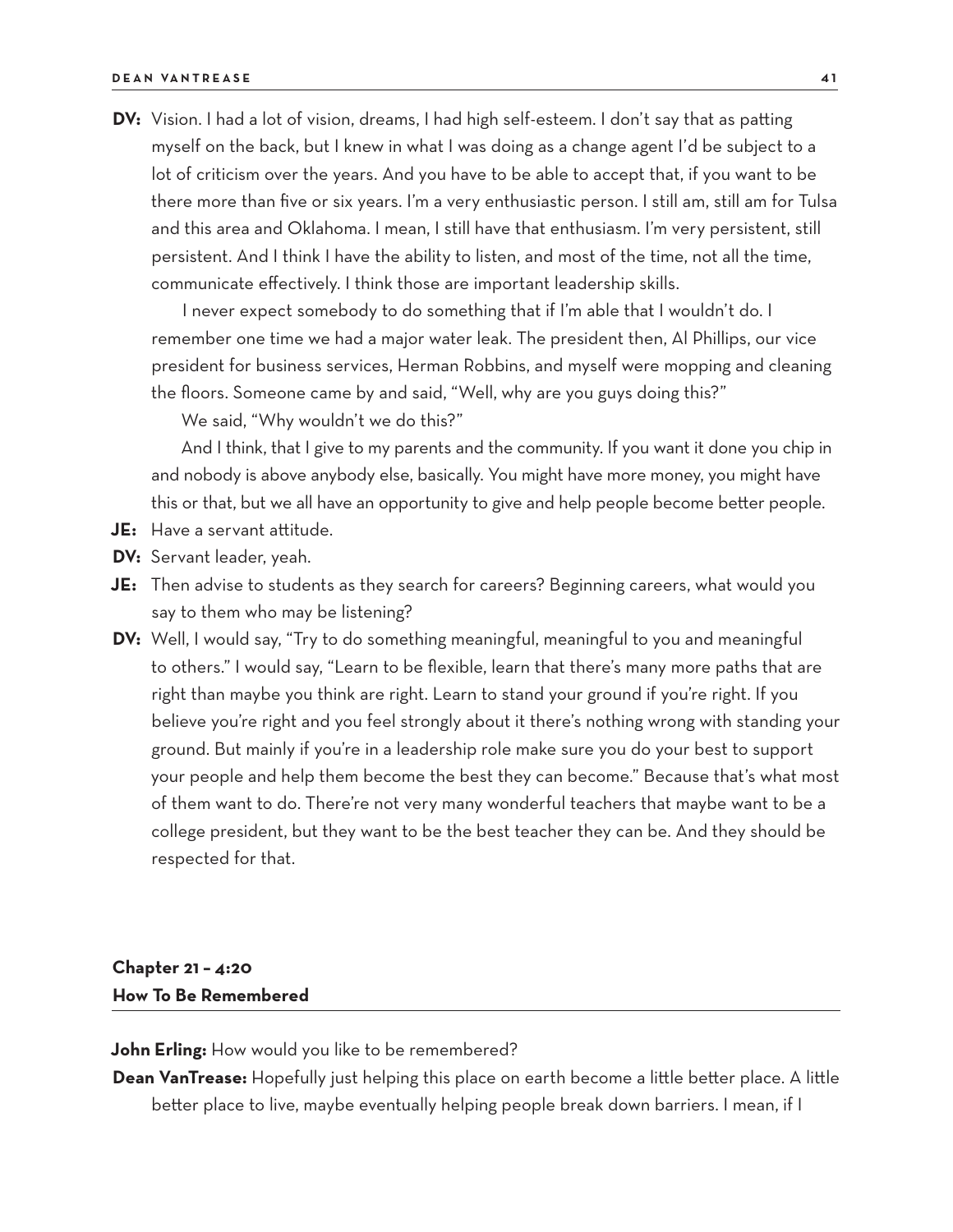could live another thirty years you'd probably see me help start thirty community colleges globally. Maybe the first several would be in Israel and Palestine, we'd go from there.

I've spoken in South Africa about community colleges. I've spoken in Israel about community colleges. I've spoken in Singapore, China, Australia. They don't have to call them community colleges, some of them have something like that. But I see them as a very important part of their success. Two-thirds of the world's people, if it's still true, likely cannot read or write.

So you have to take people where they are and maybe it's just teach them how to build a block house or do something with their hands. And then keep working with them to move up the chain. The universities are wonderful institutions but they only serve about 6 percent of the world's population. And I think community colleges could serve at least 50 percent or more.

So hopefully I will have added a little bit to that global idea at an early phase. And if that happens, you'll see countries change. You don't have to change them, they'll change within themselves.

- **JE:** Well, I haven't used the word here nor have you, but you and Dr. Phillips are pioneers. No question about that. You pioneered the concept in Tulsa and for what it's done here—
- **DV:** Um (thoughtful sound).
- **JE:** …in our town and in our state. And others have emulated what you have done. You are to be commended and it seems like in life when we begin to trace back we didn't know that the seeds were being placed—
- **DV:** No.
- **JE:** …back here in the state of Washington.
- **DV:** No.
- **JE:** And how this thing moved along and you're sitting and talking about it today, saying, "Wow, I guess there was a plan."
- **DV:** Well, I believe there's a Creator, and I believe that there's a role for us all to play to make this a better place. You've made it a better place, I've tried to make it a better place. It takes a lot of people to do that, but, you know, it's pretty tough to put the genie back in the bottle when you've given them some more education. Because they start taking their upbringing though and bringing other things to it to become who they become.

And I encourage all of it. That's why I told you early on that I dropped out of college. That's why I told you I sort of dropped out of life and traveled, what-have-you, because I think those things have an important part to play in your life, a very important part.

You know, if you become a rock star, I'm thrilled for that. But I want to make sure we help you, if that's where you want to be that we can play a little bit and I can play a little bit. I want to help you move along that path. I don't care about how people dress, I